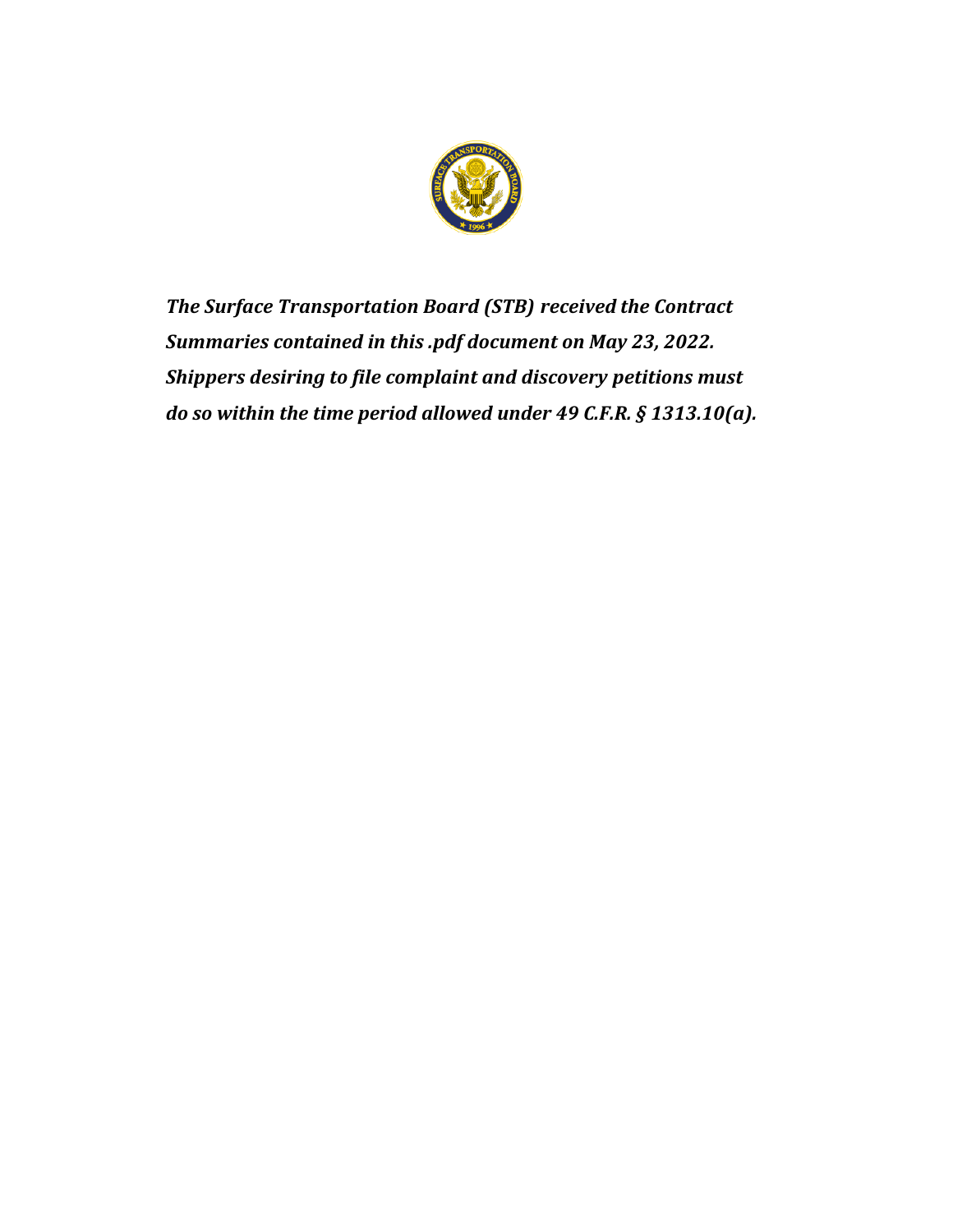

STB-UPOTMQ 165486-Z

# **UNION PACIFIC RAILROAD COMPANY**

# **AMENDED CONTRACT SUMMARY**

**Issued:**  May 20, 2022

**Effective:** January 1, 2022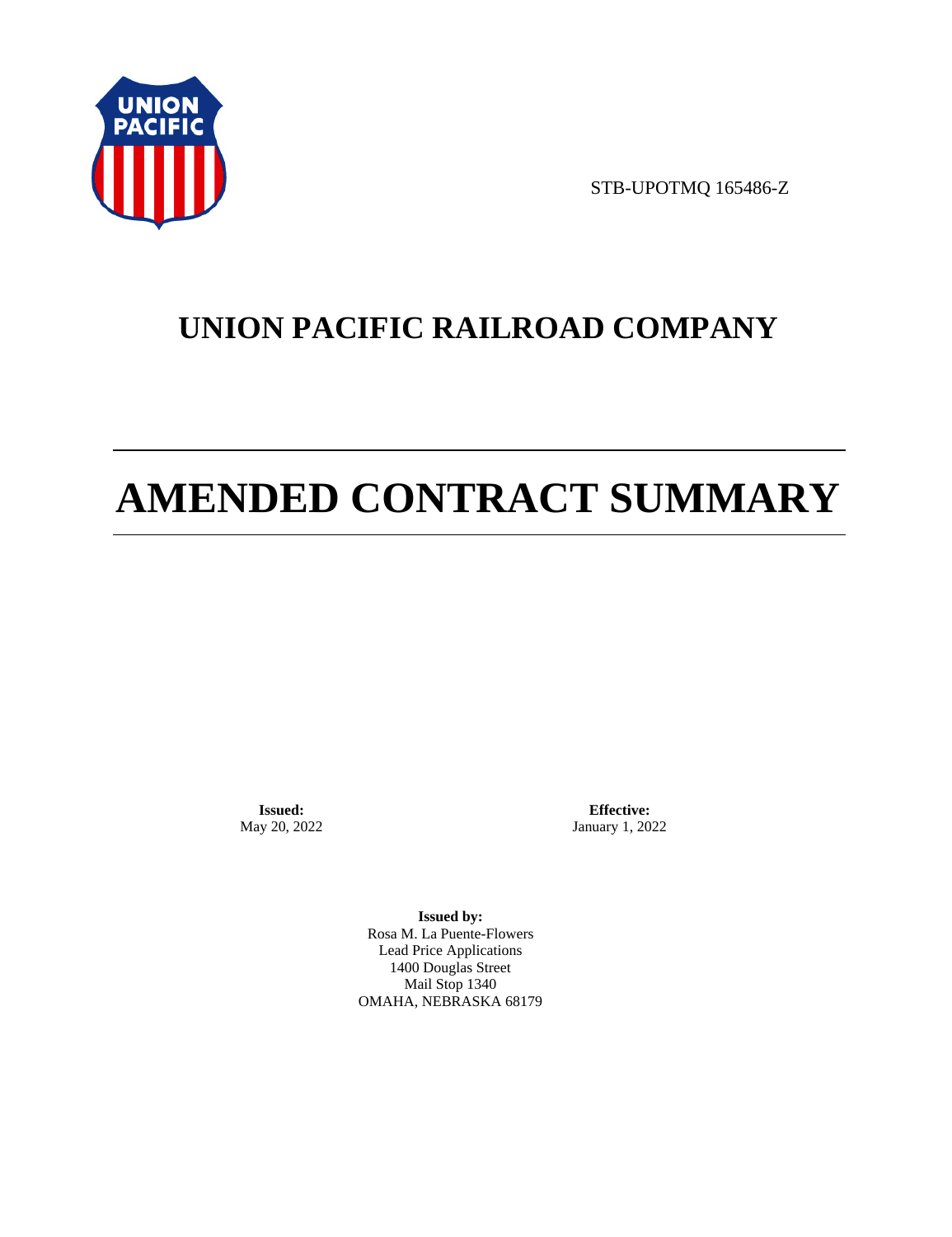UNION PACIFIC RAILROAD COMPANY 1400 Douglas St. Omaha, NE 68179

#### **COMMODITY:**

 Sorghum Grains **ADDITION**  Wheat, Not Organically Grown Free Of Fertilizer And Or Pesticide Applications **ADDITION**  Wheat Exc.Buckwheat See 01139 **ADDITION** 

#### **SHIPPER:**

CHS INC

#### **ORIGIN(S):**

 GLEN ELDER, KS **ADDITION**  CANTON, KS **ADDITION**  ELM CREEK, NE **ADDITION**  SHARON SPRINGS, KS **ADDITION**  LUVERNE, MN **ADDITION**  WORTHINGTON, MN **ADDITION** 

#### **DESTINATION(S):**

 WA - WALLULA AGS (See Exhibit Definition) CHICAGO, IL **ADDITION**  WA - SEATTLE AGS (See Exhibit Definition) MANKATO, MN **ADDITION**  FAIRMONT, MN **ADDITION**  OR - PORTLAND AGS (See Exhibit Definition)

#### **PORT(S):**

Not Applicable

#### **DURATION:**

 Effective Date: January 1, 2020 Amendment Effective Date: January 1, 2022 **ADDITION**  Expiration Date: June 30, 2022 **EXTENSION** 

# **RAIL CAR DATA:**

No cars dedicated to service under this Contract. Cars are provided on a common carrier basis only.

# **RATES & CHARGES:**

Subject to increases.

#### **VOLUME:**

 Minimum shipment of 107 carloads. **ADDITION**  Multiple Car Shipments **ADDITION** 

# **SPECIAL FEATURES:**

 Special Switching Provision Not Applicable. This change pertained only to confidential data. (Switching)

#### **SPECIAL NOTICE:**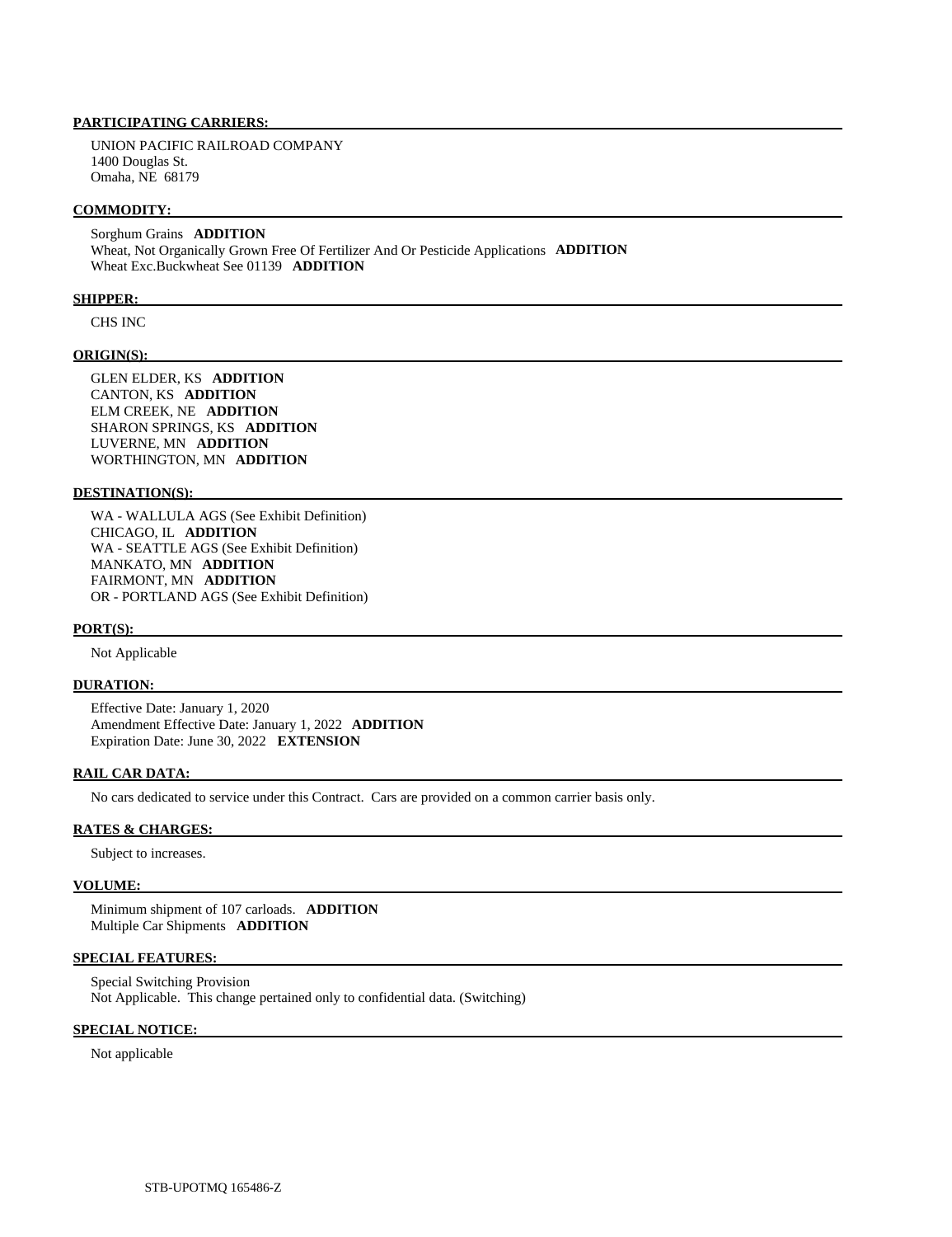WA - WALLULA AGS consist of: ARLINGTON, OR **ADDITION**  BIGGS, OR **ADDITION**  BLALOCK, OR **ADDITION**  BOARDMAN, OR **ADDITION**  CASCADE LOCKS, OR **ADDITION**  CASTLE, OR **ADDITION**  CLARKE, OR **ADDITION**  COLD SPRINGS, OR **ADDITION**  CRATES, OR **ADDITION**  DEE, OR **ADDITION**  GILLIAM, OR **ADDITION**  HEPPNER JCT, OR **ADDITION**  HOOD RIVER, OR **ADDITION**  JUNIPER, OR **ADDITION**  LOCKIT, OR **ADDITION**  MENO, OR **ADDITION**  MOSIER, OR **ADDITION**  MUNLEY, OR **ADDITION**  ODELL, OR **ADDITION**  ORDNANCE, OR **ADDITION**  OREGON TRUNK JCT, OR **ADDITION**  PARKDALE, OR **ADDITION**  PINE GROVE, OR **ADDITION**  QUINTON, OR **ADDITION**  ROWENA, OR **ADDITION**  RUFUS, OR **ADDITION**  SEUFERTS, OR **ADDITION**  SHUTLER, OR **ADDITION**  THE DALLES, OR **ADDITION**  UMATILLA, OR **ADDITION**  WYETH, OR **ADDITION**  ALBION, WA **ADDITION**  ALMOTA, WA **ADDITION**  ANKENY, WA **ADDITION**  ASH, WA **ADDITION**  ASHUE, WA **ADDITION**  ATTALIA, WA **ADDITION**  AYER, WA **ADDITION**  BERRYMAN, WA **ADDITION**  BIGGAM, WA **ADDITION**  BINGEN WHITE SALMON, WA **ADDITION**  BOLLES, WA **ADDITION**  BURBANK, WA **ADDITION**  CENTRAL FERRY, WA **ADDITION**  COLFAX, WA **ADDITION**  COLLEGE PLACE, WA **ADDITION**  CREST, WA **ADDITION**  CROSKEY, WA **ADDITION**  CRUM, WA **ADDITION**  DAYTON, WA **ADDITION**  DIAMOND, WA **ADDITION**  DUMAS, WA **ADDITION**  EASTWAY SPUR, WA **ADDITION**  ENDICOTT, WA **ADDITION**  ENNIS, WA **ADDITION**  EPHRATA, WA **ADDITION**  FARRON, WA **ADDITION**  FRUITVALE, WA **ADDITION**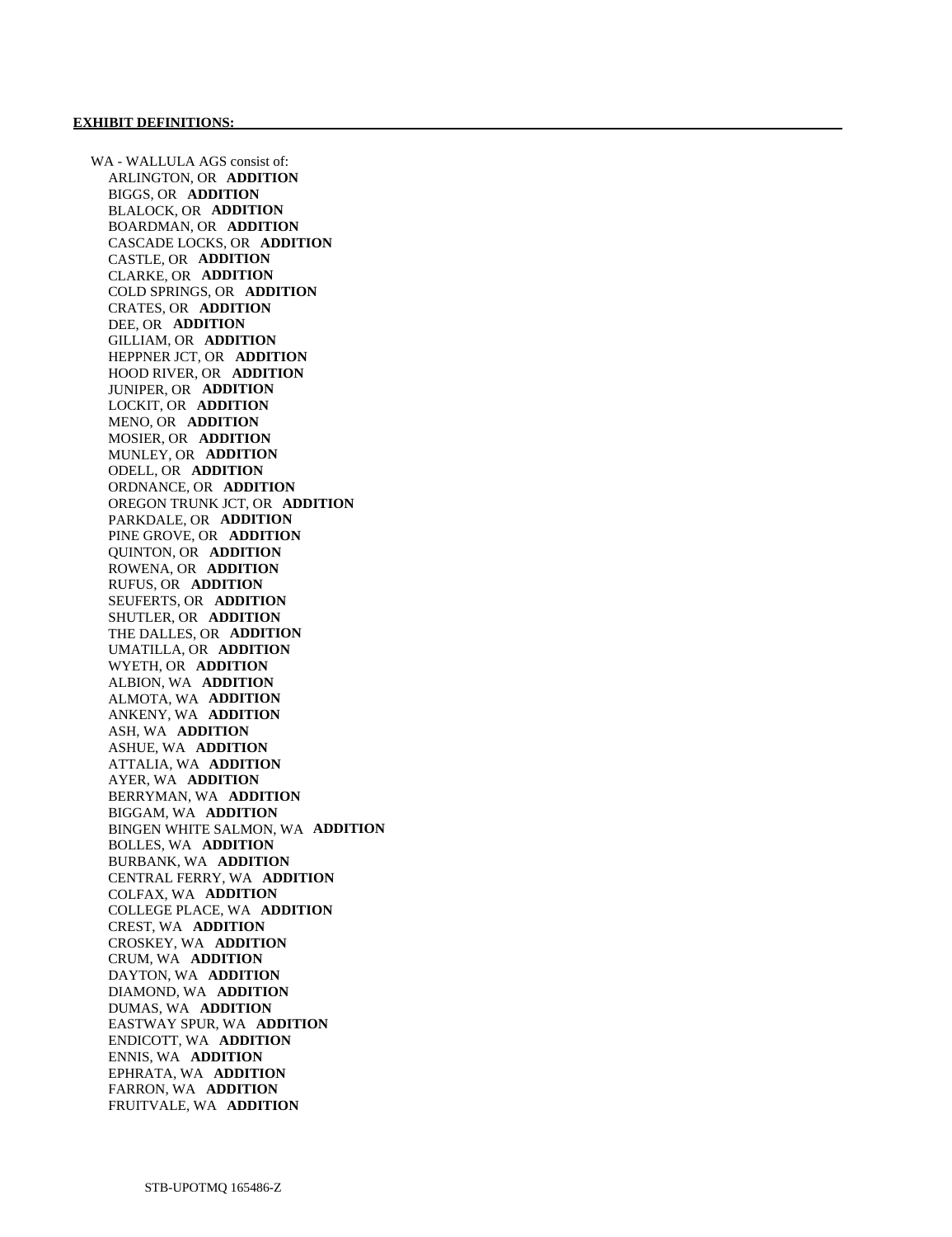GARRETT, WA **ADDITION**  GIBBON, WA **ADDITION**  GLEED, WA **ADDITION**  GORDON, WA **ADDITION**  GRANDVIEW, WA **ADDITION**  GRANGER, WA **ADDITION**  GRAVEL PIT, WA **ADDITION**  HADLEY, WA **ADDITION**  HANFORD WORKS, WA **ADDITION**  HARRAH, WA **ADDITION**  HEDGES, WA **ADDITION**  HOOPER, WA **ADDITION**  HOOPER JCT, WA **ADDITION**  HUMORIST, WA **ADDITION**  HUNTLEY, WA **ADDITION**  HUNTSVILLE, WA **ADDITION**  JOSO, WA **ADDITION**  JUNO, WA **ADDITION**  KENNEWICK, WA **ADDITION**  LA CROSSE, WA **ADDITION**  LANGDON, WA **ADDITION**  LONG, WA **ADDITION**  LOWDEN, WA **ADDITION**  MARENGO, WA **ADDITION**  MATTHEW, WA **ADDITION**  MESA, WA **ADDITION**  MIDVALE, WA **ADDITION**  MOCKONEMA, WA **ADDITION**  MOSES LAKE, WA **ADDITION**  MOXEE CITY, WA **ADDITION**  NACHES, WA **ADDITION**  NASS, WA **ADDITION**  NORTH PROSSER, WA **ADDITION**  OTHELLO, WA **ADDITION**  OUTLOOK, WA **ADDITION**  PAGE, WA **ADDITION**  PAMPA, WA **ADDITION**  PARK, WA **ADDITION**  PARVIN, WA **ADDITION**  PASCO, WA **ADDITION**  PENAWAWA, WA **ADDITION**  PLYMOUTH, WA **ADDITION**  PORT OF WILMA, WA **ADDITION**  PRESCOTT, WA **ADDITION**  PROSSER, WA **ADDITION**  PULLMAN, WA **ADDITION**  PULLMAN JCT, WA **ADDITION**  QUINCY, WA **ADDITION**  REESE, WA **ADDITION**  RICHLAND, WA **ADDITION**  RICHLAND IND PARK, WA **ADDITION**  RICHLAND JCT, WA **ADDITION**  RICHLAND JUNCTION, WA **ADDITION**  RIPARIA, WA **ADDITION**  RISBECK, WA **ADDITION**  ROYAL CITY, WA **ADDITION**  RUSSELL, WA **ADDITION**  SHAWNEE, WA **ADDITION**  ST JOHN, WA **ADDITION**  SUN HARBOR, WA **ADDITION**  SUNNY ROZA, WA **ADDITION**  SUNNYSIDE, WA **ADDITION**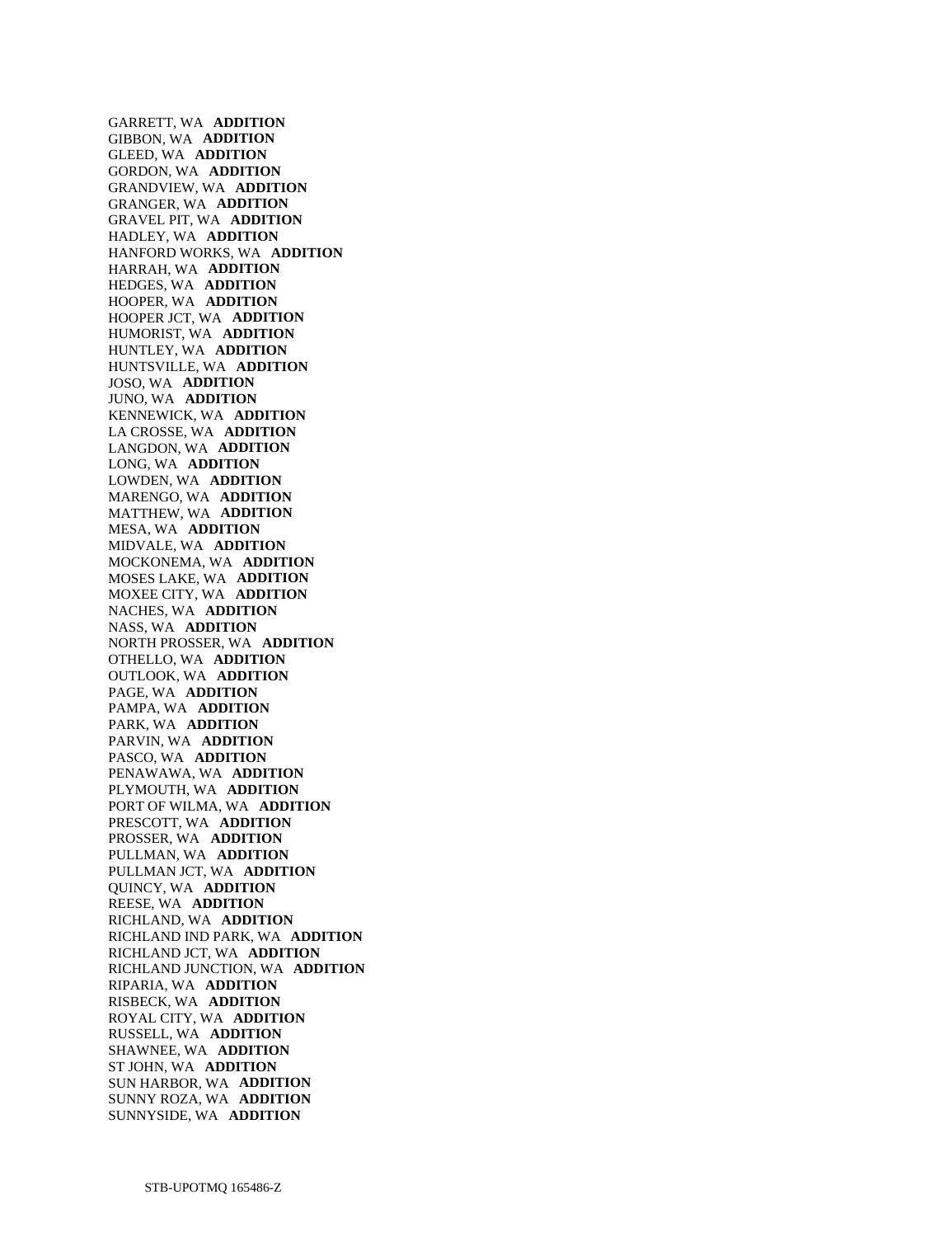SUNSET, WA **ADDITION**  SUTTON, WA **ADDITION**  TERRACE HGTS, WA **ADDITION**  TESKE, WA **ADDITION**  THERA, WA **ADDITION**  THORNTON, WA **ADDITION**  TOPPENISH, WA **ADDITION**  TOPPENISH (WESLEY JCT), WA **ADDITION**  TOUCHET, WA **ADDITION**  UNION GAP, WA **ADDITION**  VALLEY GROVE, WA **ADDITION**  VENNER, WA **ADDITION**  VILLARD JCT, WA **ADDITION**  WAITSBURG, WA **ADDITION**  WALKER, WA **ADDITION**  WALLA WALLA, WA **ADDITION**  WALLULA, WA **ADDITION**  WALLULA HEIGHTS, WA **ADDITION**  WARDEN, WA **ADDITION**  WELLS, WA **ADDITION**  WHITE SWAN, WA **ADDITION**  WHITLOW, WA **ADDITION**  WHITMAN, WA **ADDITION**  WHITSTRAN, WA **ADDITION**  WILLADA, WA **ADDITION**  WILLSON, WA **ADDITION**  WINONA, WA **ADDITION**  WISHRAM, WA **ADDITION**  YAKIMA, WA **ADDITION**  ZANGAR JCT, WA **ADDITION**  ZILLAH, WA **ADDITION**  WA - SEATTLE AGS consist of: ABERDEEN, WA **ADDITION**  ABERDEEN JCT, WA **ADDITION**  ALDERTON, WA **ADDITION**  ALLISON, WA **ADDITION**  ANDOVER, WA **ADDITION**  ARGO, WA **ADDITION**  AUBURN, WA **ADDITION**  BALLARD, WA **ADDITION**  BALLARD JCT, WA **ADDITION**  BANGOR, WA **ADDITION**  BAY SHORE, WA **ADDITION**  BELFAIR, WA **ADDITION**  BELLINGHAM, WA **ADDITION**  BELMORE, WA **ADDITION**  BLACK RIVER, WA **ADDITION**  BLAJCT, WA **ADDITION**  BLAKESLEE JCT, WA **ADDITION**  BREMERTON, WA **ADDITION**  BRIARWOOD, WA **ADDITION**  BUCODA, WA **ADDITION**  BURLINGTON, WA **ADDITION**  CAMP MURRAY, WA **ADDITION**  CAPITOL, WA **ADDITION**  CENPARK, WA **ADDITION**  CENTRALIA, WA **ADDITION**  CHEHALIS, WA **ADDITION**  CLAY CITY, WA **ADDITION**  CONCORA, WA **ADDITION**  DIVIDE, WA **ADDITION**  DUPONT, WA **ADDITION**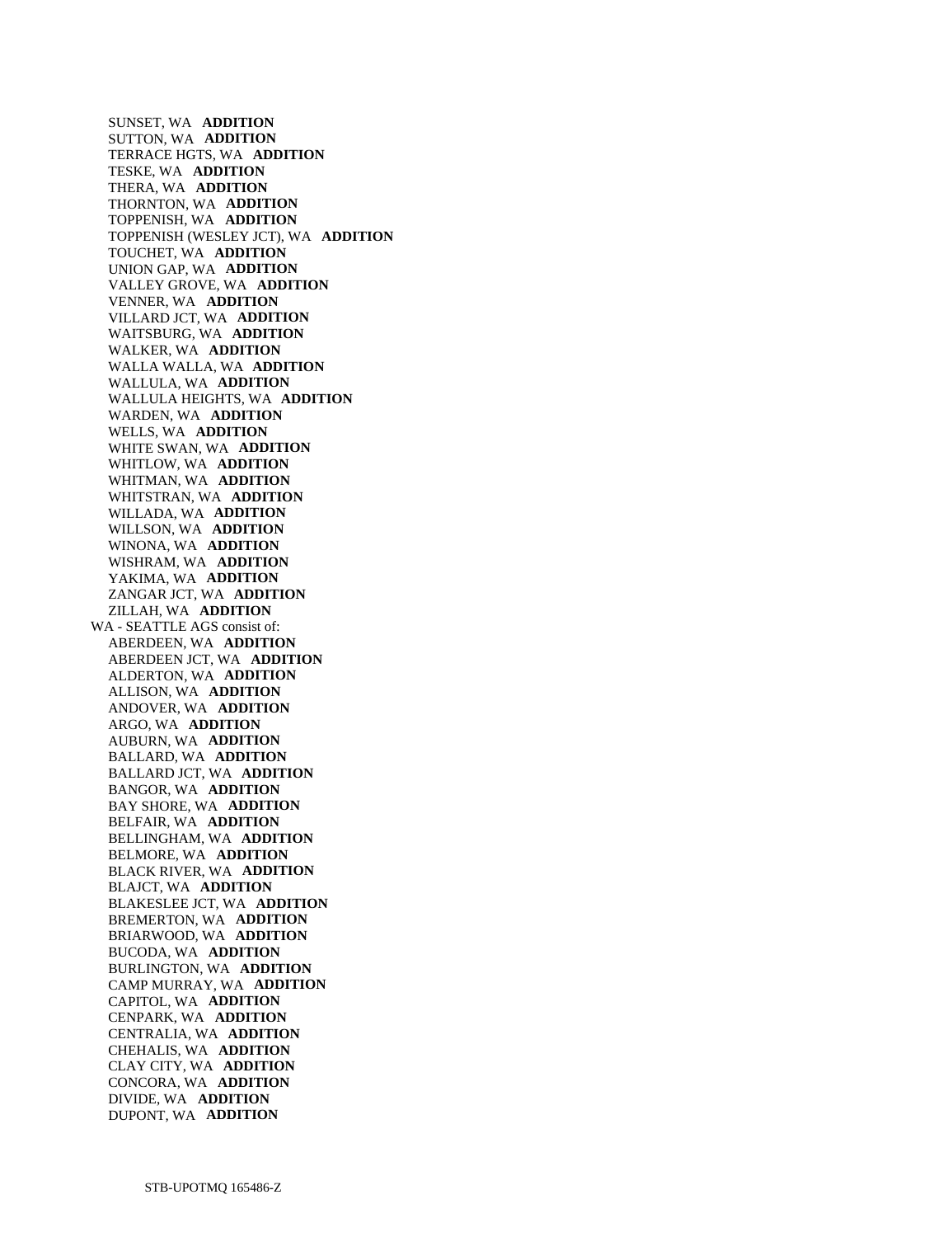EAST OLYMPIA, WA **ADDITION**  EAST PUYALLUP, WA **ADDITION**  EATONVILLE JCT, WA **ADDITION**  EDMOND, WA **ADDITION**  EDMONDS, WA **ADDITION**  ELBE, WA **ADDITION**  ELMA, WA **ADDITION**  ESSEX, WA **ADDITION**  EVERETT, WA **ADDITION**  EVERETT, WA **ADDITION**  FERNDALE, WA **ADDITION**  FIFE, WA **ADDITION**  FREDERICKSON, WA **ADDITION**  FT LEWIS, WA **ADDITION**  GATE, WA **ADDITION**  GLOBAL GATEWAY NO, WA **ADDITION**  GRAHAM, WA **ADDITION**  GRAND MOUND, WA **ADDITION**  GREENDALE, WA **ADDITION**  HARBOR ISLAND, WA **ADDITION**  HILLSDALE, WA **ADDITION**  HOQUIAM, WA **ADDITION**  INTERBAY, WA **ADDITION**  JUNCTION CITY, WA **ADDITION**  KAPOWSIN, WA **ADDITION**  KENT, WA **ADDITION**  KETRON, WA **ADDITION**  KYRO, WA **ADDITION**  LAKESIDE, WA **ADDITION**  LAKEVIEW, WA **ADDITION**  LOVELAND, WA **ADDITION**  LYNCH CREEK, WA **ADDITION**  LYNDEN, WA **ADDITION**  MALTBY, WA **ADDITION**  MARMAC, WA **ADDITION**  MAYTOWN, WA **ADDITION**  MCCLEARY, WA **ADDITION**  MCKENNA, WA **ADDITION**  MCMILLIN, WA **ADDITION**  MEEKER, WA **ADDITION**  MIDLAND, WA **ADDITION**  MINERAL, WA **ADDITION**  MONROE, WA **ADDITION**  MONTESANO, WA **ADDITION**  MORTON, WA **ADDITION**  MOUNT VERNON, WA **ADDITION**  MT VERNON, WA **ADDITION**  NAD JCT, WA **ADDITION**  NAPAVINE, WA **ADDITION**  NEW RELIANCE, WA **ADDITION**  NISQUALLY, WA **ADDITION**  NORTH PUYALLUP, WA **ADDITION**  OAKVILLE, WA **ADDITION**  OFFLAKE, WA **ADDITION**  OFFUTT LAKE, WA **ADDITION**  OHOP, WA **ADDITION**  OLYMPIA, WA **ADDITION**  PARK JCT, WA **ADDITION**  PIONEER, WA **ADDITION**  PORT TOWNSEND, WA **ADDITION**  PUYALLUP, WA **ADDITION**  RAINIER, WA **ADDITION**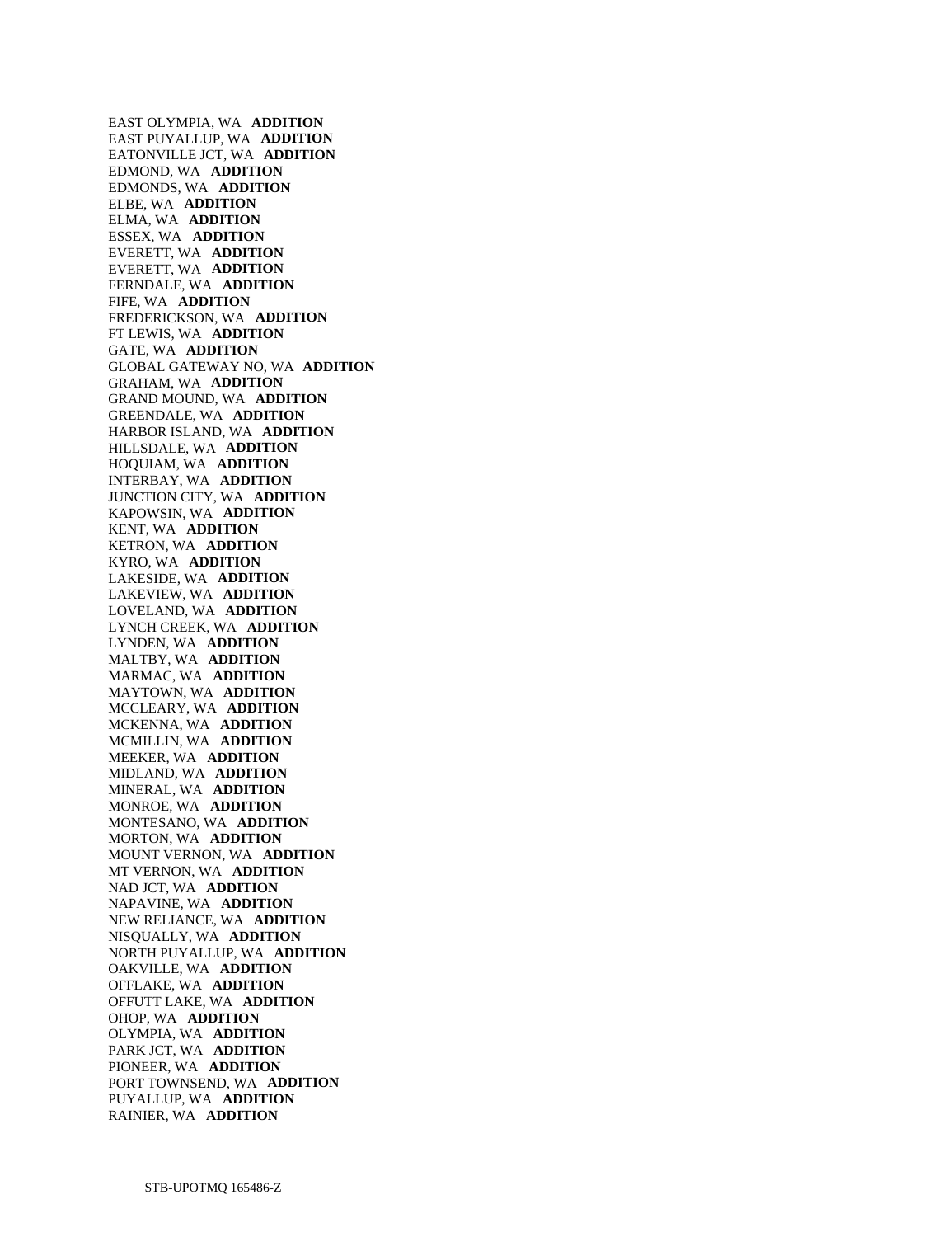RAISH, WA **ADDITION**  RESERVATION, WA **ADDITION**  ROCHESTER, WA **ADDITION**  ROY, WA **ADDITION**  SEATTLE, WA **ADDITION**  SEATTLE PIER, WA **ADDITION**  SHELTON, WA **ADDITION**  SILVERDALE, WA **ADDITION**  SKOOKUMCH, WA **ADDITION**  SKOOKUMCHUCK, WA **ADDITION**  SOUTH BELFAIR, WA **ADDITION**  SOUTH TACOMA, WA **ADDITION**  ST CLAIR, WA **ADDITION**  STEILACOOM, WA **ADDITION**  STIMSON, WA **ADDITION**  SUMNER, WA **ADDITION**  TACOMA, WA **ADDITION**  TACOMA EXP, WA **ADDITION**  TACOMA EXPORT, WA **ADDITION**  TACOMA JCT, WA **ADDITION**  TACOMA PCT, WA **ADDITION**  TAYLOR WAY, WA **ADDITION**  TENINO, WA **ADDITION**  THRIFT, WA **ADDITION**  TITLOW, WA **ADDITION**  TUKWILA, WA **ADDITION**  TUMWATER, WA **ADDITION**  VADER, WA **ADDITION**  WABASH, WA **ADDITION**  WESCO, WA **ADDITION**  WEST BLAIR, WA **ADDITION**  WEST HILLSDALE, WA **ADDITION**  WEST TACOMA, WA **ADDITION**  WESTERN JCT, WA **ADDITION**  WHITES, WA **ADDITION**  WINLOCK, WA **ADDITION**  WJCT, WA **ADDITION**  WOODINVILLE, WA **ADDITION**  YELM, WA **ADDITION**  OR - PORTLAND AGS consist of: ALBINA, OR **ADDITION**  ASTORIA, OR **ADDITION**  AUMSVILLE, OR **ADDITION**  AURORA, OR **ADDITION**  BARNES YARD, OR **ADDITION**  BATTERSON, OR **ADDITION**  BONNEVILLE, OR **ADDITION**  BRIDAL VEIL, OR **ADDITION**  BROOKS, OR **ADDITION**  BUXTON, OR **ADDITION**  CANBY, OR **ADDITION**  CLACKAMAS, OR **ADDITION**  COALCA, OR **ADDITION**  COCHRAN, OR **ADDITION**  DODSON, OR **ADDITION**  EAST MILWAUKIE, OR **ADDITION**  EAST PORTLAND, OR **ADDITION**  FIR, OR **ADDITION**  GARBALDI, OR **ADDITION**  GARIBALDI, OR **ADDITION**  GEER, OR **ADDITION**  GERVAIS, OR **ADDITION**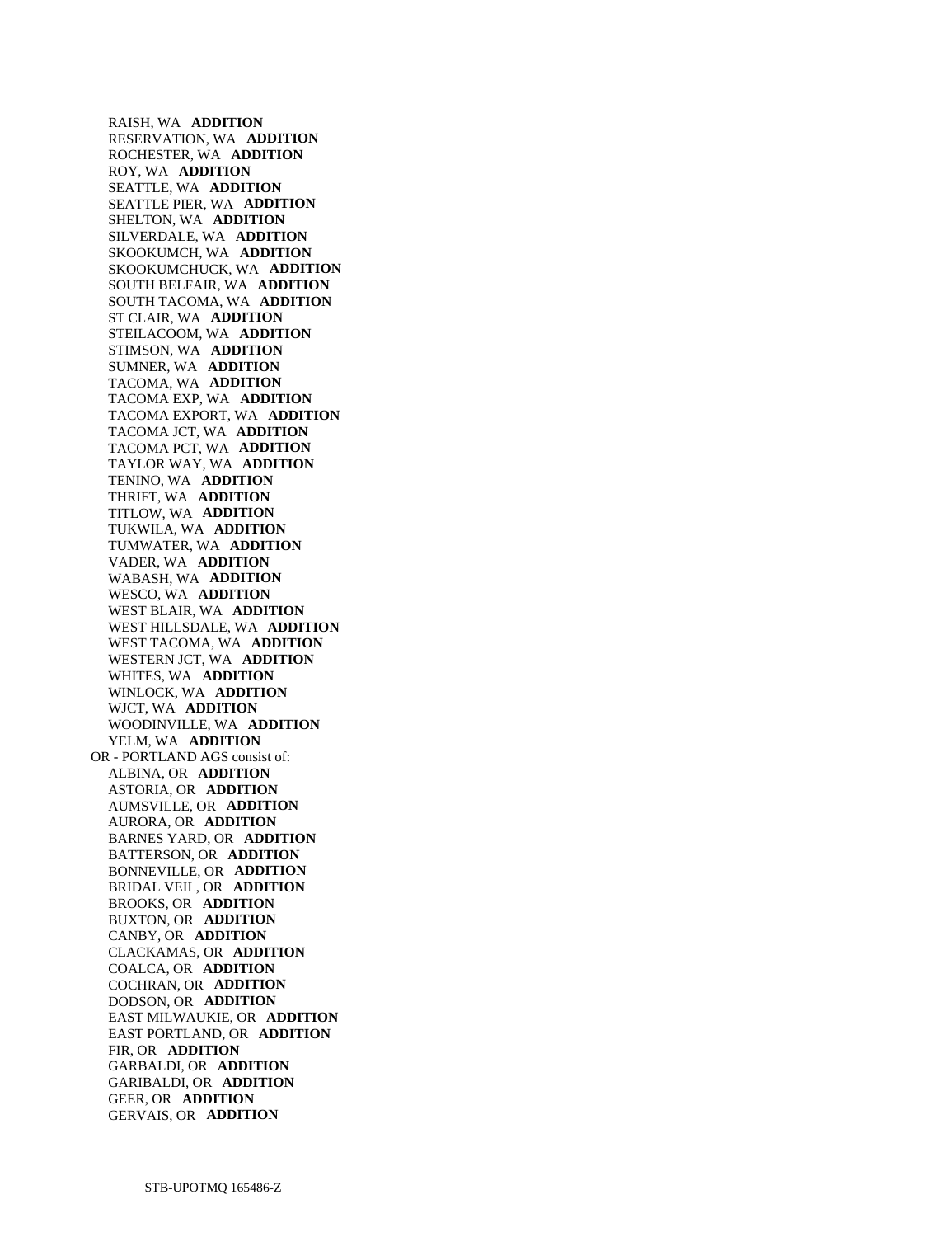HEMLOCK, OR **ADDITION**  HITO, OR **ADDITION**  HUBBARD, OR **ADDITION**  KENTON, OR **ADDITION**  LAKE YARD, OR **ADDITION**  LIBERAL, OR **ADDITION**  MILWAUKIE, OR **ADDITION**  MOHLER, OR **ADDITION**  MT ANGEL, OR **ADDITION**  NORTH PORTLAND, OR **ADDITION**  OREGON CITY, OR **ADDITION**  OSWEGO, OR **ADDITION**  PORTLAND, OR **ADDITION**  PRATUM, OR **ADDITION**  PULP, OR **ADDITION**  RENARD, OR **ADDITION**  RIVER GATE, OR **ADDITION**  ROCKWOOD, OR **ADDITION**  SHAW, OR **ADDITION**  SILVERTON, OR **ADDITION**  ST JOHNS, OR **ADDITION**  STAYTON, OR **ADDITION**  TILLAMOOK, OR **ADDITION**  TROUTDALE, OR **ADDITION**  WARRENTON, OR **ADDITION**  WEST LINN, OR **ADDITION**  WHEELER, OR **ADDITION**  WOODBURN, OR **ADDITION**  AMPERE, WA **ADDITION**  BARBERTON, WA **ADDITION**  BATTLE GROUND, WA **ADDITION**  BRUSH PRAIRIE, WA **ADDITION**  CAMAS, WA **ADDITION**  CASTLE ROCK, WA **ADDITION**  CATHLAMET, WA **ADDITION**  CHELATCHIE, WA **ADDITION**  COLUMBIA JCT, WA **ADDITION**  HEISON, WA **ADDITION**  HOMAN, WA **ADDITION**  KALAMA, WA **ADDITION**  KELSO, WA **ADDITION**  LONGVIEW, WA **ADDITION**  OSTRANDER, WA **ADDITION**  RIDGEFIELD, WA **ADDITION**  ROCKY POINT, WA **ADDITION**  RYE JCT, WA **ADDITION**  VANCOUVER, WA **ADDITION**  VANCOUVER JCT, WA **ADDITION**  WASHOUGAL, WA **ADDITION**  WOODLAND, WA **ADDITION**  YACOLT, WA **ADDITION**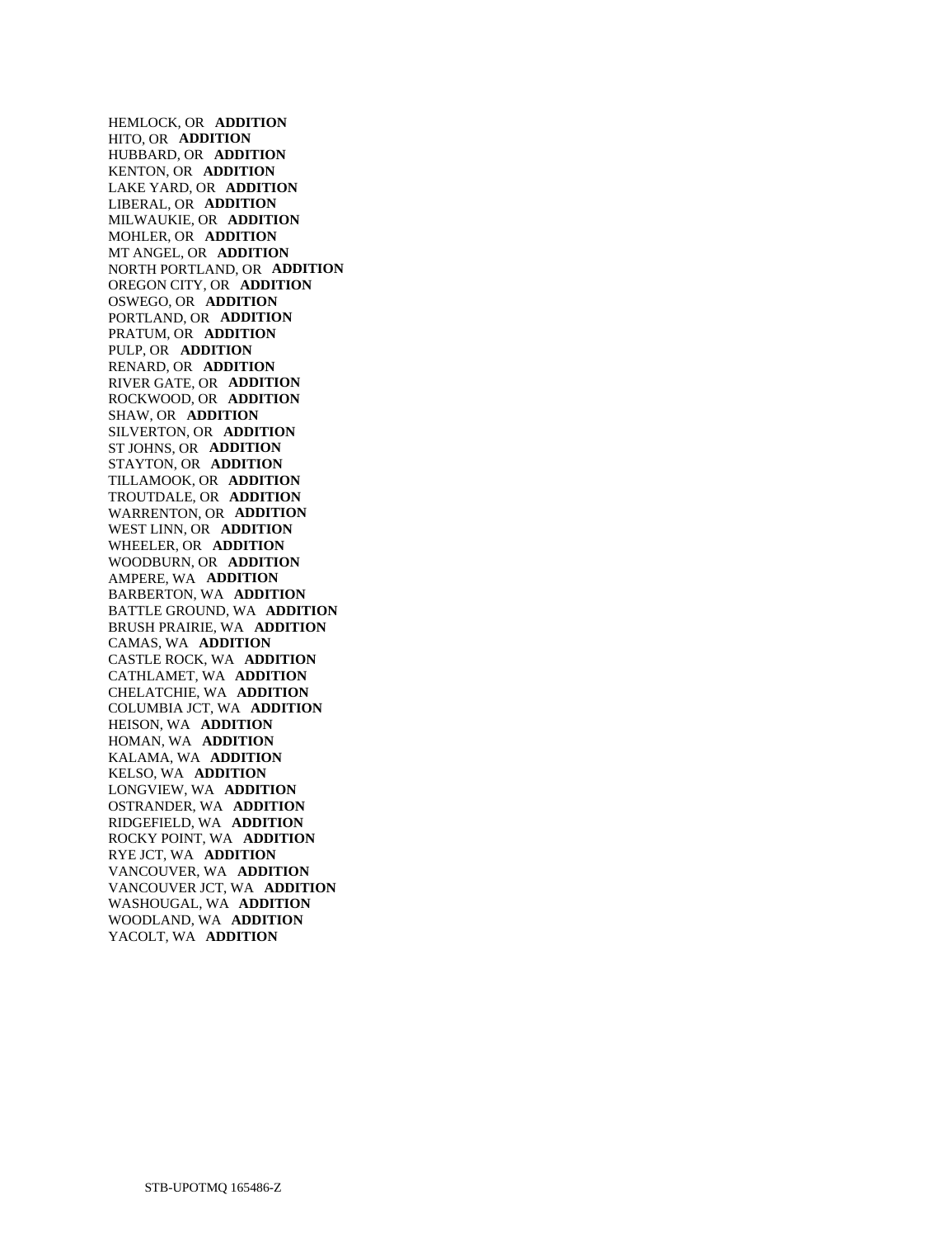

STB-UPOTMQ 168075-K

# **UNION PACIFIC RAILROAD COMPANY**

# **AMENDED CONTRACT SUMMARY**

**Issued:**  May 19, 2022

**Effective:** January 1, 2022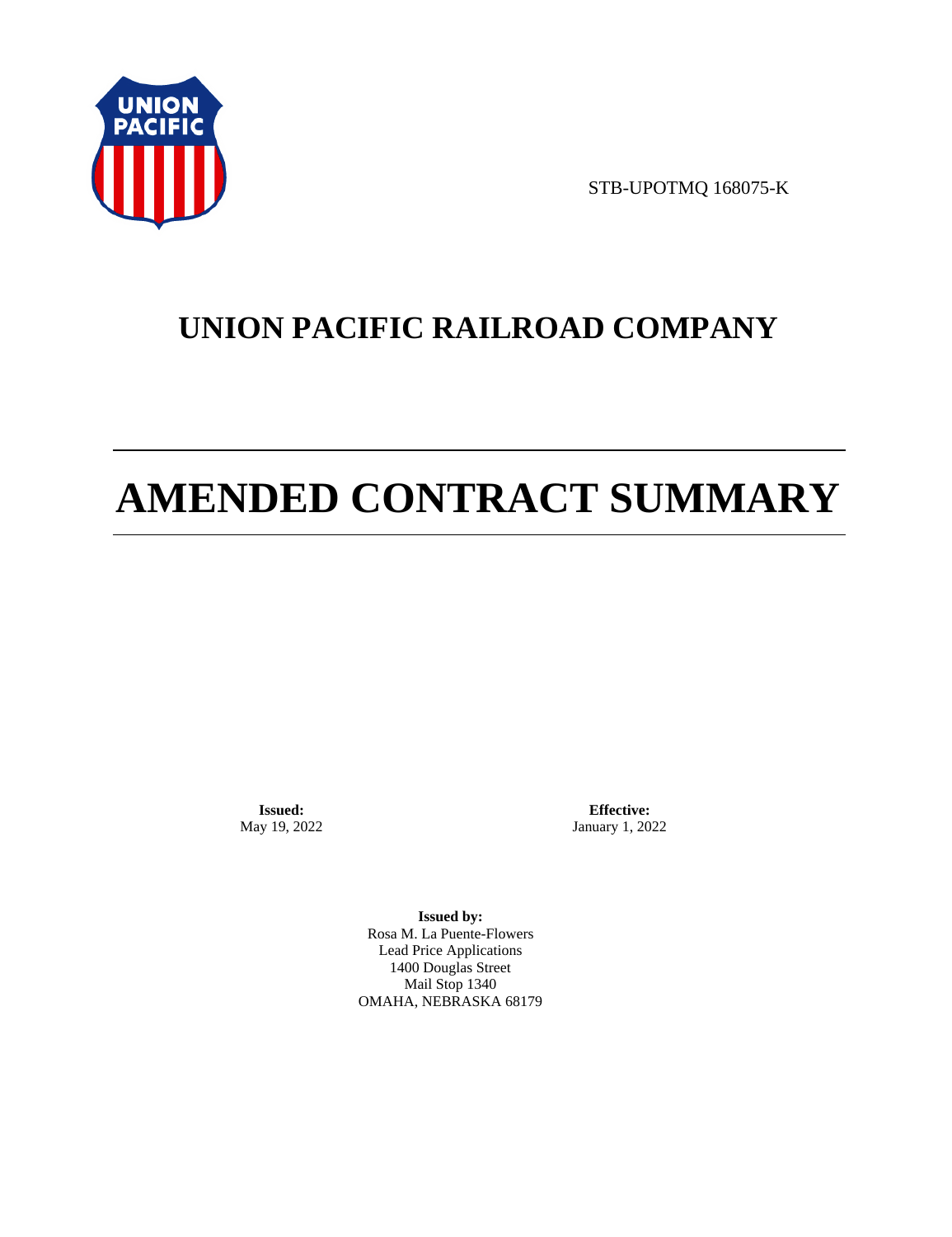UNION PACIFIC RAILROAD COMPANY 1400 Douglas St. Omaha, NE 68179

#### **COMMODITY:**

 Wheat Flour Exc.Blended Or Prepared See 20451- 20452 **ADDITION**  Wheat Exc.Buckwheat See 01139 **ADDITION** 

#### **SHIPPER:**

GRAIN CRAFT INC **ADDITION** 

#### **ORIGIN(S):**

 ELMENDORF, TX **ADDITION**  BARNES YARD, OR **ADDITION**  KANSAS CITY, MO **ADDITION**  TACOMA, WA **ADDITION**  DILLON, MT **ADDITION**  SILVER BOW, MT **ADDITION**  KANSAS CITY, KS **ADDITION**  HENDERSON, NV **ADDITION**  TOPEKA, KS **ADDITION** 

#### **DESTINATION(S):**

 OGDEN, UT **ADDITION**  AMERICAN FALLS, ID **ADDITION**  WICHITA, KS **ADDITION**  BLACKFOOT, ID **ADDITION**  COLLINS, ID **ADDITION** 

#### **PORT(S):**

Not Applicable

#### **DURATION:**

 Effective Date: January 1, 2022 Amendment Effective Date: January 1, 2022 **ADDITION**  Expiration Date: December 31, 2022 **EXTENSION** 

#### **RAIL CAR DATA:**

No cars dedicated to service under this Contract. Cars are provided on a common carrier basis only.

#### **RATES & CHARGES:**

Subject to increases.

#### **VOLUME:**

Single Car Shipments **ADDITION** 

#### **SPECIAL FEATURES:**

 Special Switching Provision Not Applicable. This change pertained only to confidential data. (Switching)

#### **SPECIAL NOTICE:**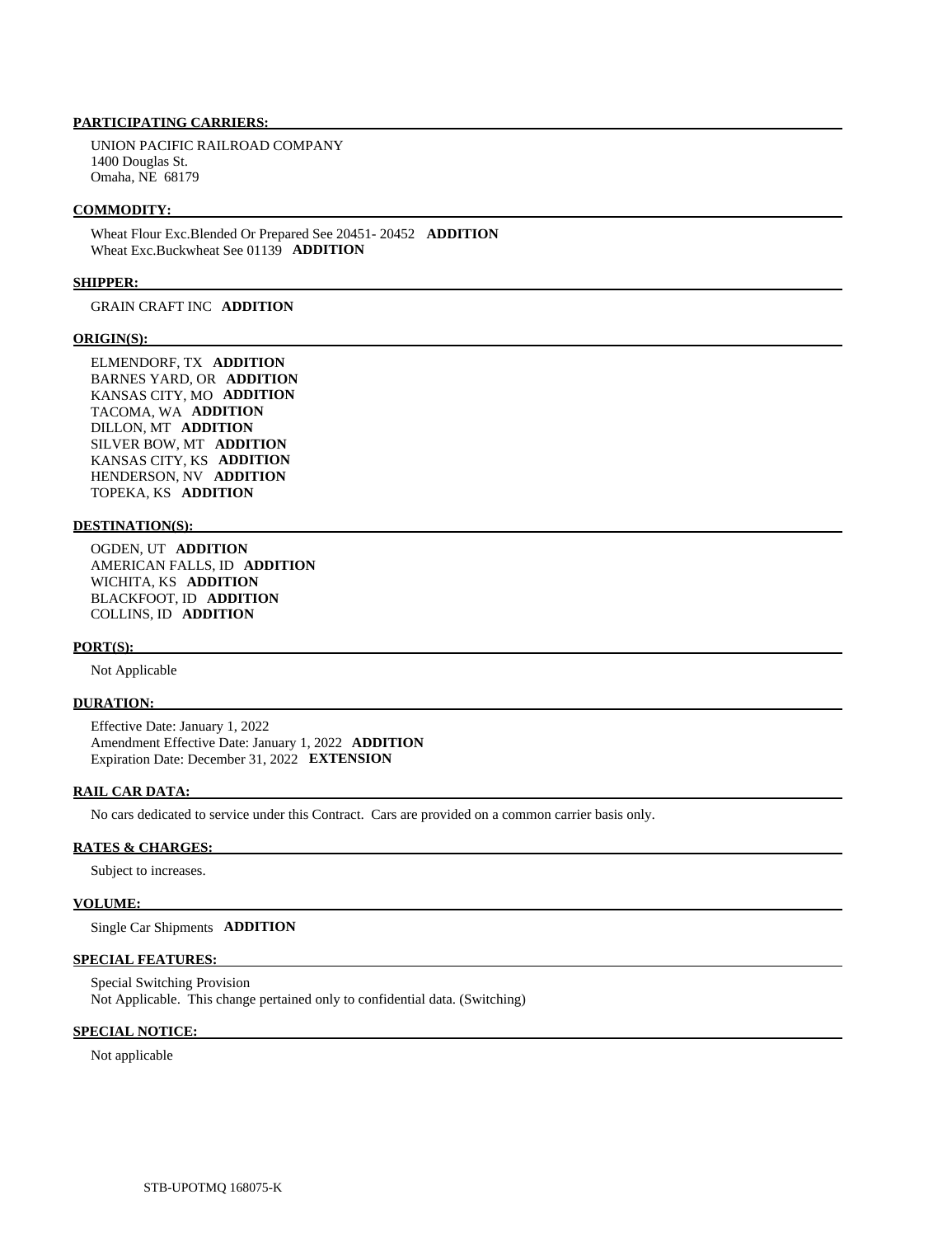

STB-UPOTMQ 168088-I

# **UNION PACIFIC RAILROAD COMPANY**

# **AMENDED CONTRACT SUMMARY**

**Issued:**  May 20, 2022

**Effective:** January 1, 2022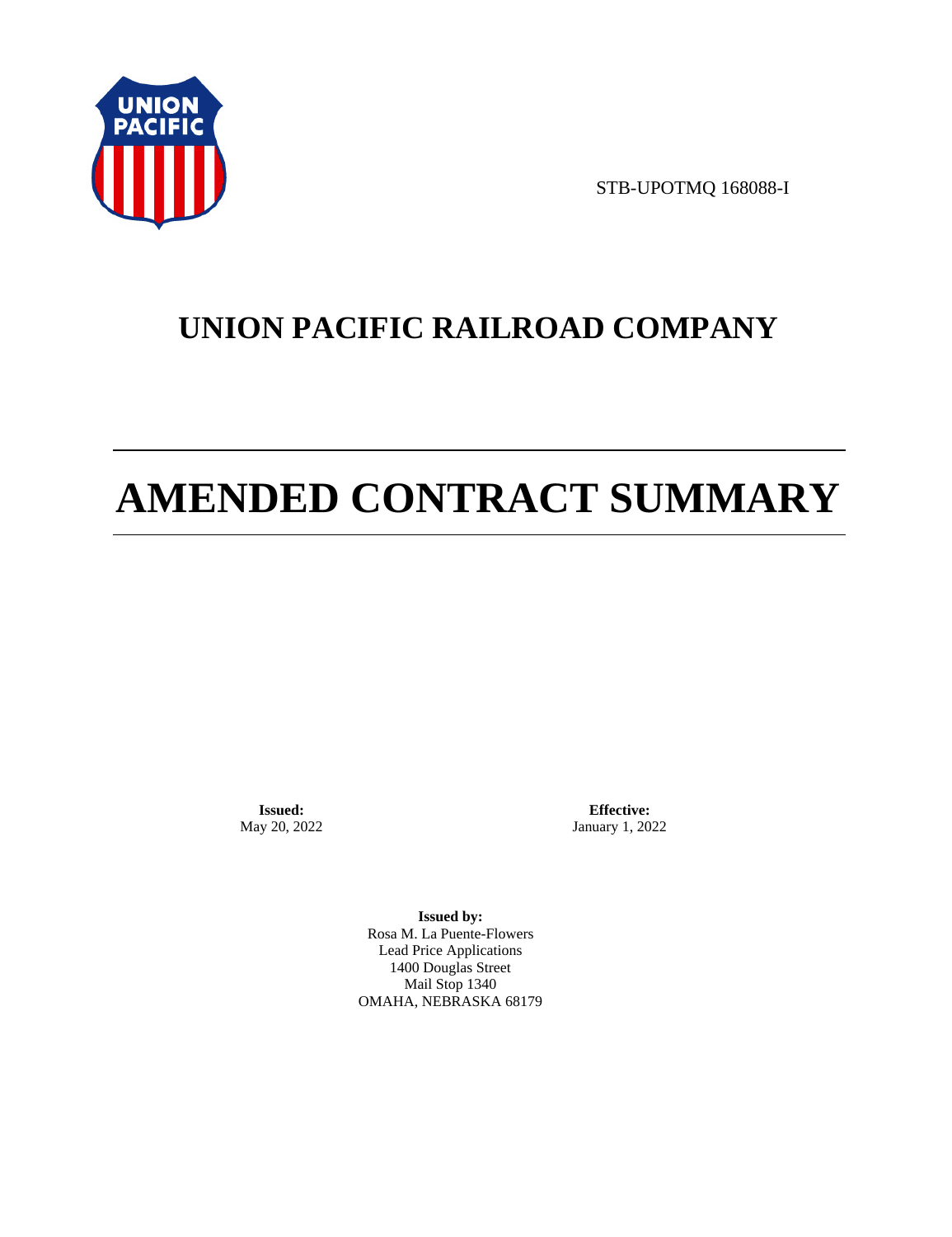UNION PACIFIC RAILROAD COMPANY 1400 Douglas St. Omaha, NE 68179

#### **COMMODITY:**

 Wheat Middlings Or Shorts,Pelletized **ADDITION**  Corn Exc.Popcorn See 01152 **ADDITION**  Soybeans (Soya Beans) **ADDITION** 

#### **SHIPPER:**

JD HEISKELL HOLDINGS LLC **ADDITION** 

#### **ORIGIN(S):**

 BOONE, IA **ADDITION**  ST LOUIS, MO **ADDITION**  SHELBY, NE **ADDITION**  EVANSVILLE, WI **ADDITION**  WEST BEND, IA **ADDITION**  BREWSTER, MN **ADDITION**  STERLING, IL **ADDITION** 

### **DESTINATION(S):**

 JORDAN, IA **ADDITION**  WENDELL, ID **ADDITION**  CALIPATRIA, CA **ADDITION**  RUSSELLVILLE, AR **ADDITION**  SPADRA, AR **ADDITION**  MARICOPA, AZ **ADDITION**  WELLTON, AZ **ADDITION**  ROLL, AZ **ADDITION**  EAGLE PASS, TX **ADDITION** 

#### **PORT(S):**

Not Applicable

## **DURATION:**

 Effective Date: January 1, 2022 Amendment Effective Date: January 1, 2022 **ADDITION**  Expiration Date: December 31, 2022 **EXTENSION** 

### **RAIL CAR DATA:**

 Carrier Equipment not involved. **ADDITION**  No cars dedicated to service under this Contract. Cars are provided on a common carrier basis only. **DELETION** 

#### **RATES & CHARGES:**

Not applicable

#### **VOLUME:**

 Minimum shipment of 92 carloads. **ADDITION**  Multiple Car Shipments **ADDITION** 

### **SPECIAL FEATURES:**

 Special Switching Provision Not Applicable. This change pertained only to confidential data. (Switching)

#### **SPECIAL NOTICE:**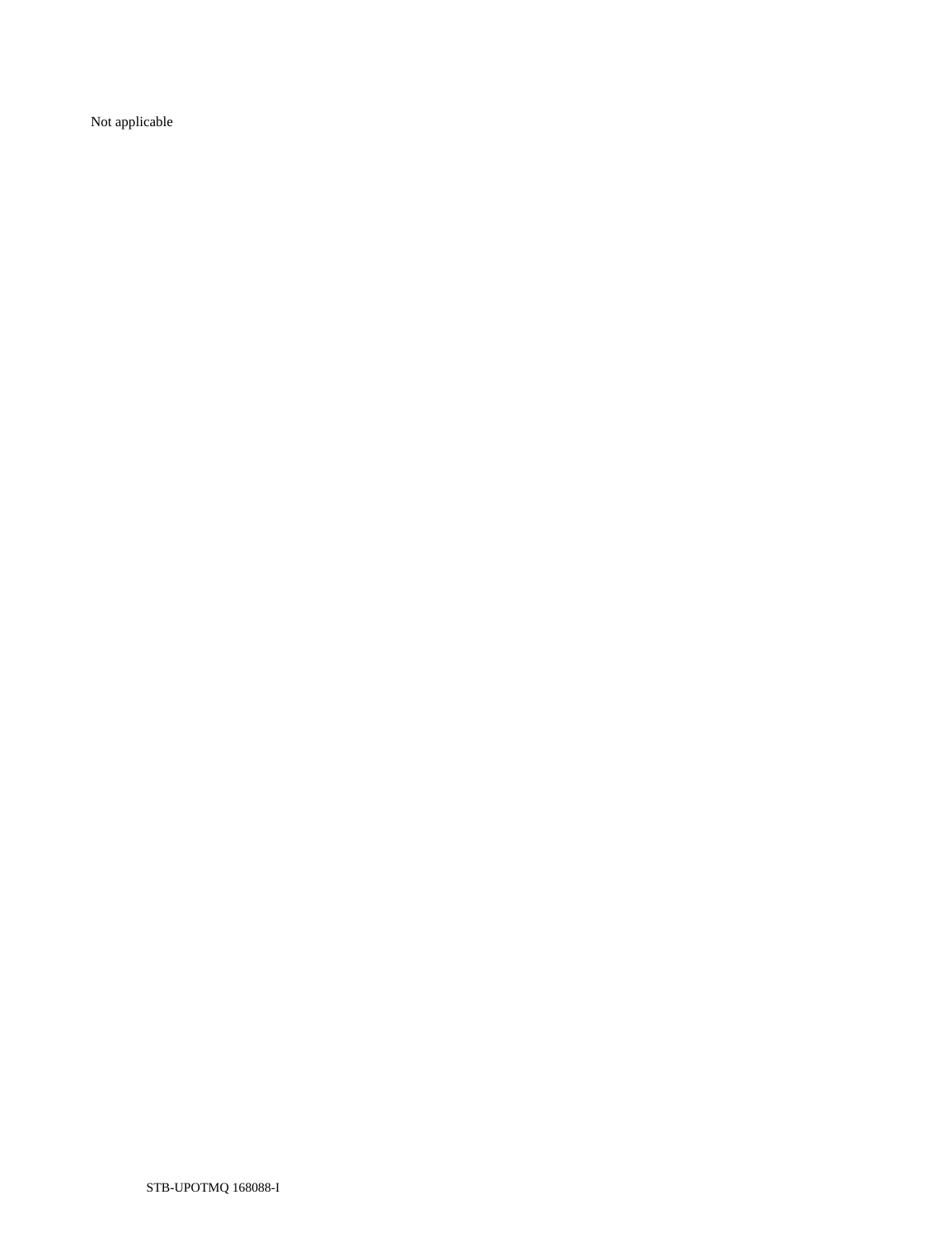

STB-UPOTMQ 168145-B

# **UNION PACIFIC RAILROAD COMPANY**

# **AMENDED CONTRACT SUMMARY**

**Issued:**  May 20, 2022

**Effective:** January 1, 2022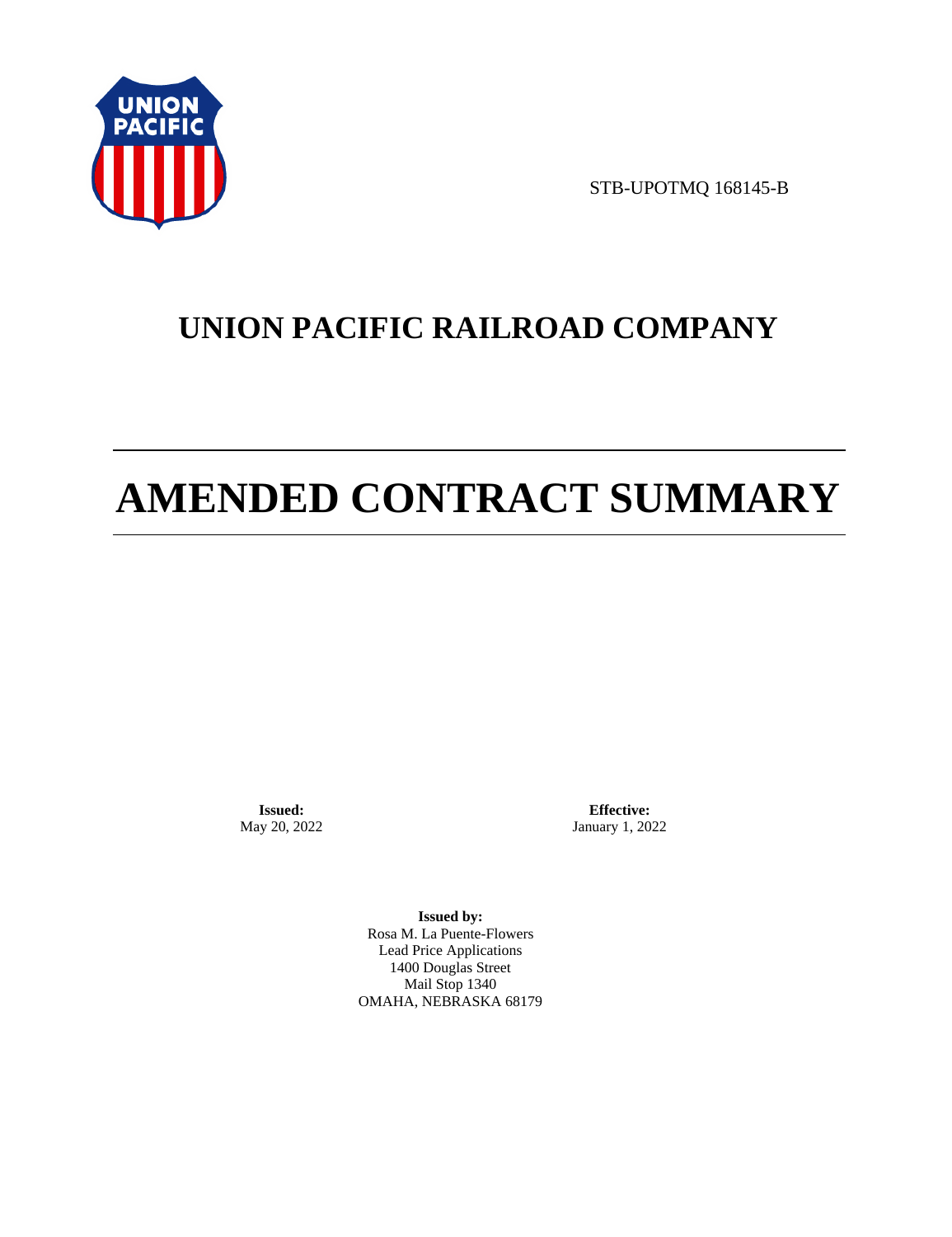UNION PACIFIC RAILROAD COMPANY 1400 Douglas St. Omaha, NE 68179

#### **COMMODITY:**

 Oats **ADDITION**  Wheat Exc.Buckwheat See 01139 **ADDITION** 

#### **SHIPPER:**

HANSEN MUELLER CO **ADDITION** 

#### **ORIGIN(S):**

 KANSAS CITY, MO **ADDITION**  KANSAS CITY, KS **ADDITION**  HOUSTON, TX **ADDITION** 

#### **DESTINATION(S):**

 AVON, IA **ADDITION**  DES MOINES, IA **ADDITION**  SUPERIOR, WI **ADDITION** 

#### **PORT(S):**

Not Applicable

# **DURATION:**

 Effective Date: January 1, 2022 Amendment Effective Date: January 1, 2022 **ADDITION**  Expiration Date: December 31, 2022 **EXTENSION** 

#### **RAIL CAR DATA:**

No cars dedicated to service under this Contract. Cars are provided on a common carrier basis only.

### **RATES & CHARGES:**

Subject to increases.

#### **VOLUME:**

Single Car Shipments **ADDITION** 

## **SPECIAL FEATURES:**

 Special Switching Provision Not Applicable. This change pertained only to confidential data. (Switching)

#### **SPECIAL NOTICE:**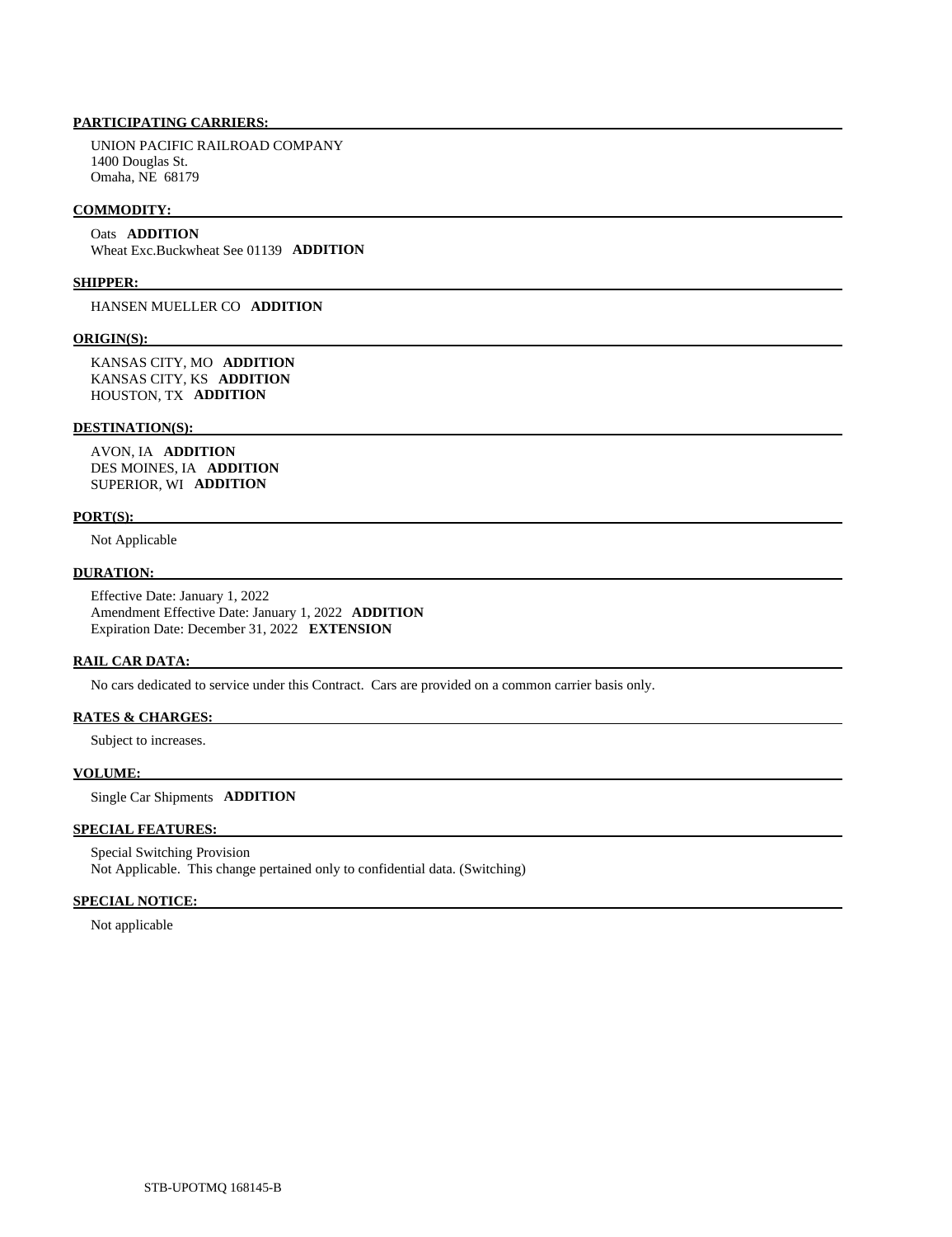

STB-UPOTMQ 168335-A

# **UNION PACIFIC RAILROAD COMPANY**

# **AMENDED CONTRACT SUMMARY**

**Issued:**  May 20, 2022

**Effective:** January 1, 2022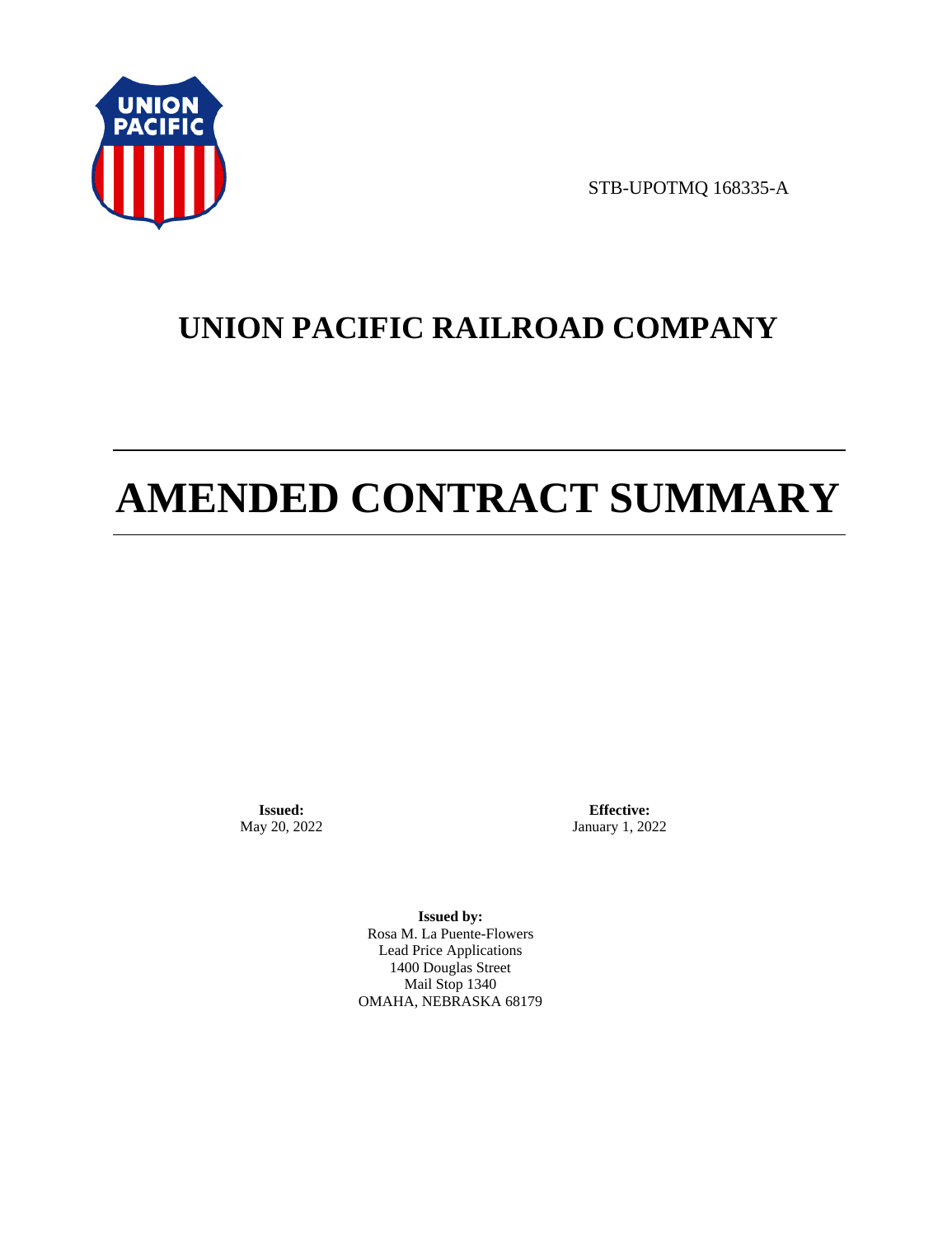UNION PACIFIC RAILROAD COMPANY 1400 Douglas St. Omaha, NE 68179

#### **COMMODITY:**

Wheat Exc.Buckwheat See 01139 **ADDITION** 

#### **SHIPPER:**

THE ARTHUR COMPANIES 1350 **ADDITION** 

#### **ORIGIN(S):**

COLLINS, ID **ADDITION** 

#### **DESTINATION(S):**

CHICAGO, IL **ADDITION** 

## **PORT(S):**

Not Applicable

# **DURATION:**

 Effective Date: January 1, 2022 Amendment Effective Date: January 1, 2022 **ADDITION**  Expiration Date: December 31, 2022 **EXTENSION** 

#### **RAIL CAR DATA:**

No cars dedicated to service under this Contract. Cars are provided on a common carrier basis only.

#### **RATES & CHARGES:**

Subject to increases.

#### **VOLUME:**

Single Car Shipments **ADDITION** 

# **SPECIAL FEATURES:**

 Special Switching Provision Not Applicable. This change pertained only to confidential data. (Switching)

#### **SPECIAL NOTICE:**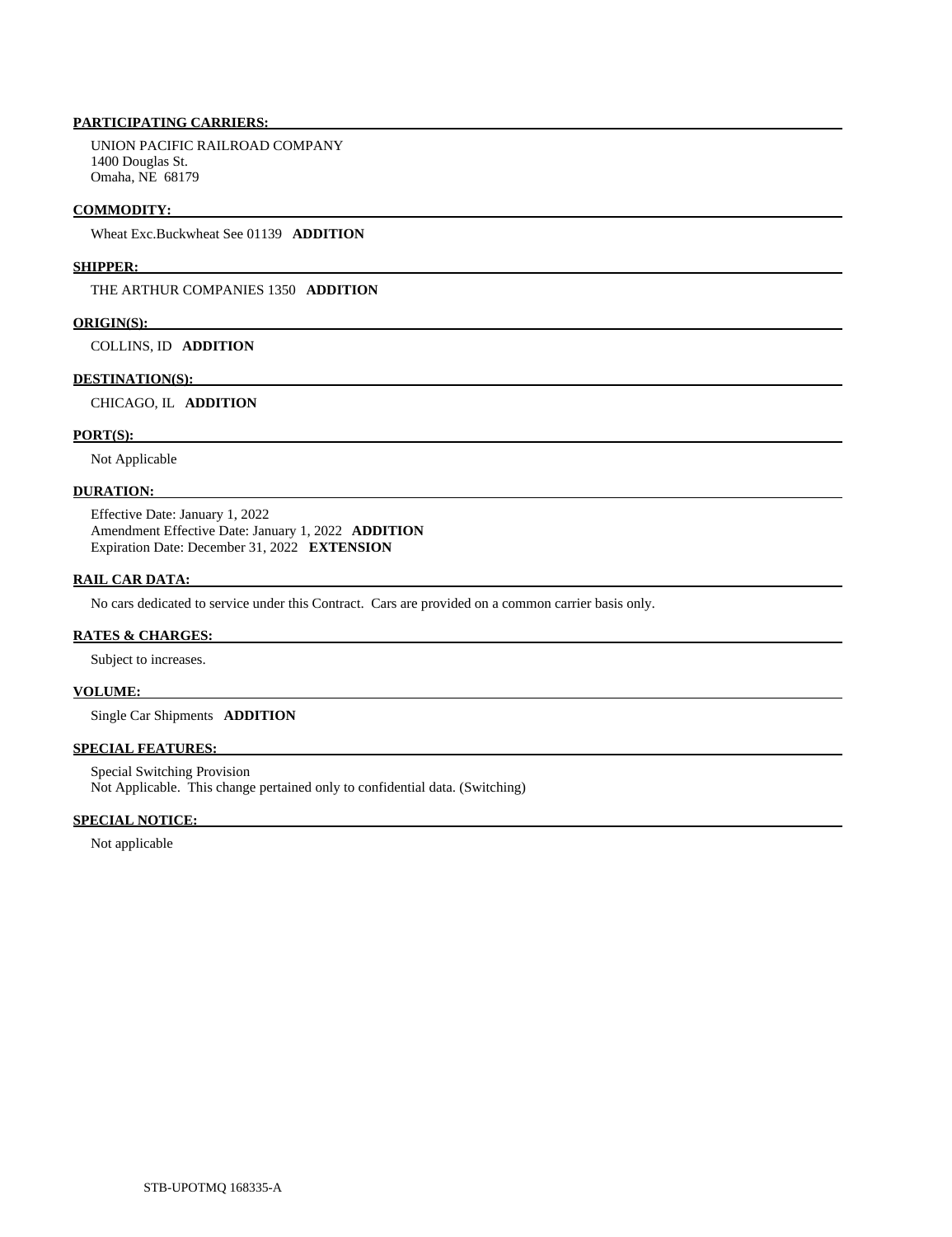

STB-UPOTMQ 168336-B

# **UNION PACIFIC RAILROAD COMPANY**

# **AMENDED CONTRACT SUMMARY**

**Issued:**  May 20, 2022

**Effective:** January 1, 2022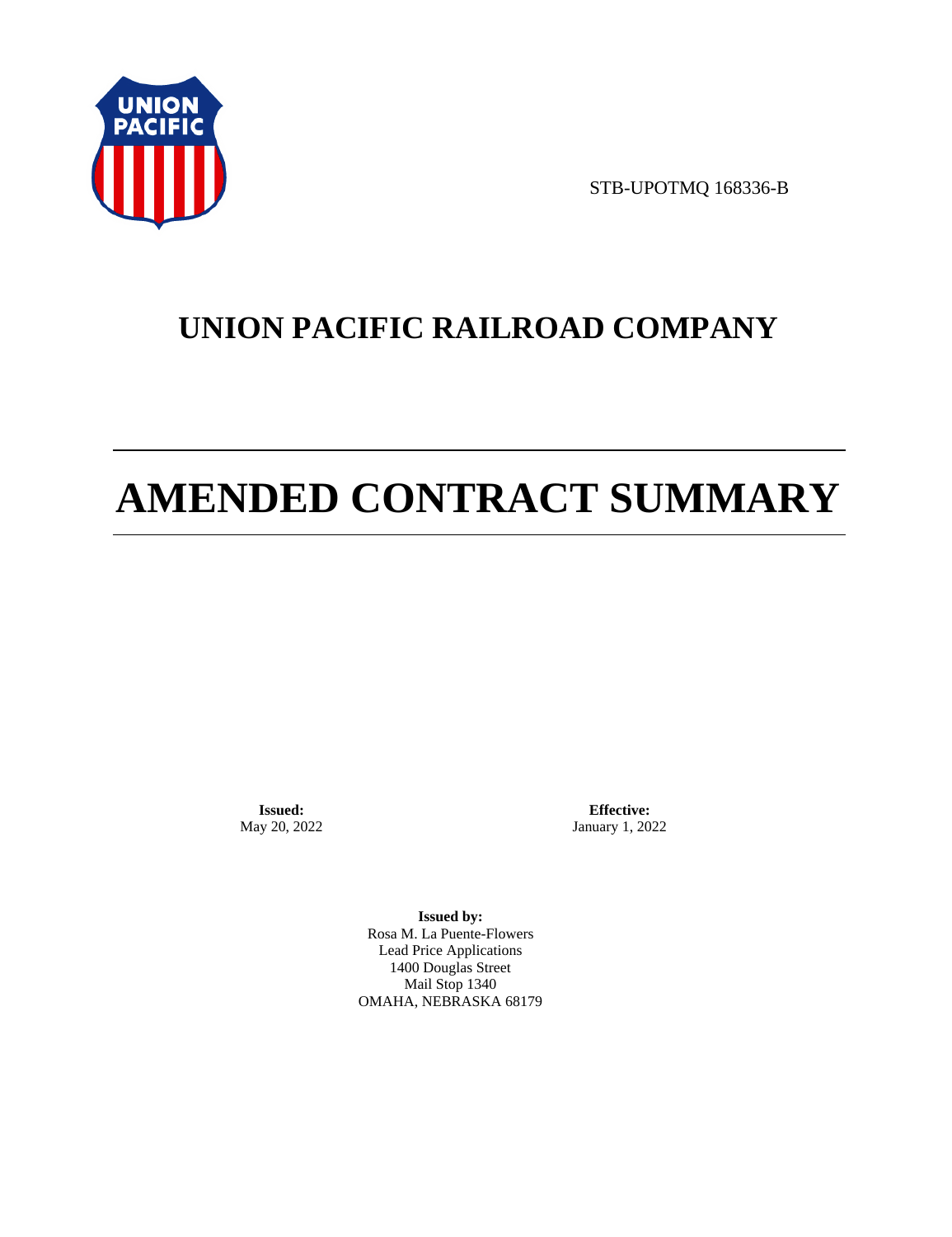UNION PACIFIC RAILROAD COMPANY 1400 Douglas St. Omaha, NE 68179

#### **COMMODITY:**

Wheat Exc.Buckwheat See 01139 **ADDITION** 

#### **SHIPPER:**

MILLER MILLING COMPANY LLC **ADDITION** 

#### **ORIGIN(S):**

 COLLINSTON, UT **ADDITION**  CALWA, CA **ADDITION** 

#### **DESTINATION(S):**

 FRESNO, CA **ADDITION**  CITY OF COMMERCE, CA **ADDITION** 

#### **PORT(S):**

Not Applicable

## **DURATION:**

 Effective Date: January 1, 2022 Amendment Effective Date: January 1, 2022 **ADDITION**  Expiration Date: December 31, 2022 **EXTENSION** 

#### **RAIL CAR DATA:**

No cars dedicated to service under this Contract. Cars are provided on a common carrier basis only.

## **RATES & CHARGES:**

Subject to increases.

# **VOLUME:**

Single Car Shipments **ADDITION** 

# **SPECIAL FEATURES:**

 Special Switching Provision Not Applicable. This change pertained only to confidential data. (Switching)

#### **SPECIAL NOTICE:**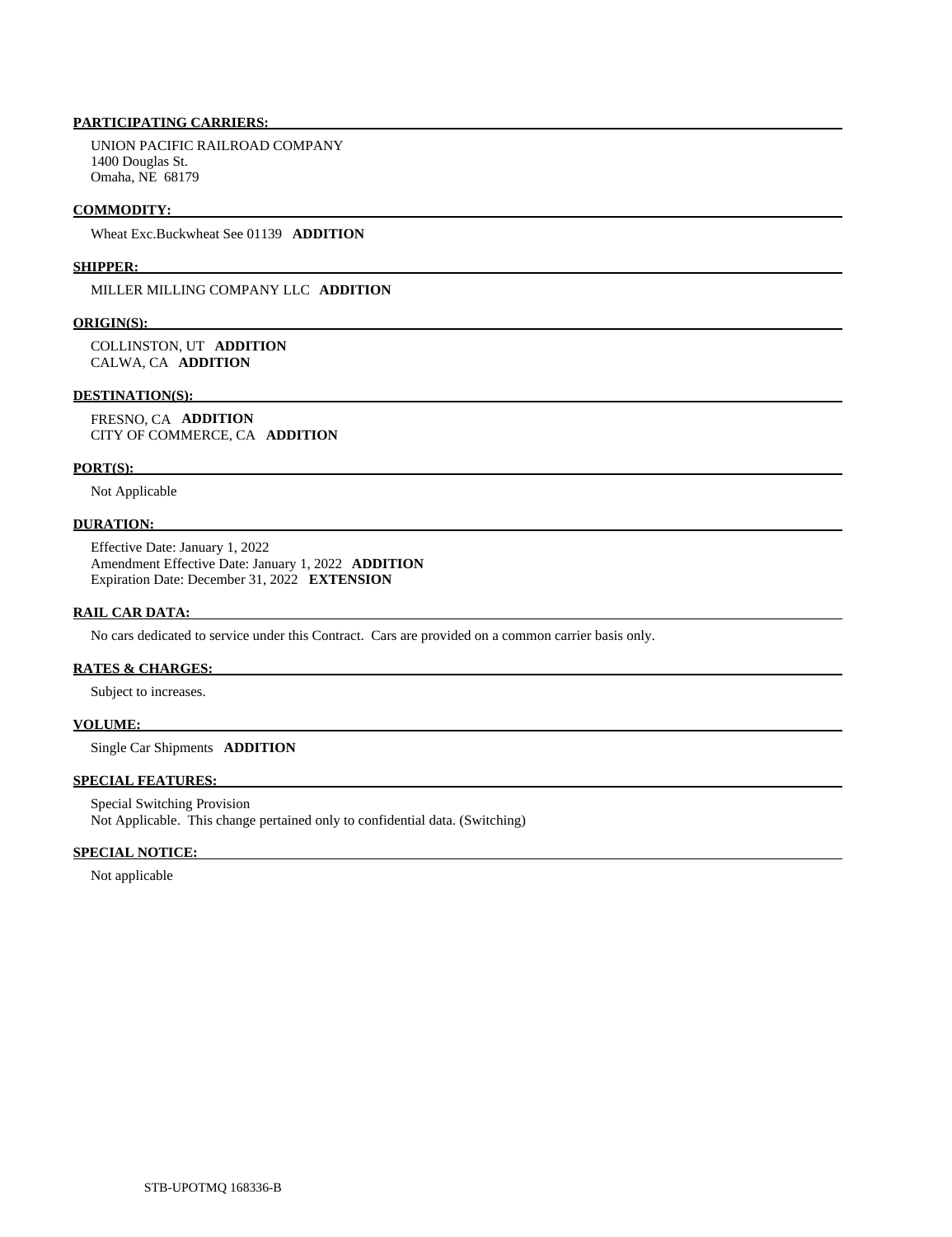

STB-UPOTMQ 168373

# **UNION PACIFIC RAILROAD COMPANY**

# **CONTRACT SUMMARY**

**Issued:**  May 18, 2022

**Effective:** January 1, 2022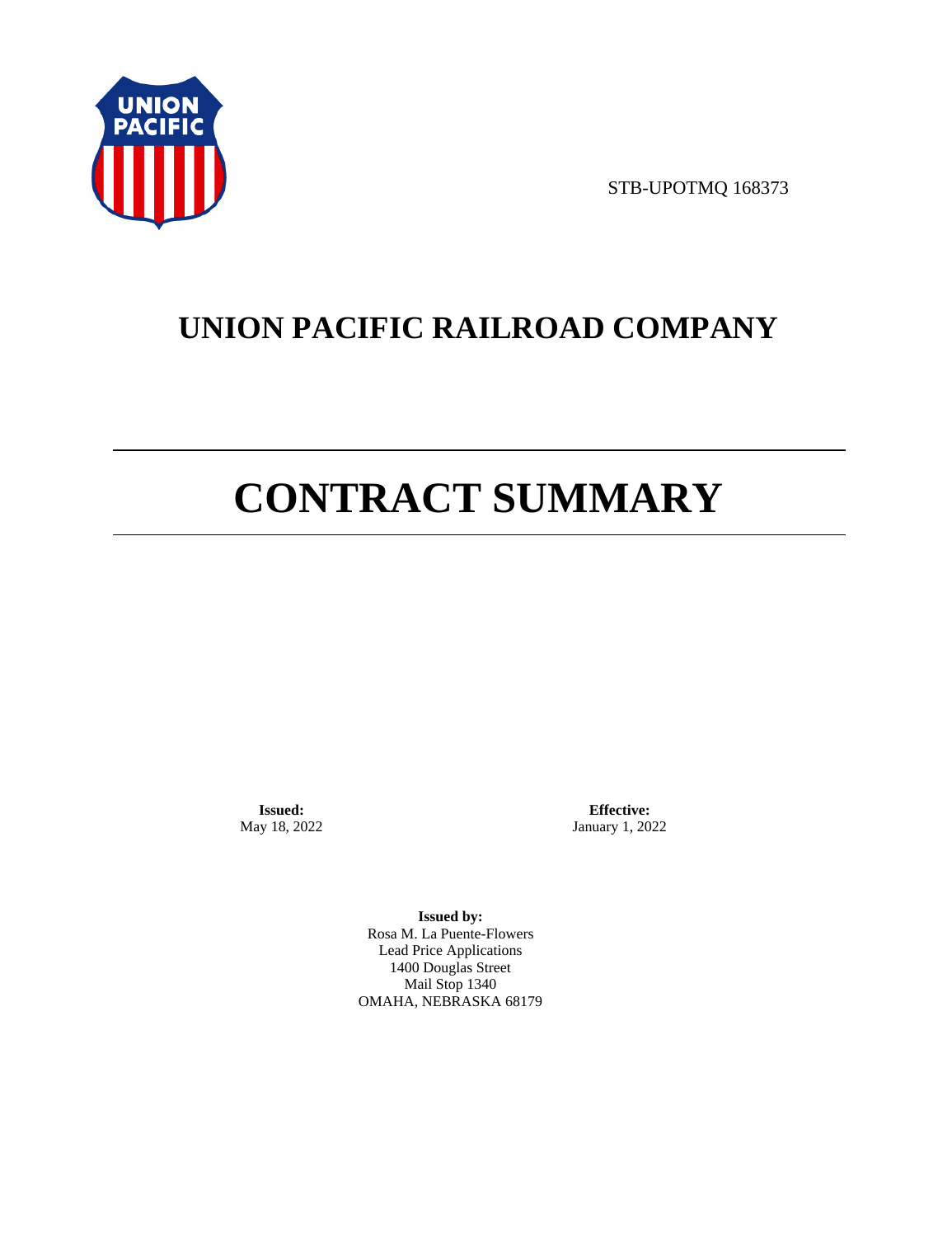UNION PACIFIC RAILROAD COMPANY 1400 Douglas St. Omaha, NE 68179

#### **COMMODITY:**

Corn Exc.Popcorn See 01152

# **SHIPPER:**

COFCO INTERNATIONAL FINANCIAL

#### **ORIGIN(S):**

LINCOLN, NE

# **DESTINATION(S):**

NAMPA, ID

## **PORT(S):**

Not Applicable

# **DURATION:**

 Effective Date: January 1, 2022 Expiration Date: December 31, 2022

# **RAIL CAR DATA:**

Carrier Equipment not involved.

# **RATES & CHARGES:**

Not applicable

# **VOLUME:**

Single Car Shipments

# **SPECIAL FEATURES:**

Special Switching Provision

# **SPECIAL NOTICE:**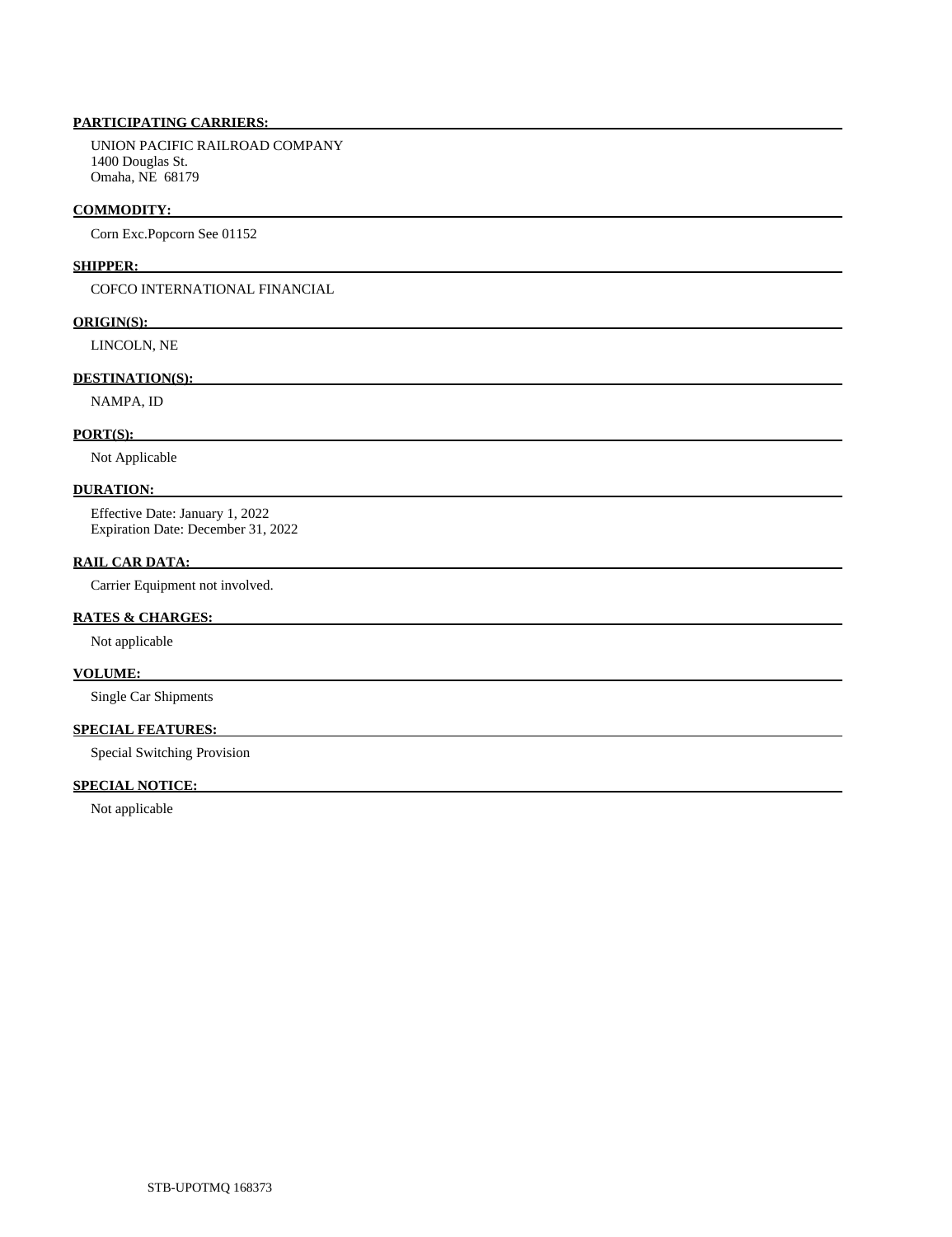

STB-UPUPCQ 101030-AY

# **UNION PACIFIC RAILROAD COMPANY**

# **AMENDED CONTRACT SUMMARY**

**Issued:**  May 16, 2022

**Effective:** June 1, 2022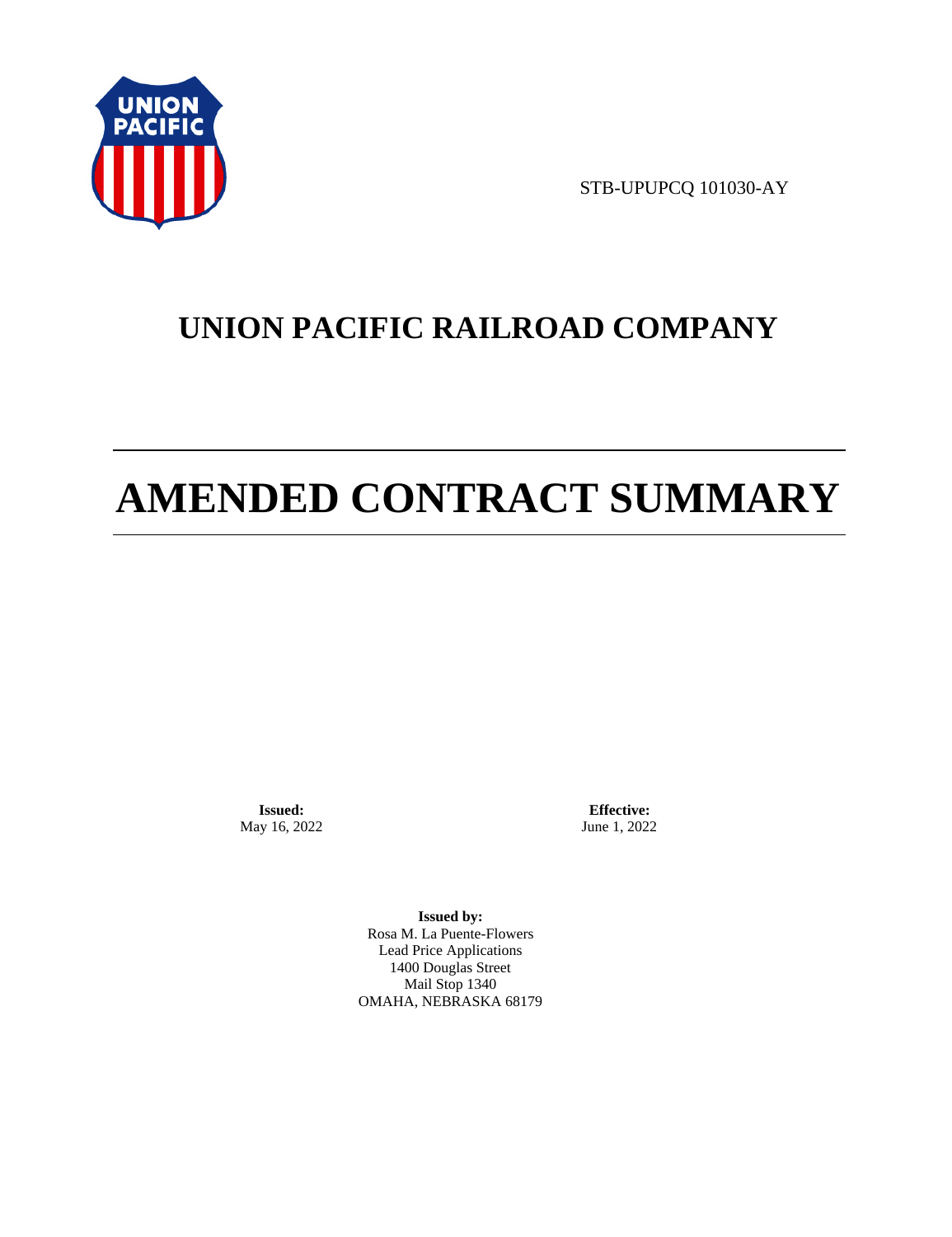UNION PACIFIC RAILROAD COMPANY 1400 Douglas St. Omaha, NE 68179

#### **COMMODITY:**

 Wheat Flour Exc.Blended Or Prepared See 20451- 20452 Wheat Flour Clears, Not A Cereal Preparation, Not For Human Consumption Wheat Middlings Or Shorts,Pelletized Wheat Middlings Or Shorts,Non- Pelletized

#### **SHIPPER:**

ITALGRANI USA INC

#### **ORIGIN(S):**

 ST LOUIS, MO LEES SUMMIT, MO IVORY, MO

#### **DESTINATION(S):**

 GORMAN, TX CHICAGO, IL OGDEN, UT KANSAS CITY, MO LEES SUMMIT, MO ST LOUIS, MO ALTUS, OK CHICKASHA, OK MFC SPUR, LA EL PASO, TX VAN BUREN, AR NACOGDOCHES, TX DURANT, OK WENDELL, ID GOODING, ID VALLA, CA OKLAHOMA CITY, OK **ADDITION**  AMES, IA ABILENE, TX GIDDINGS, TX SEGUIN, TX TEMPLE, TX GONZALES, TX COMMERCE CITY, CO SECO, AZ PLEASANTON, TX

#### **PORT(S):**

Not Applicable

#### **DURATION:**

 Effective Date: October 1, 2016 Amendment Effective Date: June 1, 2022 **ADDITION**  Expiration Date: May 31, 2023 **EXTENSION** 

#### **RAIL CAR DATA:**

No cars dedicated to service under this Contract. Cars are provided on a common carrier basis only.

#### **RATES & CHARGES:**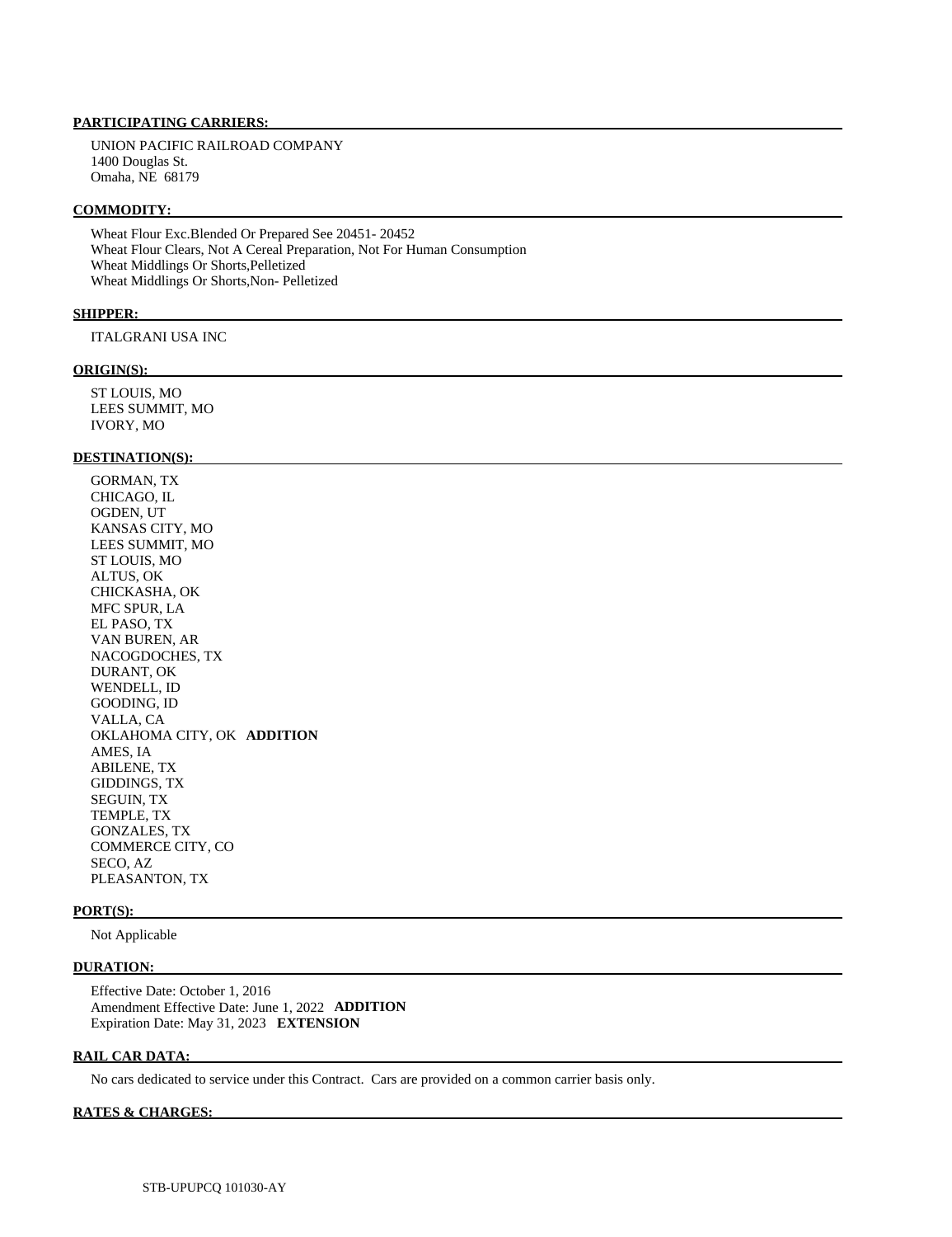As published in Tariff(s) 4050 Subject to increases.

# **VOLUME:**

Single Car Shipments

# **SPECIAL FEATURES:**

 Special Switching Provision Not Applicable. This change pertained only to confidential data. (Switching)

# **SPECIAL NOTICE:**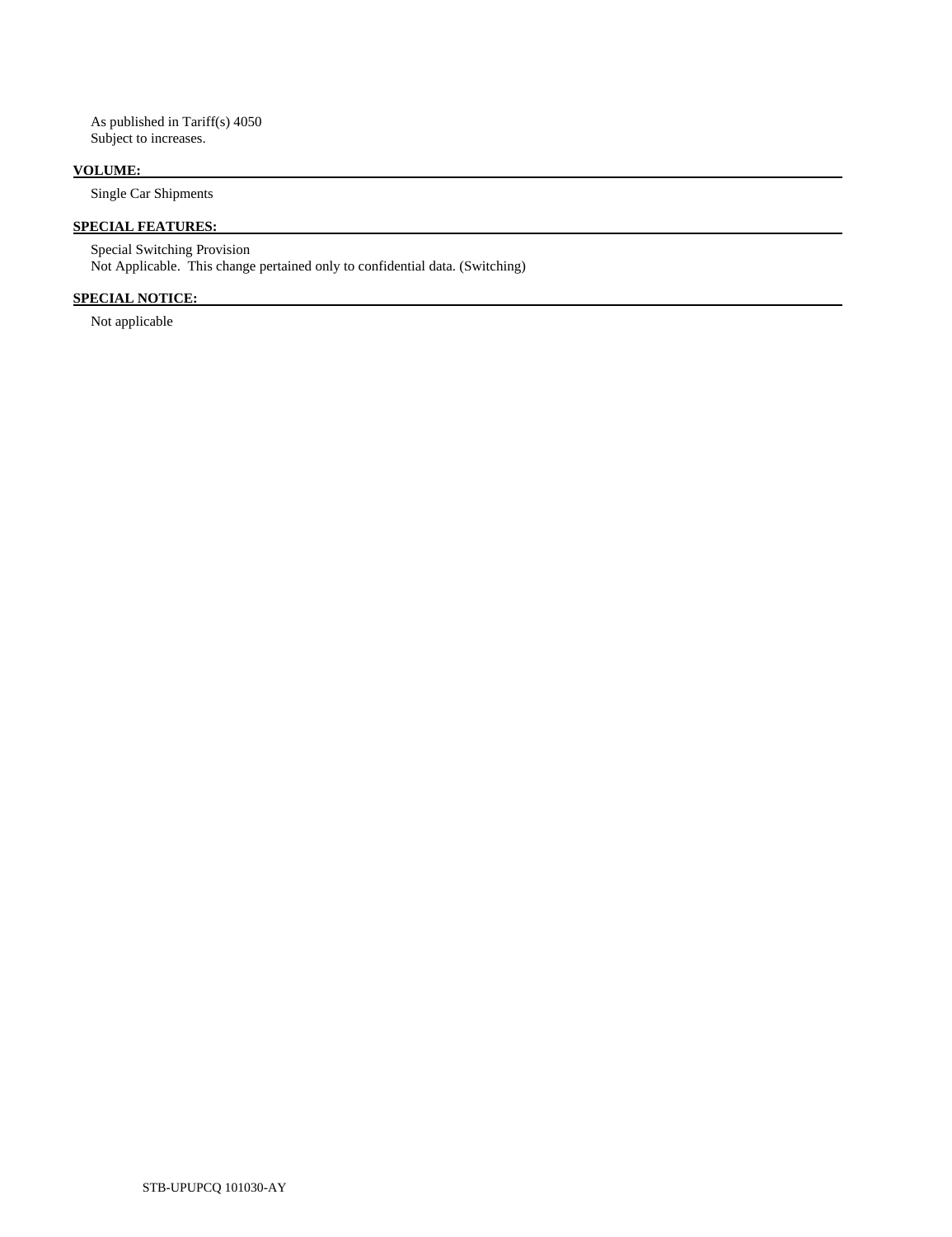

STB-UPUPCQ 101592-25

# **UNION PACIFIC RAILROAD COMPANY**

# **AMENDED CONTRACT SUMMARY**

**Issued:**  May 20, 2022

**Effective:** June 1, 2022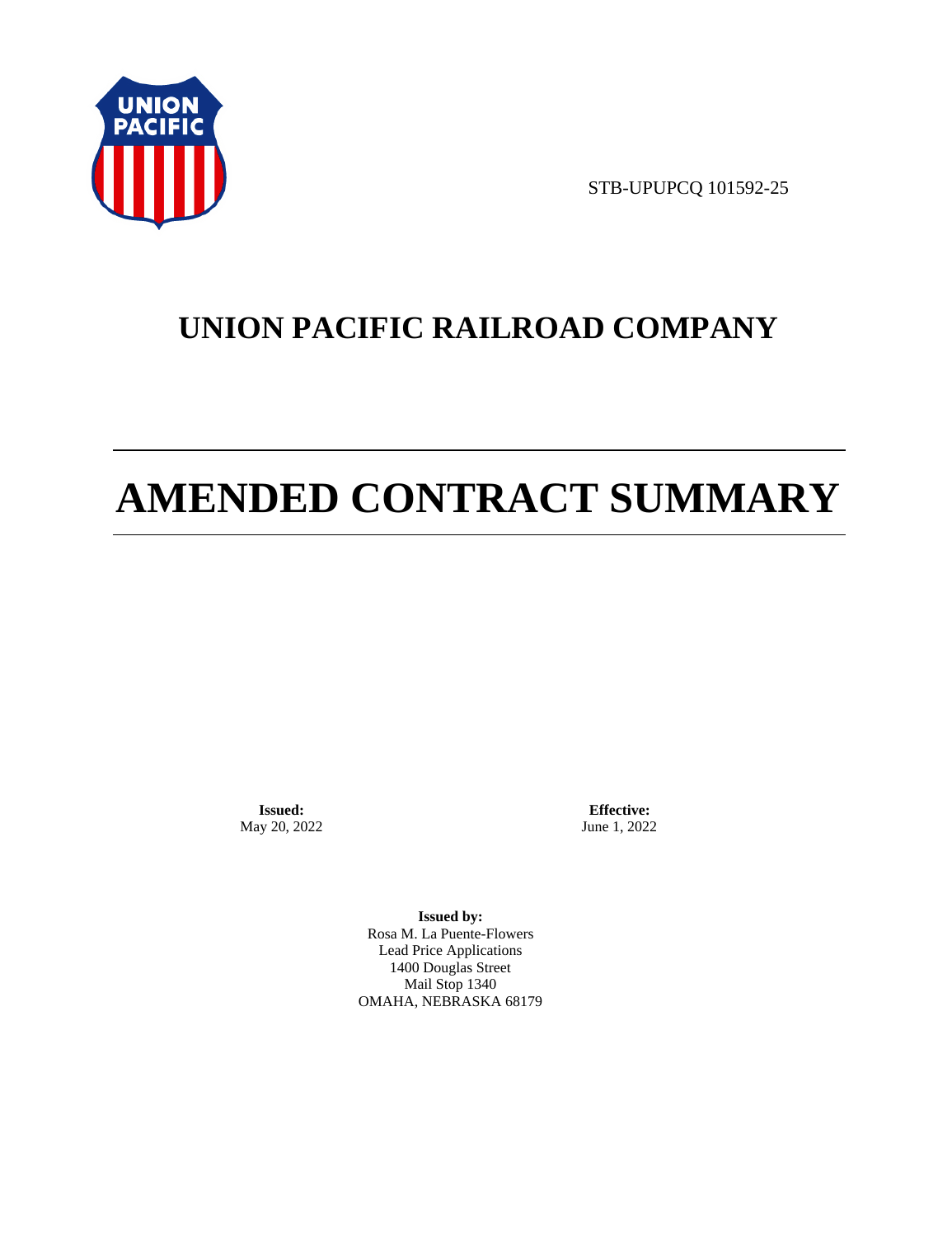UNION PACIFIC RAILROAD COMPANY 1400 Douglas St. Omaha, NE 68179

#### **COMMODITY:**

 Flour Or Other Grain Mill Products,Nec Corn Meal Or Flour Exc.Animal Or Poultry Feed See 20421- 20423

#### **SHIPPER:**

 BUNGE LIMITED BUNGE NORTH AMERICA INC

#### **ORIGIN(S):**

 ATCHISON, KS CHICAGO, IL CRETE, NE DANVILLE, IL KANSAS CITY, MO SCOTT CITY, MO SEMO PORT, MO EAST ST LOUIS, IL

## **DESTINATION(S):**

 OMAHA, NE MEMPHIS, TN PLASTER CITY, CA MOUNT PLEASANT, TX CHANNELVIEW, TX HOUSTON, TX EAST ST LOUIS, IL KANSAS CITY, MO LAREDO, TX MODESTO, CA CEDAR RAPIDS, IA SAN ANTONIO, TX CHICAGO, IL ST LOUIS, MO SPARKS, NV

#### **PORT(S):**

Not Applicable

# **DURATION:**

 Effective Date: July 1, 2017 Amendment Effective Date: June 1, 2022 **ADDITION**  Expiration Date: May 31, 2023 **EXTENSION** 

## **RAIL CAR DATA:**

No cars dedicated to service under this Contract. Cars are provided on a common carrier basis only.

#### **RATES & CHARGES:**

As published in Tariff(s) 4050

### **VOLUME:**

Single Car Shipments

#### **SPECIAL FEATURES:**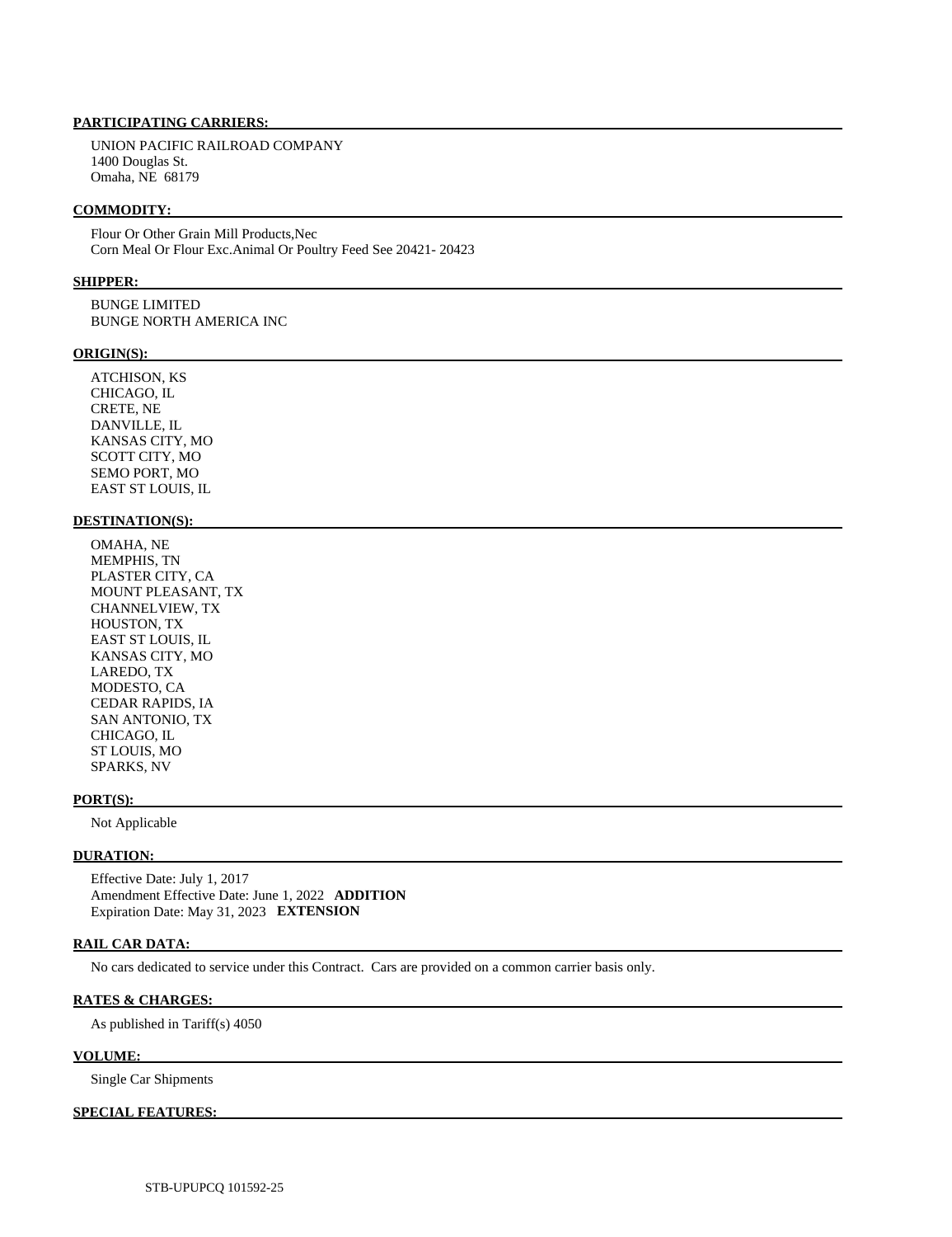Special Switching Provision

# **SPECIAL NOTICE:**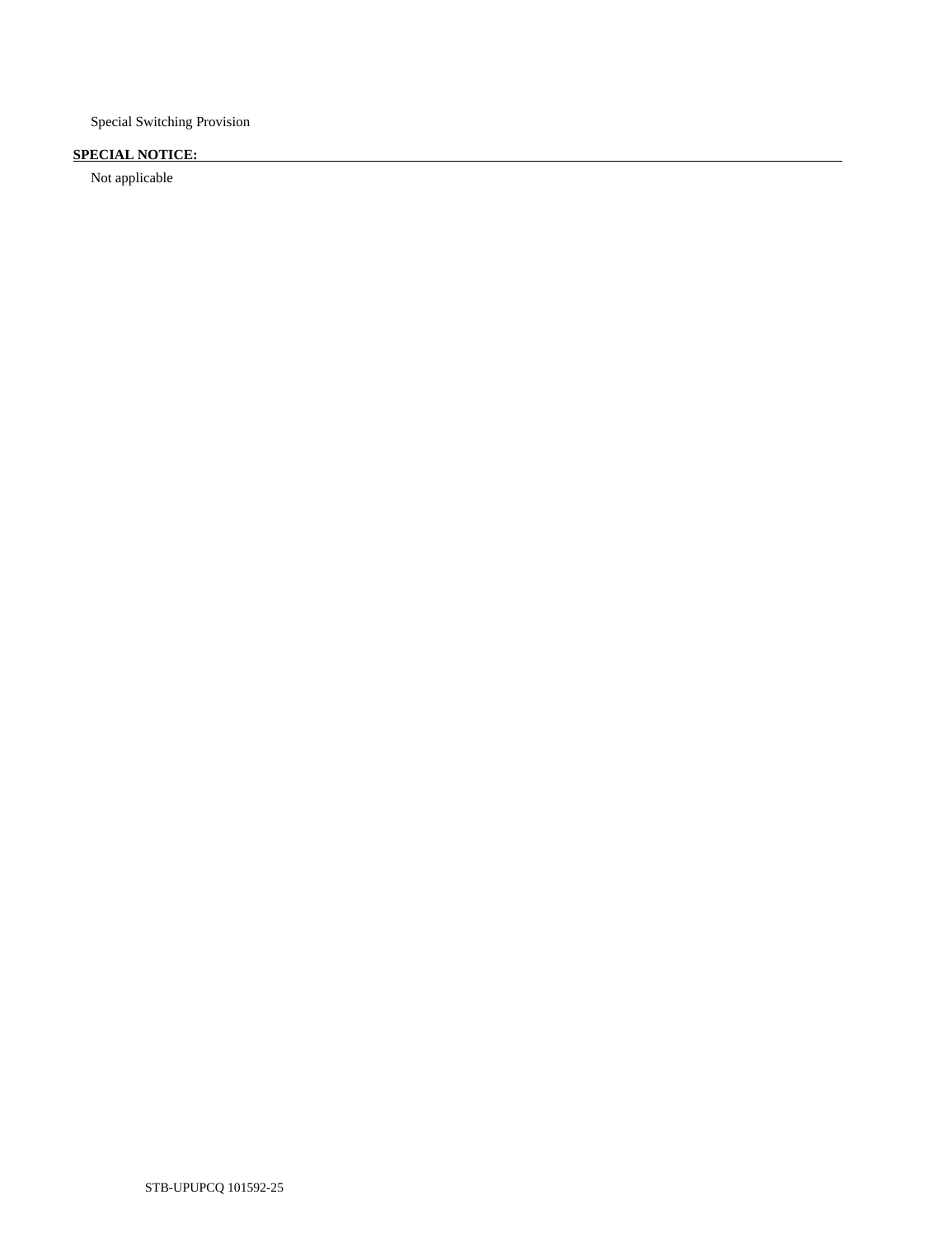

STB-UPUPCQ 102949-R

# **UNION PACIFIC RAILROAD COMPANY**

# **AMENDED CONTRACT SUMMARY**

**Issued:**  May 20, 2022

**Effective:** June 1, 2022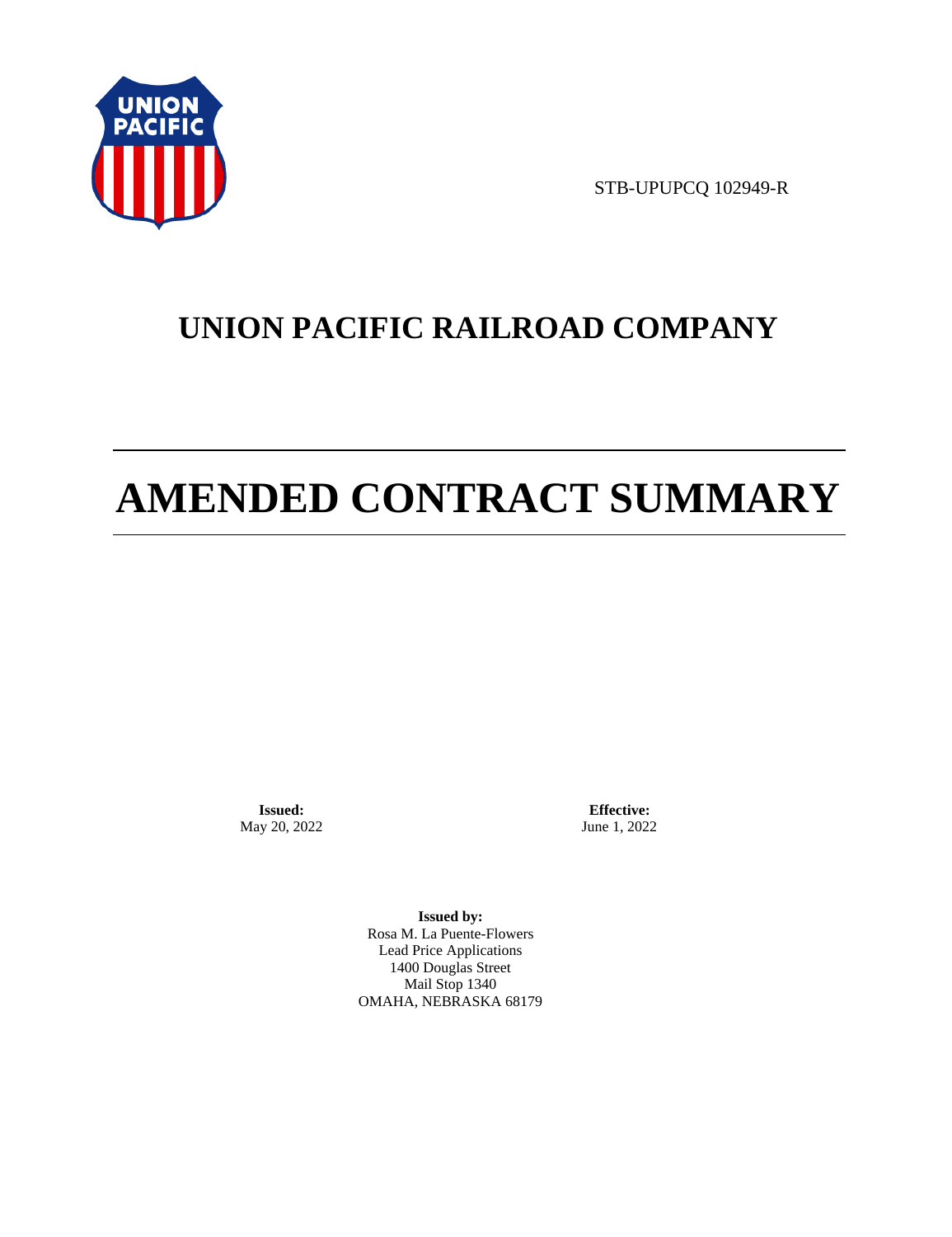UNION PACIFIC RAILROAD COMPANY 1400 Douglas St. Omaha, NE 68179

#### **COMMODITY:**

Wheat Exc.Buckwheat See 01139

#### **SHIPPER:**

# MILLER MILLING COMPANY LLC

#### **ORIGIN(S):**

 OAKLAND, CA OAKLEY, KS MONUMENT, KS CALWA, CA HAVILAND, KS OPTIMA, OK TEXHOMA, TX MILWAUKEE, WI

#### **DESTINATION(S):**

 CITY OF COMMERCE, CA FRESNO, CA OAKLAND, CA COLLINSTON, UT TOLLESON, AZ SAGINAW, TX CHICAGO, IL

#### **PORT(S):**

Not Applicable

#### **DURATION:**

 Effective Date: September 1, 2020 Amendment Effective Date: June 1, 2022 **ADDITION**  Expiration Date: May 31, 2023 **EXTENSION** 

#### **RAIL CAR DATA:**

No cars dedicated to service under this Contract. Cars are provided on a common carrier basis only.

# **RATES & CHARGES:**

Subject to increases.

# **VOLUME:**

Single Car Shipments

# **SPECIAL FEATURES:**

 Special Switching Provision Not Applicable. This change pertained only to confidential data. (Switching)

## **SPECIAL NOTICE:**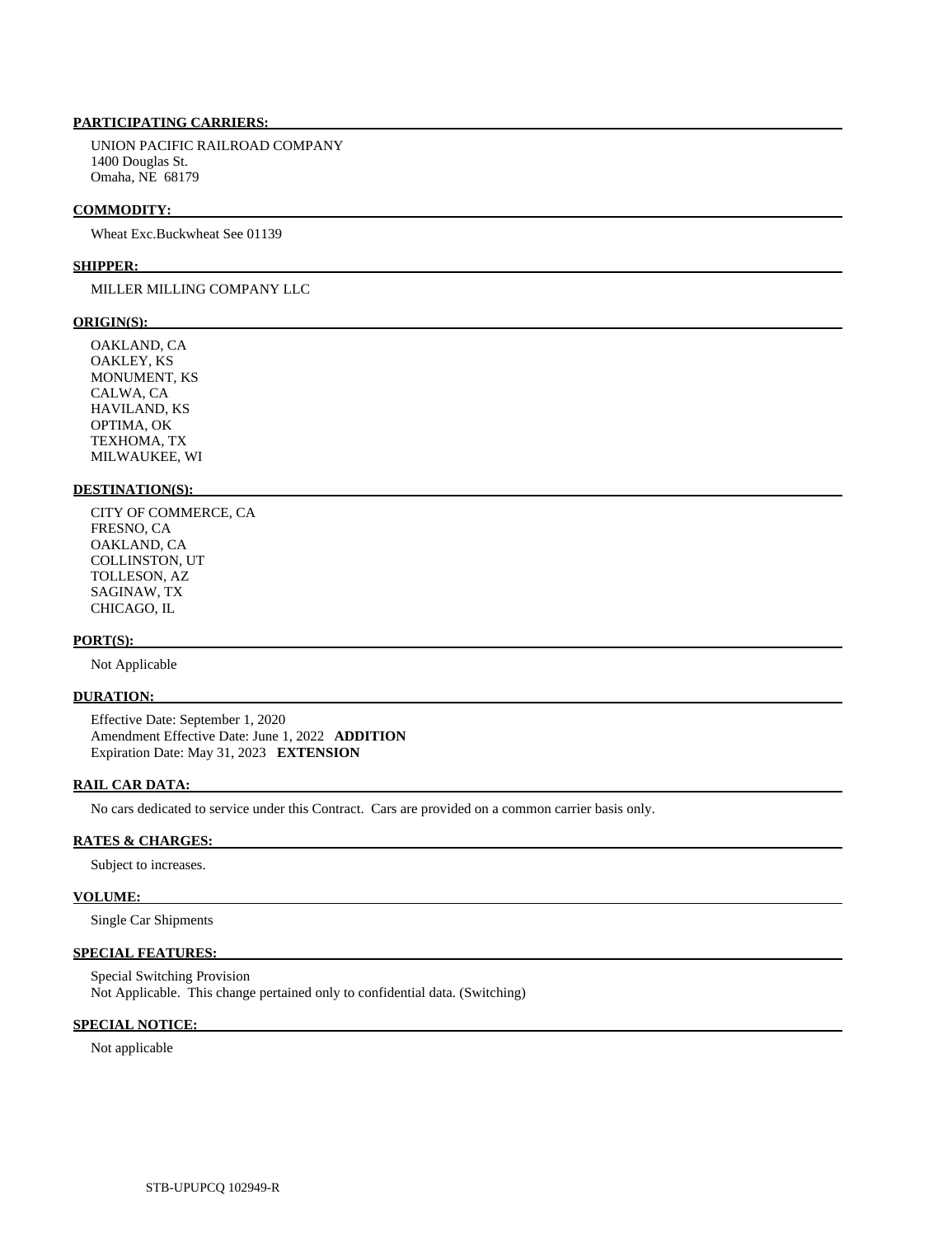

STB-UPUPCQ 103509-B

# **UNION PACIFIC RAILROAD COMPANY**

# **AMENDED CONTRACT SUMMARY**

**Issued:**  May 19, 2022

**Effective:** June 1, 2022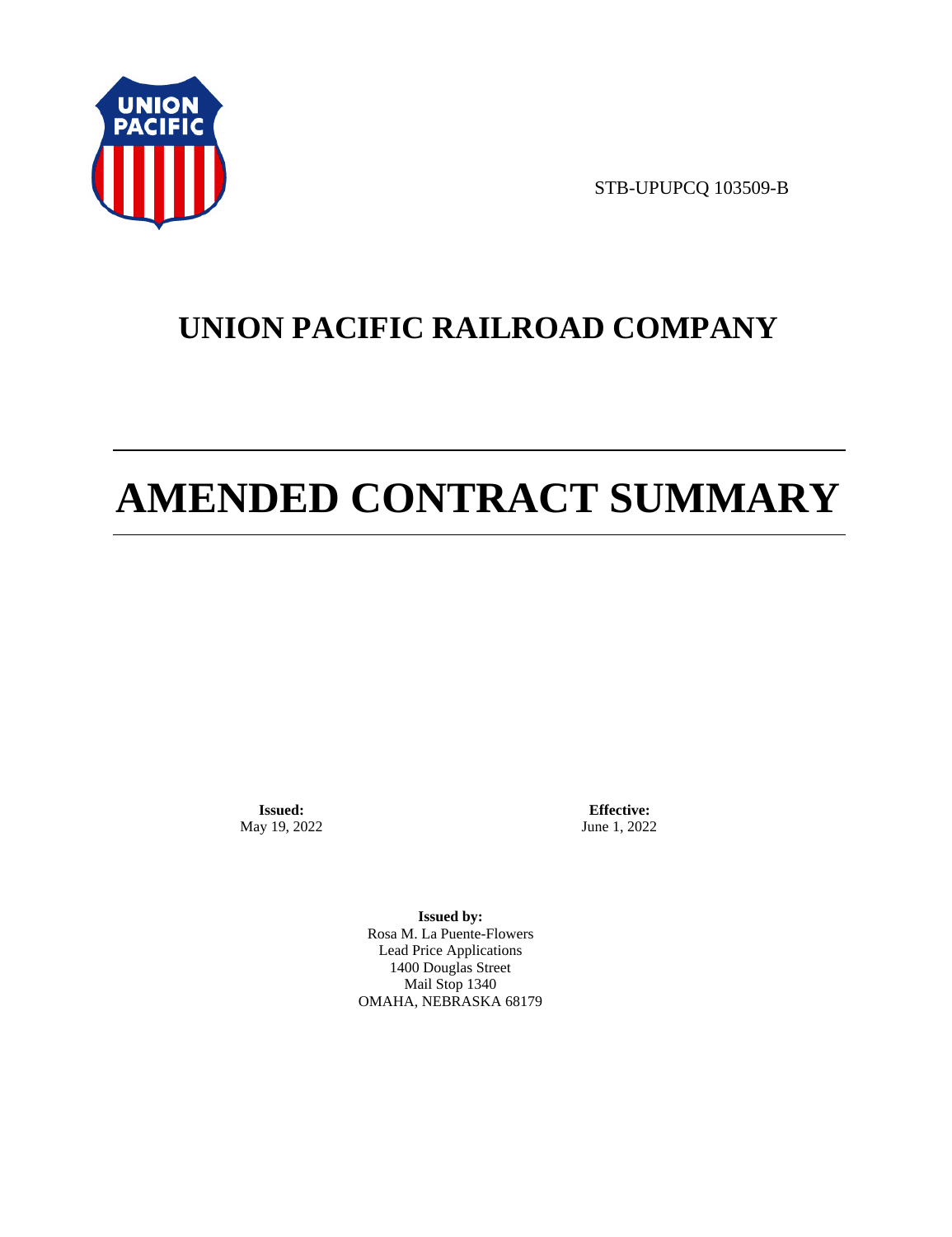UNION PACIFIC RAILROAD COMPANY 1400 Douglas St. Omaha, NE 68179

#### **COMMODITY:**

Wheat Exc.Buckwheat See 01139 **ADDITION** 

#### **SHIPPER:**

 FRONTIER AG INC **ADDITION**  SHAY GRAIN CO **ADDITION** 

#### **ORIGIN(S):**

KYLE WEST (See Exhibit Definition)

#### **DESTINATION(S):**

 LOS ANGELES, CA **ADDITION**  OAKLAND, CA **ADDITION**  KANSAS CITY, MO **ADDITION**  MEMPHIS, TN **ADDITION**  NEW BRAUNFELS, TX **ADDITION**  SAN ANTONIO, TX **ADDITION**  MT VERNON, IL **ADDITION**  IL - ST LOUIS AGS (See Exhibit Definition)

#### **PORT(S):**

Not Applicable

### **DURATION:**

 Effective Date: June 1, 2022 Amendment Effective Date: June 1, 2022 **ADDITION**  Expiration Date: May 31, 2023 **EXTENSION** 

## **RAIL CAR DATA:**

No cars dedicated to service under this Contract. Cars are provided on a common carrier basis only.

## **RATES & CHARGES:**

Subject to increases.

#### **VOLUME:**

Single Car Shipments **ADDITION** 

# **SPECIAL FEATURES:**

 Special Switching Provision Not Applicable. This change pertained only to confidential data. (Switching)

## **SPECIAL NOTICE:**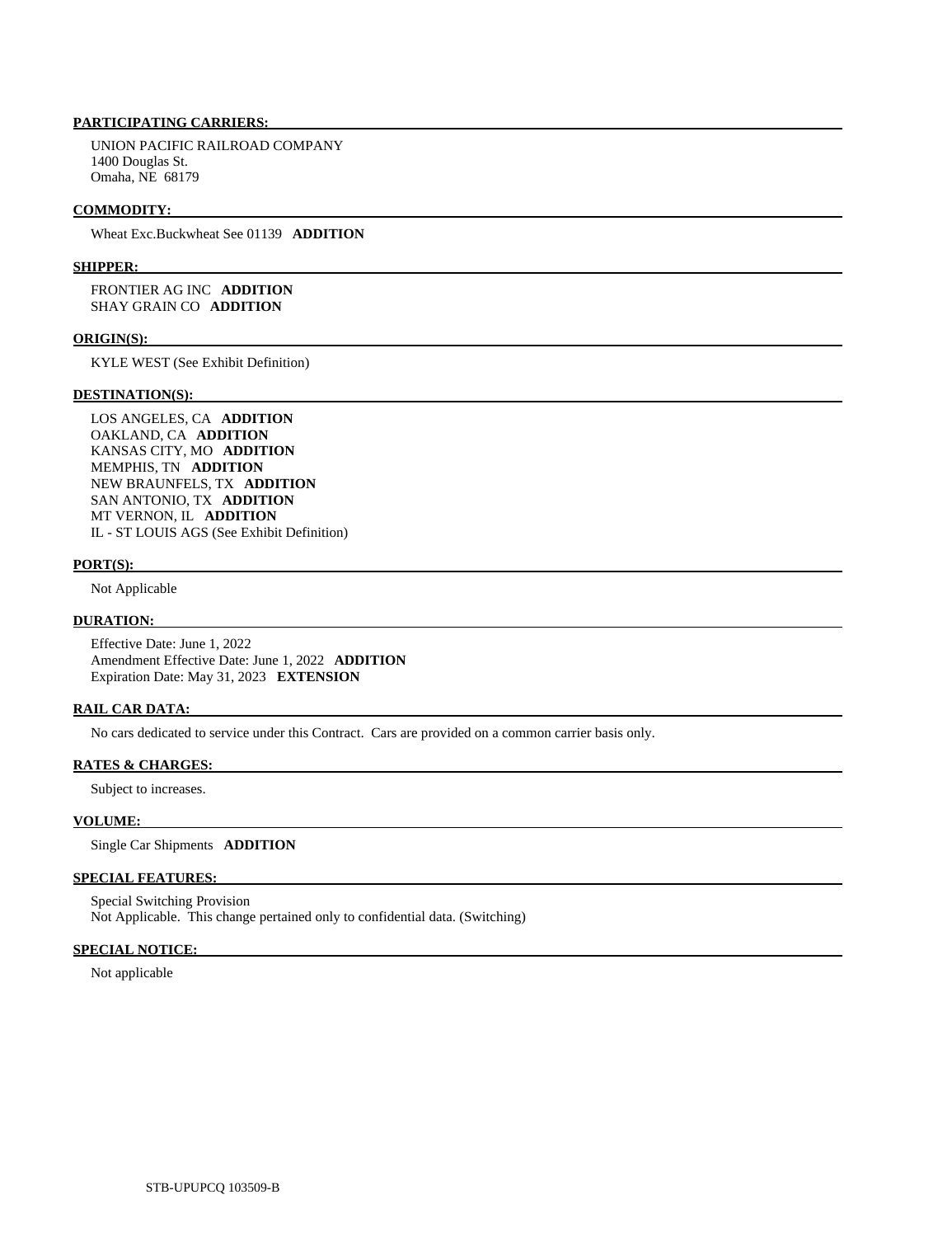#### **EXHIBIT DEFINITIONS:**

 KYLE WEST consist of: BURLINGTON, CO **ADDITION**  BREWSTER, KS **ADDITION**  EDSON, KS **ADDITION**  GOODLAND, KS **ADDITION**  KANORADO, KS **ADDITION**  REXFORD, KS **ADDITION**  RULETON, KS **ADDITION**  IL - ST LOUIS AGS consist of: ALTON, IL **ADDITION**  BALDWIN, IL **ADDITION**  BEAUCOUP, IL **ADDITION**  BRIDGE JUNCTION, IL **ADDITION**  BRIGHTON, IL **ADDITION**  BROOKLYN, IL **ADDITION**  BURNING STAR 2, IL **ADDITION**  BURNING STAR 3, IL **ADDITION**  CAHOKIA, IL **ADDITION**  CAPTAIN MINE, IL **ADDITION**  CARLINVILLE, IL **ADDITION**  CENTREVILLE, IL **ADDITION**  CHESTER, IL **ADDITION**  COULTERVILLE, IL **ADDITION**  CUTLER, IL **ADDITION**  DUPO, IL **ADDITION**  EAST ALTON, IL **ADDITION**  EAST ALTON, IL **ADDITION**  EAST GREENVILLE, IL **ADDITION**  EAST ST LOUIS, IL **ADDITION**  FEDERAL, IL **ADDITION**  FLINTON, IL **ADDITION**  FORD, IL **ADDITION**  FOUNTAIN, IL **ADDITION**  FULTS, IL **ADDITION**  GATEWAY MINE, IL **ADDITION**  GATEWAY YARD, IL **ADDITION**  GIRARD, IL **ADDITION**  GODFREY, IL **ADDITION**  GRANITE CITY, IL **ADDITION**  HARTFORD, IL **ADDITION**  HILLSBORO, IL **ADDITION**  IRVING, IL **ADDITION**  KELLOGG, IL **ADDITION**  LENOX, IL **ADDITION**  LENZBURG, IL **ADDITION**  LIVINGSTON, IL **ADDITION**  MADISON, IL **ADDITION**  MAPLEWOOD, IL **ADDITION**  MENARD, IL **ADDITION**  MITCHELL, IL **ADDITION**  MITCHELL YARD, IL **ADDITION**  MONTEREY MINE 1, IL **ADDITION**  NAMEOKI, IL **ADDITION**  NATIONAL STOCK YARD, IL **ADDITION**  NEW WILSON, IL **ADDITION**  NILWOOD, IL **ADDITION**  NOKOMIS, IL **ADDITION**  OHLMAN, IL **ADDITION**  PERCY, IL **ADDITION**  PINCKNEYVILLE, IL **ADDITION**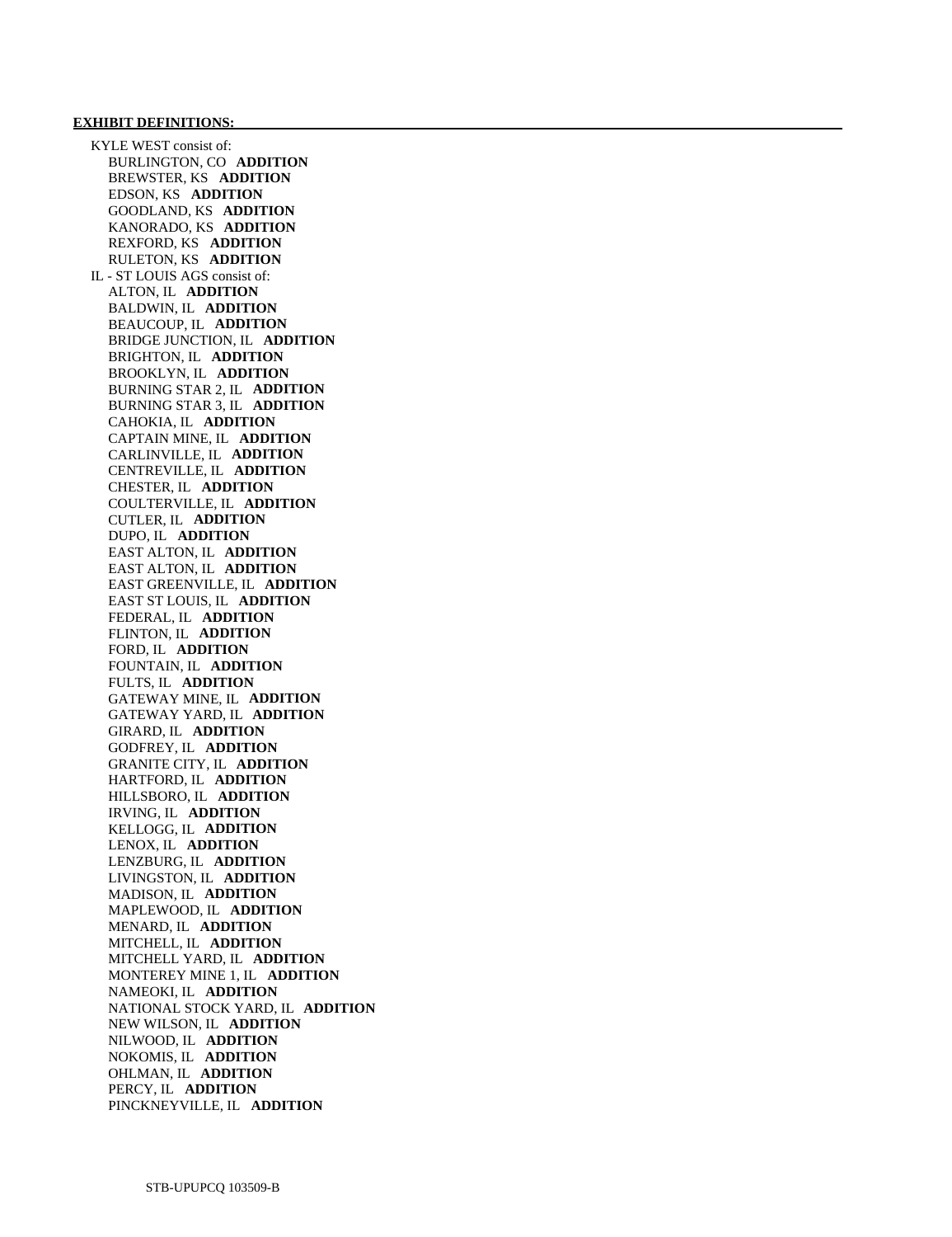PLAINVIEW, IL **ADDITION**  PRAIRIE DU ROCHER, IL **ADDITION**  REILY LAKE, IL **ADDITION**  ROSAMOND, IL **ADDITION**  ROXANA, IL **ADDITION**  SAUGET, IL **ADDITION**  SHIPMAN, IL **ADDITION**  SPARTA, IL **ADDITION**  SPARTAN MINE, IL **ADDITION**  STEELEVILLE, IL **ADDITION**  TAMAROA, IL **ADDITION**  TAYLOR SPRINGS, IL **ADDITION**  TOLSON, IL **ADDITION**  VALLEY JCT, IL **ADDITION**  VALMEYER, IL **ADDITION**  VENICE, IL **ADDITION**  VENICE JCT, IL **ADDITION**  VINER, IL **ADDITION**  VIRDEN, IL **ADDITION**  WANN, IL **ADDITION**  WARNOCK, IL **ADDITION**  WASHINGTON PARK, IL **ADDITION**  WELGE, IL **ADDITION**  WEST SMITHBORO, IL **ADDITION**  WITT, IL **ADDITION**  WOMAC, IL **ADDITION**  WOOD RIVER, IL **ADDITION**  AIR PARK, MO **ADDITION**  BADEN, MO **ADDITION**  BARRETTS, MO **ADDITION**  BEAUFORT, MO **ADDITION**  BON HOMME, MO **ADDITION**  BONHOMME, MO **ADDITION**  BRENTWOOD, MO **ADDITION**  BUSSEN SPUR, MO **ADDITION**  CENTAUR, MO **ADDITION**  CHESTERFIELD, MO **ADDITION**  CRYSTAL CITY, MO **ADDITION**  DESOTO, MO **ADDITION**  EUREKA, MO **ADDITION**  FESTUS, MO **ADDITION**  GLENDALE, MO **ADDITION**  GRAY SUMMIT, MO **ADDITION**  HERCULANEUM, MO **ADDITION**  HILL CREST, MO **ADDITION**  HILLSDALE, MO **ADDITION**  HINE, MO **ADDITION**  HORINE, MO **ADDITION**  IVORY, MO **ADDITION**  JEDBURG, MO **ADDITION**  JEFFERSON BARRACKS, MO **ADDITION**  JEFFRIESBURG, MO **ADDITION**  KIRKWOOD, MO **ADDITION**  LABADIE, MO **ADDITION**  LACKLAND, MO **ADDITION**  LADUE, MO **ADDITION**  LAKE JCT, MO **ADDITION**  LARKIN, MO **ADDITION**  MAPLEWOOD, MO **ADDITION**  MARYLAND HEIGHTS, MO **ADDITION**  OLIVETTE, MO **ADDITION**  OVERLAND, MO **ADDITION**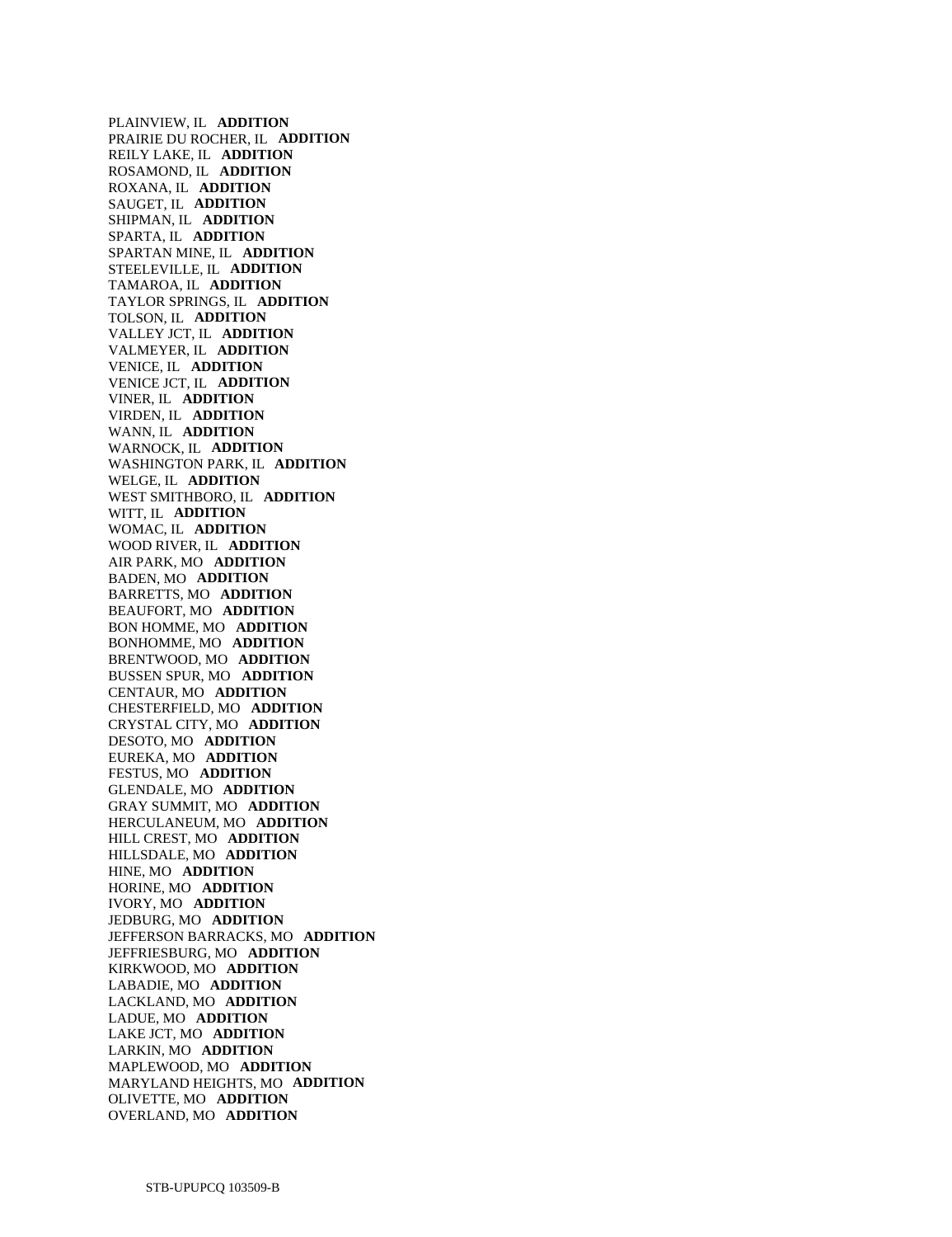PACIFIC, MO **ADDITION**  PAGEDALE, MO **ADDITION**  PAGEDALE, MO **ADDITION**  PEVELY, MO **ADDITION**  SOUTH POINT, MO **ADDITION**  ST ALBANS, MO **ADDITION**  ST LOU MP, MO **ADDITION**  ST LOUIS, MO **ADDITION**  ST LOUIS (MP), MO **ADDITION**  UNION, MO **ADDITION**  UNIVERSITY CITY, MO **ADDITION**  VALLEY PARK, MO **ADDITION**  VIGUS, MO **ADDITION**  VILLA RIDGE, MO **ADDITION**  VILLAGE OF CHARLACK, MO **ADDITION**  VINITA PARK, MO **ADDITION**  WASHINGTON, MO **ADDITION**  WEBSTER GROVES, MO **ADDITION**  WELLSTON, MO **ADDITION**  WEST LABADIE, MO **ADDITION**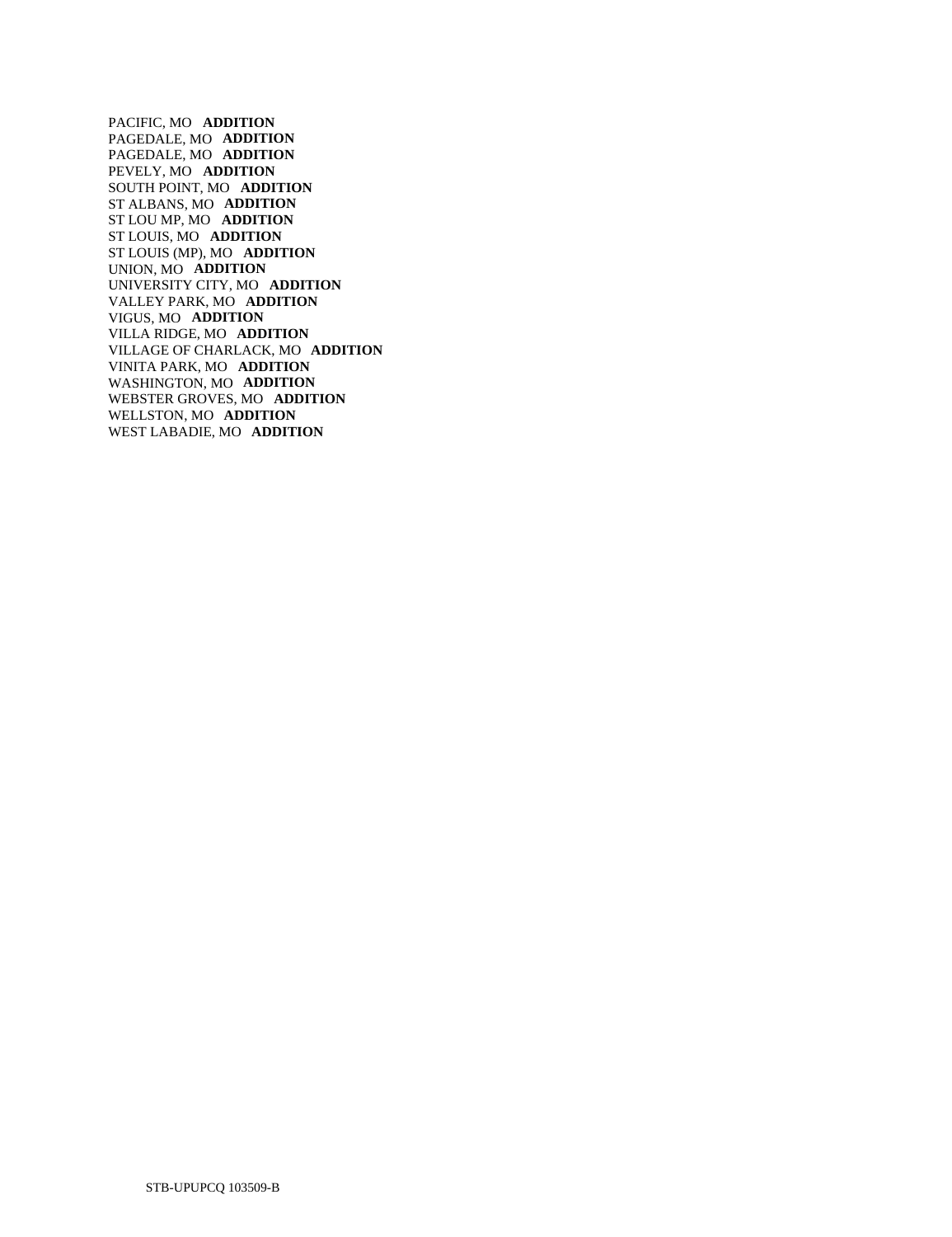

STB-UPUPCQ 103510-B

# **UNION PACIFIC RAILROAD COMPANY**

# **AMENDED CONTRACT SUMMARY**

**Issued:**  May 19, 2022

**Effective:** June 1, 2022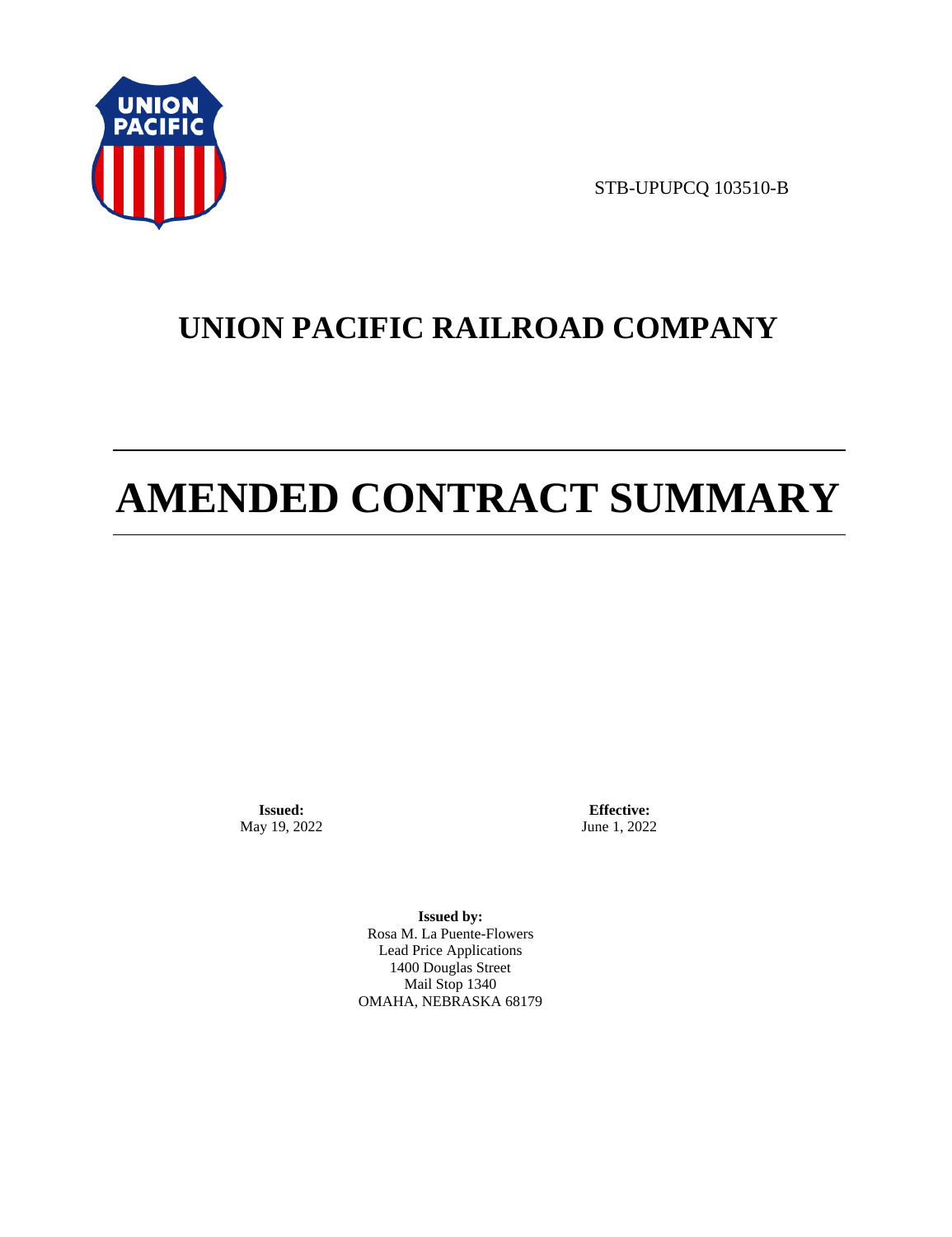UNION PACIFIC RAILROAD COMPANY 1400 Douglas St. Omaha, NE 68179

#### **COMMODITY:**

Wheat Exc.Buckwheat See 01139 **ADDITION** 

#### **SHIPPER:**

 NORAG LLC **ADDITION**  SHAY GRAIN CO **ADDITION** 

#### **ORIGIN(S):**

KS - KYLE WEST AGS (See Exhibit Definition)

#### **DESTINATION(S):**

 LOS ANGELES, CA **ADDITION**  OAKLAND, CA **ADDITION**  IL - ST LOUIS AGS (See Exhibit Definition) KANSAS CITY, MO **ADDITION**  MEMPHIS, TN **ADDITION**  TX - AUSTIN AGS (See Exhibit Definition) NEW BRAUNFELS, TX **ADDITION**  MT VERNON, IL **ADDITION** 

#### **PORT(S):**

Not Applicable

#### **DURATION:**

 Effective Date: June 1, 2022 Amendment Effective Date: June 1, 2022 **ADDITION**  Expiration Date: May 31, 2023 **EXTENSION** 

## **RAIL CAR DATA:**

No cars dedicated to service under this Contract. Cars are provided on a common carrier basis only.

#### **RATES & CHARGES:**

Subject to increases.

## **VOLUME:**

Single Car Shipments **ADDITION** 

### **SPECIAL FEATURES:**

 Special Switching Provision Not Applicable. This change pertained only to confidential data. (Switching)

#### **SPECIAL NOTICE:**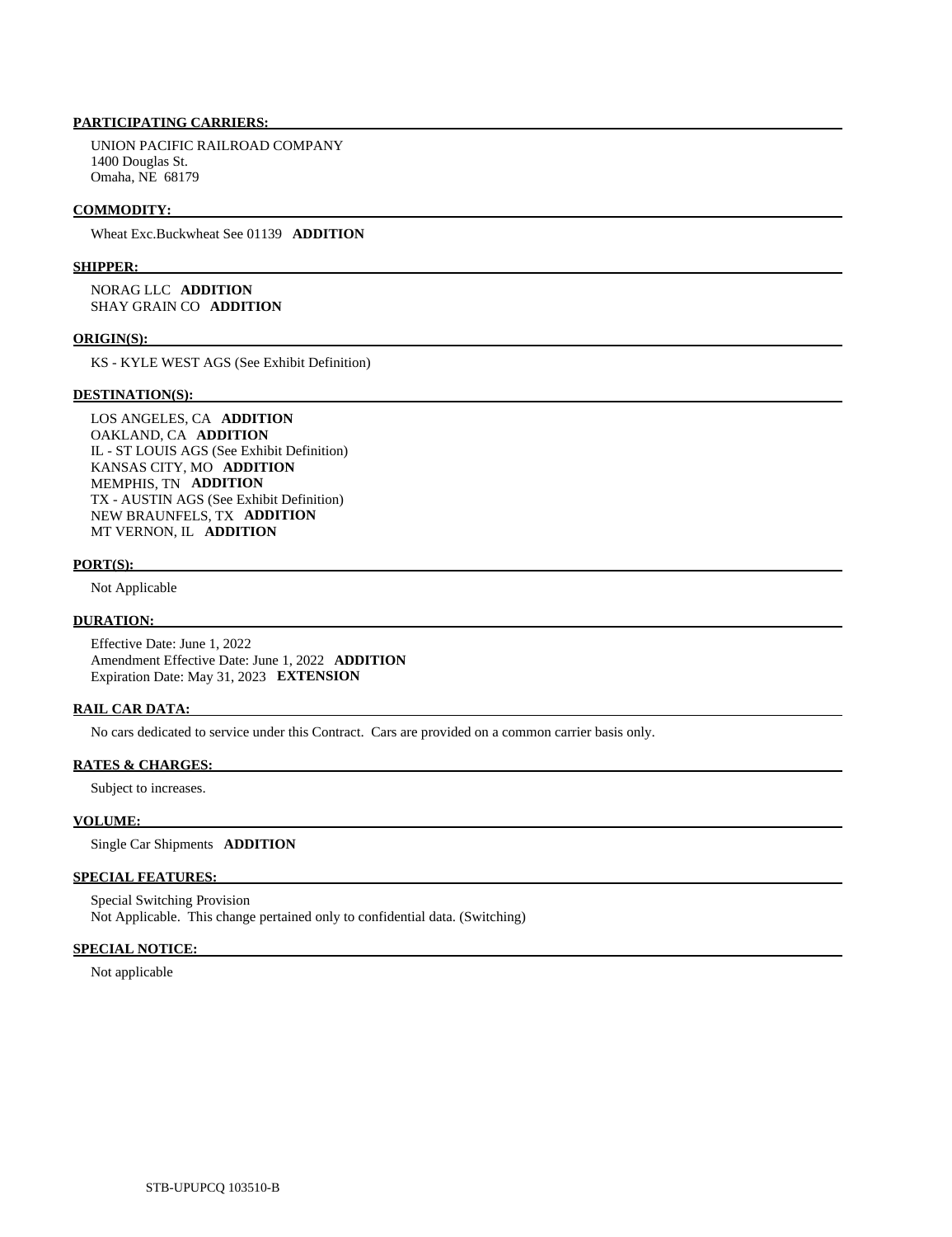#### **EXHIBIT DEFINITIONS:**

 KS - KYLE WEST AGS consist of: ARRIBA, CO **ADDITION**  BETHUNE, CO **ADDITION**  BURLINGTON, CO **ADDITION**  FLAGLER, CO **ADDITION**  GENOA, CO **ADDITION**  LIMON, CO **ADDITION**  PECONIC, CO **ADDITION**  SEIBERT, CO **ADDITION**  STRATTON, CO **ADDITION**  VONA, CO **ADDITION**  BREWSTER, KS **ADDITION**  CARUSO, KS **ADDITION**  EDSON, KS **ADDITION**  GOODLAND, KS **ADDITION**  KANORADO, KS **ADDITION**  LEVANT, KS **ADDITION**  RULETON, KS **ADDITION**  IL - ST LOUIS AGS consist of: ALTON, IL **ADDITION**  BALDWIN, IL **ADDITION**  BEAUCOUP, IL **ADDITION**  BRIDGE JUNCTION, IL **ADDITION**  BRIGHTON, IL **ADDITION**  BROOKLYN, IL **ADDITION**  BURNING STAR 2, IL **ADDITION**  BURNING STAR 3, IL **ADDITION**  CAHOKIA, IL **ADDITION**  CAPTAIN MINE, IL **ADDITION**  CARLINVILLE, IL **ADDITION**  CENTREVILLE, IL **ADDITION**  CHESTER, IL **ADDITION**  COULTERVILLE, IL **ADDITION**  CUTLER, IL **ADDITION**  DUPO, IL **ADDITION**  EAST ALTON, IL **ADDITION**  EAST ALTON, IL **ADDITION**  EAST GREENVILLE, IL **ADDITION**  EAST ST LOUIS, IL **ADDITION**  FEDERAL, IL **ADDITION**  FLINTON, IL **ADDITION**  FORD, IL **ADDITION**  FOUNTAIN, IL **ADDITION**  FULTS, IL **ADDITION**  GATEWAY MINE, IL **ADDITION**  GATEWAY YARD, IL **ADDITION**  GIRARD, IL **ADDITION**  GODFREY, IL **ADDITION**  GRANITE CITY, IL **ADDITION**  HARTFORD, IL **ADDITION**  HILLSBORO, IL **ADDITION**  IRVING, IL **ADDITION**  KELLOGG, IL **ADDITION**  LENOX, IL **ADDITION**  LENZBURG, IL **ADDITION**  LIVINGSTON, IL **ADDITION**  MADISON, IL **ADDITION**  MAPLEWOOD, IL **ADDITION**  MENARD, IL **ADDITION**  MITCHELL, IL **ADDITION**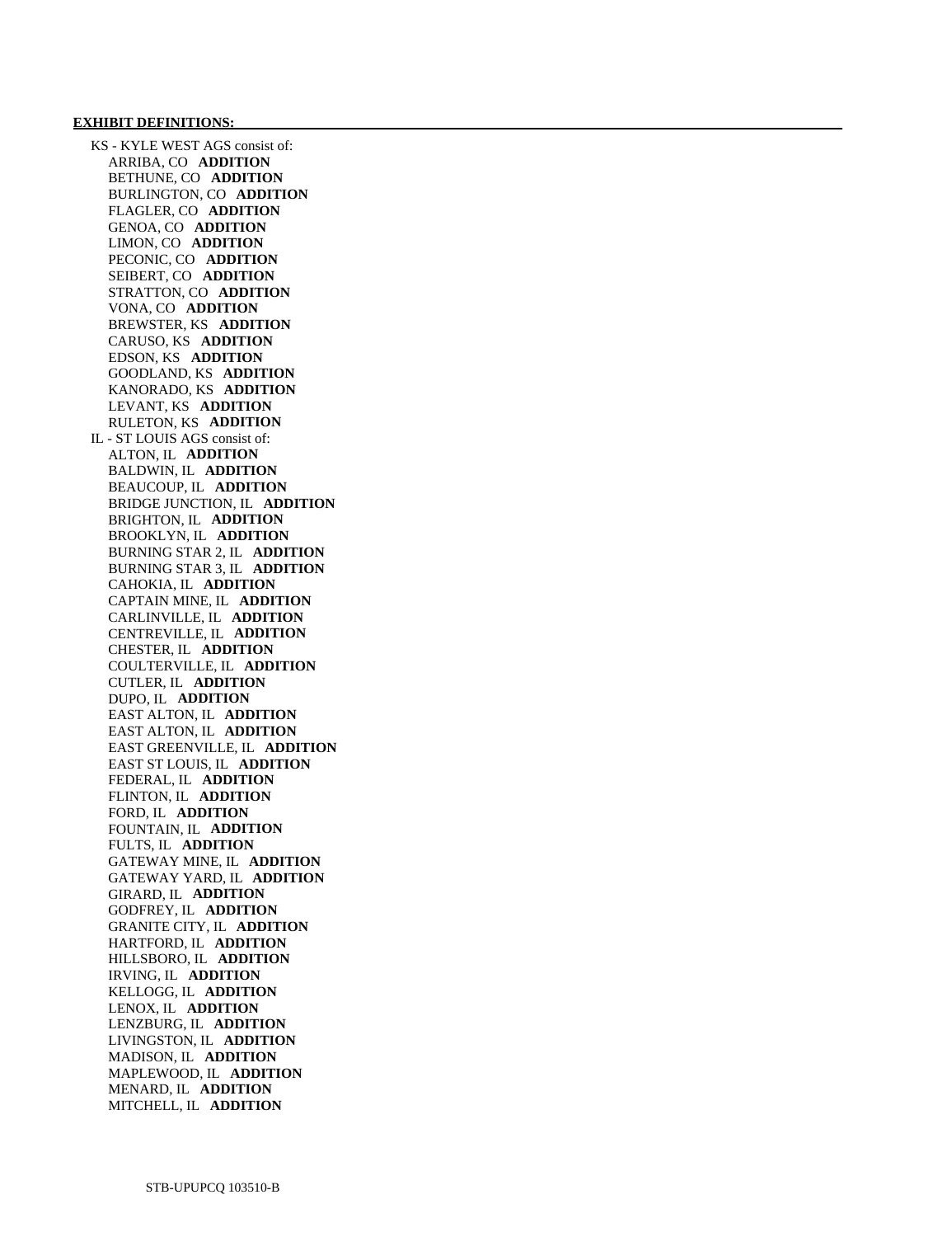MITCHELL YARD, IL **ADDITION**  MONTEREY MINE 1, IL **ADDITION**  NAMEOKI, IL **ADDITION**  NATIONAL STOCK YARD, IL **ADDITION**  NEW WILSON, IL **ADDITION**  NILWOOD, IL **ADDITION**  NOKOMIS, IL **ADDITION**  OHLMAN, IL **ADDITION**  PERCY, IL **ADDITION**  PINCKNEYVILLE, IL **ADDITION**  PLAINVIEW, IL **ADDITION**  PRAIRIE DU ROCHER, IL **ADDITION**  REILY LAKE, IL **ADDITION**  ROSAMOND, IL **ADDITION**  ROXANA, IL **ADDITION**  SAUGET, IL **ADDITION**  SHIPMAN, IL **ADDITION**  SPARTA, IL **ADDITION**  SPARTAN MINE, IL **ADDITION**  STEELEVILLE, IL **ADDITION**  TAMAROA, IL **ADDITION**  TAYLOR SPRINGS, IL **ADDITION**  TOLSON, IL **ADDITION**  VALLEY JCT, IL **ADDITION**  VALMEYER, IL **ADDITION**  VENICE, IL **ADDITION**  VENICE JCT, IL **ADDITION**  VINER, IL **ADDITION**  VIRDEN, IL **ADDITION**  WANN, IL **ADDITION**  WARNOCK, IL **ADDITION**  WASHINGTON PARK, IL **ADDITION**  WELGE, IL **ADDITION**  WEST SMITHBORO, IL **ADDITION**  WITT, IL **ADDITION**  WOMAC, IL **ADDITION**  WOOD RIVER, IL **ADDITION**  AIR PARK, MO **ADDITION**  BADEN, MO **ADDITION**  BARRETTS, MO **ADDITION**  BEAUFORT, MO **ADDITION**  BON HOMME, MO **ADDITION**  BONHOMME, MO **ADDITION**  BRENTWOOD, MO **ADDITION**  BUSSEN SPUR, MO **ADDITION**  CENTAUR, MO **ADDITION**  CHESTERFIELD, MO **ADDITION**  CRYSTAL CITY, MO **ADDITION**  DESOTO, MO **ADDITION**  EUREKA, MO **ADDITION**  FESTUS, MO **ADDITION**  GLENDALE, MO **ADDITION**  GRAY SUMMIT, MO **ADDITION**  HERCULANEUM, MO **ADDITION**  HILL CREST, MO **ADDITION**  HILLSDALE, MO **ADDITION**  HINE, MO **ADDITION**  HORINE, MO **ADDITION**  IVORY, MO **ADDITION**  JEDBURG, MO **ADDITION**  JEFFERSON BARRACKS, MO **ADDITION**  JEFFRIESBURG, MO **ADDITION**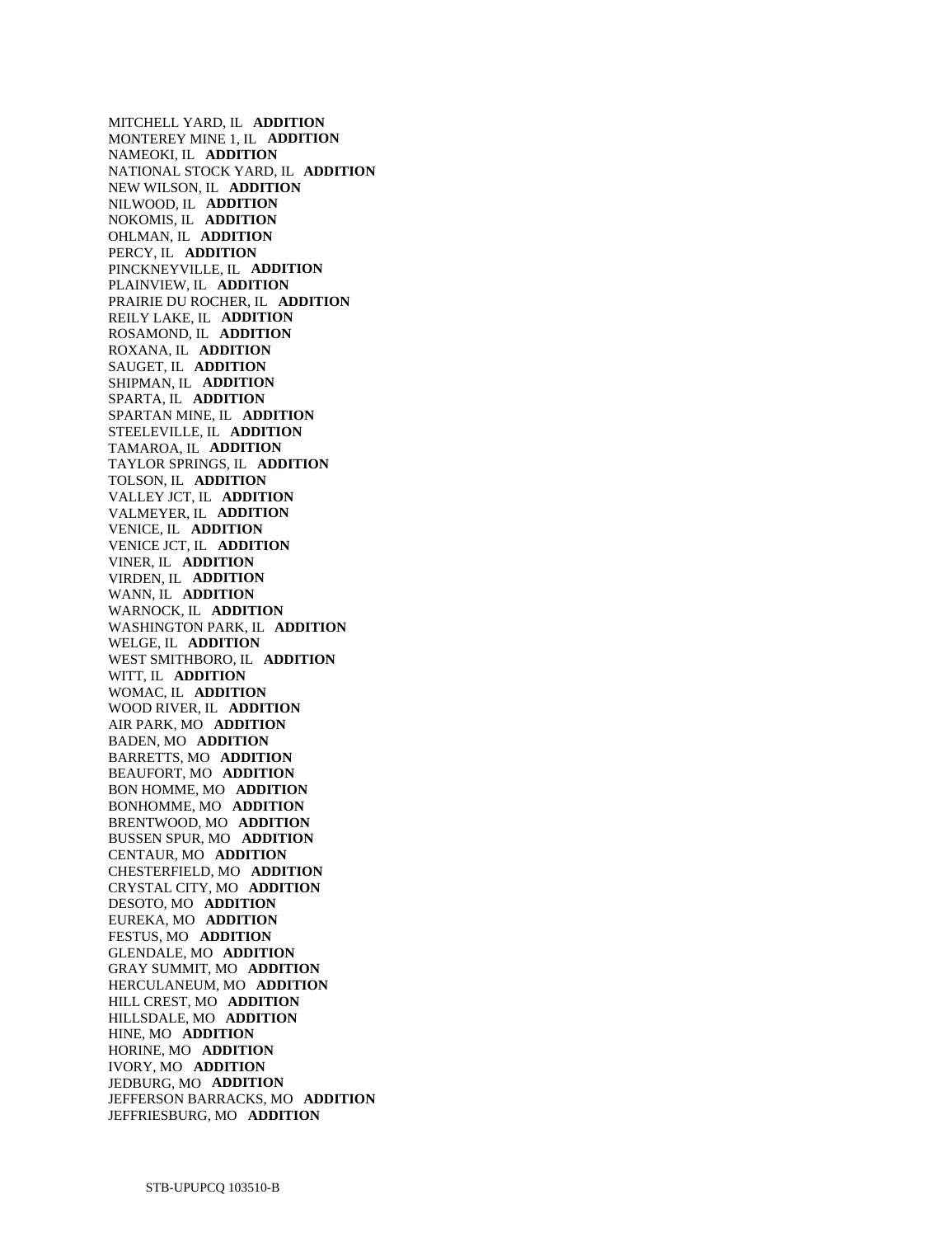KIRKWOOD, MO **ADDITION**  LABADIE, MO **ADDITION**  LACKLAND, MO **ADDITION**  LADUE, MO **ADDITION**  LAKE JCT, MO **ADDITION**  LARKIN, MO **ADDITION**  MAPLEWOOD, MO **ADDITION**  MARYLAND HEIGHTS, MO **ADDITION**  OLIVETTE, MO **ADDITION**  OVERLAND, MO **ADDITION**  PACIFIC, MO **ADDITION**  PAGEDALE, MO **ADDITION**  PAGEDALE, MO **ADDITION**  PEVELY, MO **ADDITION**  SOUTH POINT, MO **ADDITION**  ST ALBANS, MO **ADDITION**  ST LOU MP, MO **ADDITION**  ST LOUIS, MO **ADDITION**  ST LOUIS (MP), MO **ADDITION**  UNION, MO **ADDITION**  UNIVERSITY CITY, MO **ADDITION**  VALLEY PARK, MO **ADDITION**  VIGUS, MO **ADDITION**  VILLA RIDGE, MO **ADDITION**  VILLAGE OF CHARLACK, MO **ADDITION**  VINITA PARK, MO **ADDITION**  WASHINGTON, MO **ADDITION**  WEBSTER GROVES, MO **ADDITION**  WELLSTON, MO **ADDITION**  WEST LABADIE, MO **ADDITION**  TX - AUSTIN AGS consist of: ABERCROMBIE, TX **ADDITION**  ADAMS, TX **ADDITION**  ALLEYTON, TX **ADDITION**  ALTAIR, TX **ADDITION**  AUSTIN, TX **ADDITION**  BARTLETT, TX **ADDITION**  BASTROP, TX **ADDITION**  BECKMANN, TX **ADDITION**  BERGS, TX **ADDITION**  BERTRAM, TX **ADDITION**  BLEWETT, TX **ADDITION**  BLUMBERG SPUR, TX **ADDITION**  BRACKEN, TX **ADDITION**  BUDA, TX **ADDITION**  BURNET, TX **ADDITION**  BUTLER, TX **ADDITION**  BUTTER KRUST, TX **ADDITION**  CADET, TX **ADDITION**  CALDWELL, TX **ADDITION**  CAMPBELLTON, TX **ADDITION**  CEDAR PARK, TX **ADDITION**  CEMENTVILLE, TX **ADDITION**  CENTEX, TX **ADDITION**  CHARLES, TX **ADDITION**  CIBOLO, TX **ADDITION**  CLINE, TX **ADDITION**  COLUMBUS, TX **ADDITION**  CONVERSE, TX **ADDITION**  CORBYN, TX **ADDITION**  COUGHRAN, TX **ADDITION**  COUPLAND, TX **ADDITION**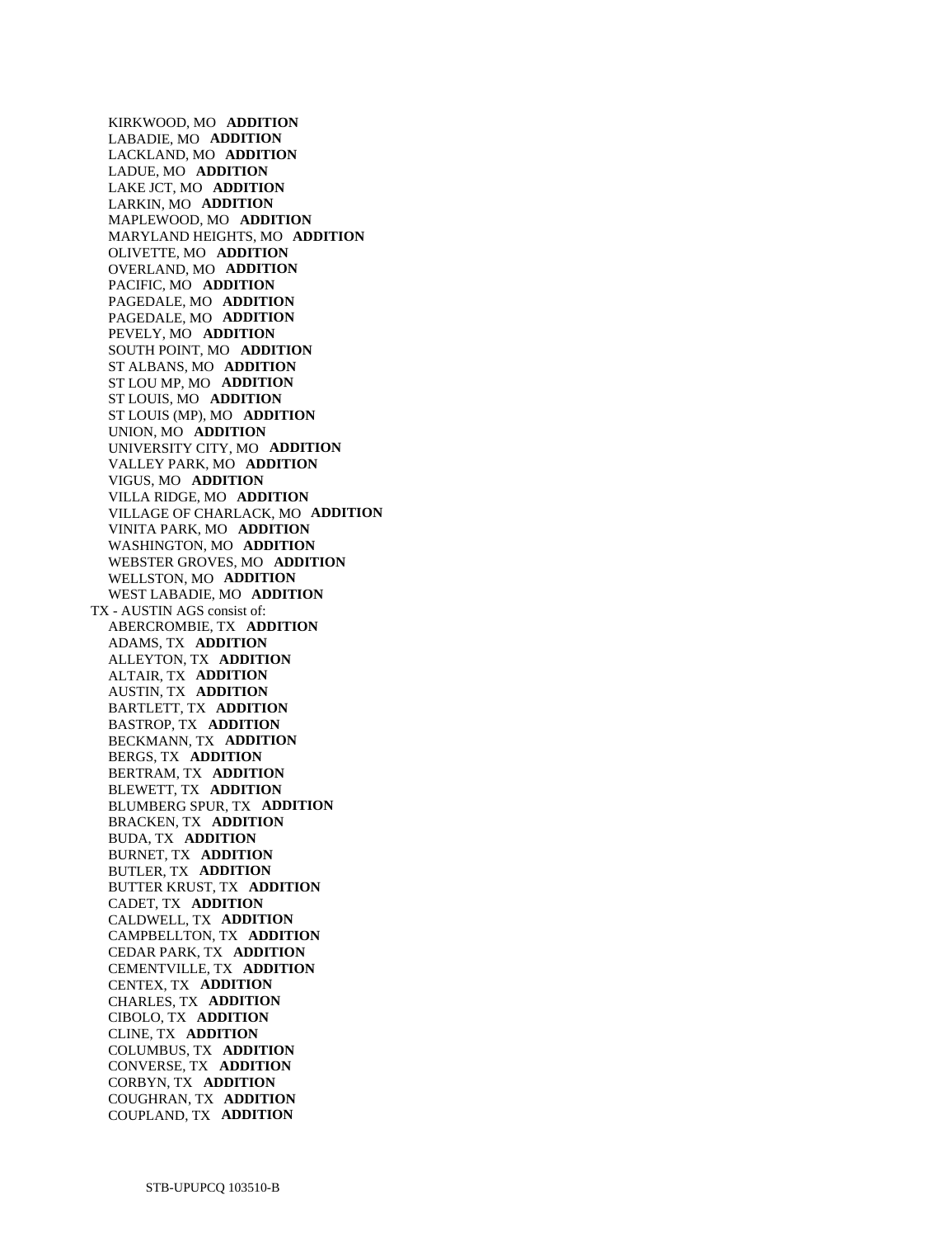CUERO, TX **ADDITION**  D HANIS, TX **ADDITION**  DABNEY, TX **ADDITION**  DECKER, TX **ADDITION**  DEMARCO, TX **ADDITION**  DIME BOX, TX **ADDITION**  DITTLINGER, TX **ADDITION**  DUNLAY, TX **ADDITION**  DUNLAY, TX **ADDITION**  DUNSTAN, TX **ADDITION**  ELGIN, TX **ADDITION**  ELMENDORF, TX **ADDITION**  ESPEY SAND PIT, TX **ADDITION**  FAIRLAND, TX **ADDITION**  FAYETTEVILLE, TX **ADDITION**  FELD, TX **ADDITION**  FLATONIA, TX **ADDITION**  FLORINE, TX **ADDITION**  FRATT, TX **ADDITION**  FROMME, TX **ADDITION**  GANDY, TX **ADDITION**  GARWOOD, TX **ADDITION**  GEORGETOWN, TX **ADDITION**  GIDDINGS, TX **ADDITION**  GLIDDEN, TX **ADDITION**  GONZALES, TX **ADDITION**  GOODWIN, TX **ADDITION**  GRANGER, TX **ADDITION**  GRANITE MOUNTAIN, TX **ADDITION**  GRANITE MTN, TX **ADDITION**  HALSTED, TX **ADDITION**  HARWOOD, TX **ADDITION**  HEAFER, TX **ADDITION**  HEBCO, TX **ADDITION**  HILLS, TX **ADDITION**  HOLLAND, TX **ADDITION**  HONDO, TX **ADDITION**  HOOPER, TX **ADDITION**  HUNTER, TX **ADDITION**  HUTTO, TX **ADDITION**  KERR, TX **ADDITION**  KINGSLAND, TX **ADDITION**  KIRBY, TX **ADDITION**  KNIPPA, TX **ADDITION**  KYLE, TX **ADDITION**  LA COSTE, TX **ADDITION**  LA GRANGE, TX **ADDITION**  LAKELINE, TX **ADDITION**  LEANDER, TX **ADDITION**  LEHR, TX **ADDITION**  LEMING, TX **ADDITION**  LIBERTY HILL, TX **ADDITION**  LITTIG, TX **ADDITION**  LITTLE RIVER, TX **ADDITION**  LLANO, TX **ADDITION**  LOCKHART, TX **ADDITION**  LONGHORN, TX **ADDITION**  LULING, TX **ADDITION**  LUXELLO, TX **ADDITION**  LYTLE, TX **ADDITION**  MANOR, TX **ADDITION**  MARBLE FALLS, TX **ADDITION**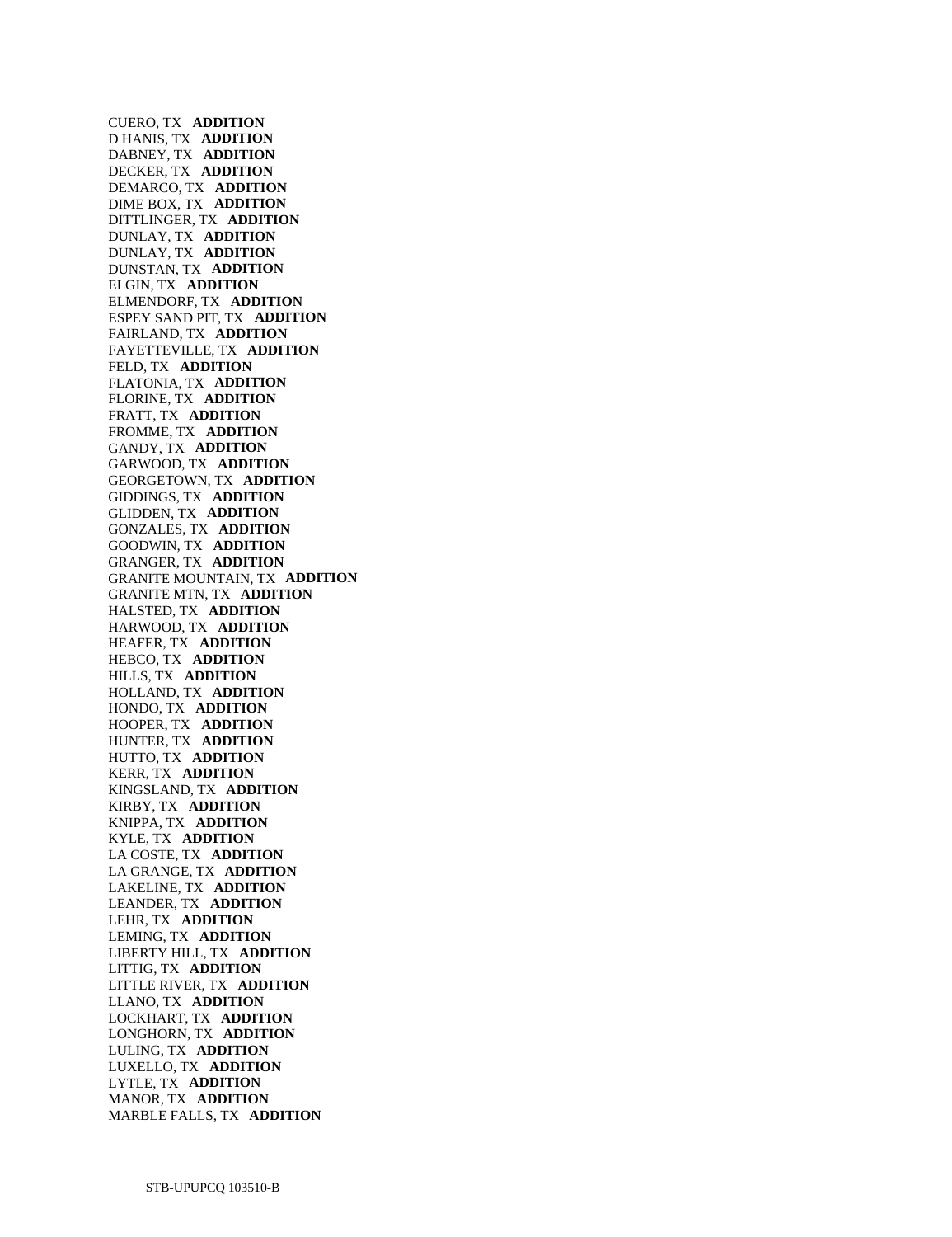MARION, TX **ADDITION**  MARJORIE, TX **ADDITION**  MAXWELL, TX **ADDITION**  MCCOY, TX **ADDITION**  MCDADE, TX **ADDITION**  MCNEIL, TX **ADDITION**  MILBY, TX **ADDITION**  MOULTON, TX **ADDITION**  MULDOON, TX **ADDITION**  NEW BRAUNFELS, TX **ADDITION**  NEW ULM, TX **ADDITION**  NOLTE, TX **ADDITION**  NORTH LOOP, TX **ADDITION**  OGDEN, TX **ADDITION**  OLD MANOR, TX **ADDITION**  OLD ROUND ROCK, TX **ADDITION**  PAIGE, TX **ADDITION**  PERSHING, TX **ADDITION**  PHELAN, TX **ADDITION**  PLEASANTON, TX **ADDITION**  PLUM, TX **ADDITION**  PURCELL, TX **ADDITION**  RED ROCK, TX **ADDITION**  REEDVILLE, TX **ADDITION**  REMOUNT, TX **ADDITION**  ROBARDS, TX **ADDITION**  ROCKDALE, TX **ADDITION**  ROUND ROCK, TX **ADDITION**  RUTLEDGE, TX **ADDITION**  SABINAL, TX **ADDITION**  SAIT, TX **ADDITION**  SAN ANTONIO, TX **ADDITION**  SAN ANTONIO EYARD, TX **ADDITION**  SAN JOSE, TX **ADDITION**  SAN MARCOS, TX **ADDITION**  SAN MIGUEL, TX **ADDITION**  SANDOW, TX **ADDITION**  SANSOM, TX **ADDITION**  SCHULENBURG, TX **ADDITION**  SCOBEE, TX **ADDITION**  SEGUIN, TX **ADDITION**  SHINER, TX **ADDITION**  SID, TX **ADDITION**  SMITHVILLE, TX **ADDITION**  SMOOT, TX **ADDITION**  SNEED, TX **ADDITION**  SOUTHTON, TX **ADDITION**  STACKS, TX **ADDITION**  STOLZ, TX **ADDITION**  STONETOWN, TX **ADDITION**  SUDDUTH, TX **ADDITION**  SUMMIT, TX **ADDITION**  TAYLOR, TX **ADDITION**  THORNDALE, TX **ADDITION**  THRALL, TX **ADDITION**  TRAPROCK, TX **ADDITION**  TRAVIS, TX **ADDITION**  UTILITY, TX **ADDITION**  UVALDE, TX **ADDITION**  VARISCO, TX **ADDITION**  VINSON, TX **ADDITION**  WAELDER, TX **ADDITION**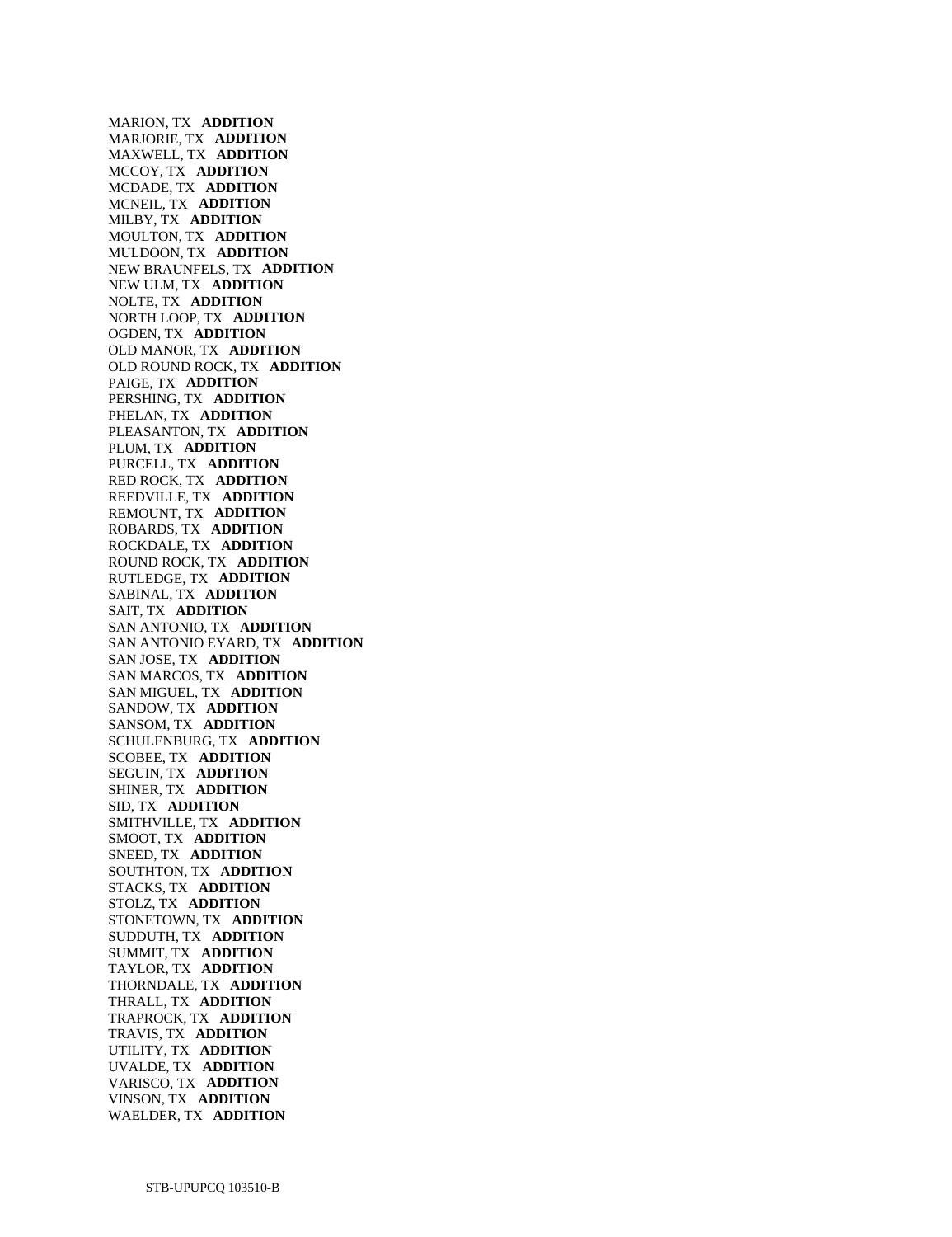WEIMAR, TX **ADDITION**  WEIR, TX **ADDITION**  WETMORE, TX **ADDITION**  WHITESTONE, TX **ADDITION**  WHITSETT, TX **ADDITION**  YOAKUM, TX **ADDITION**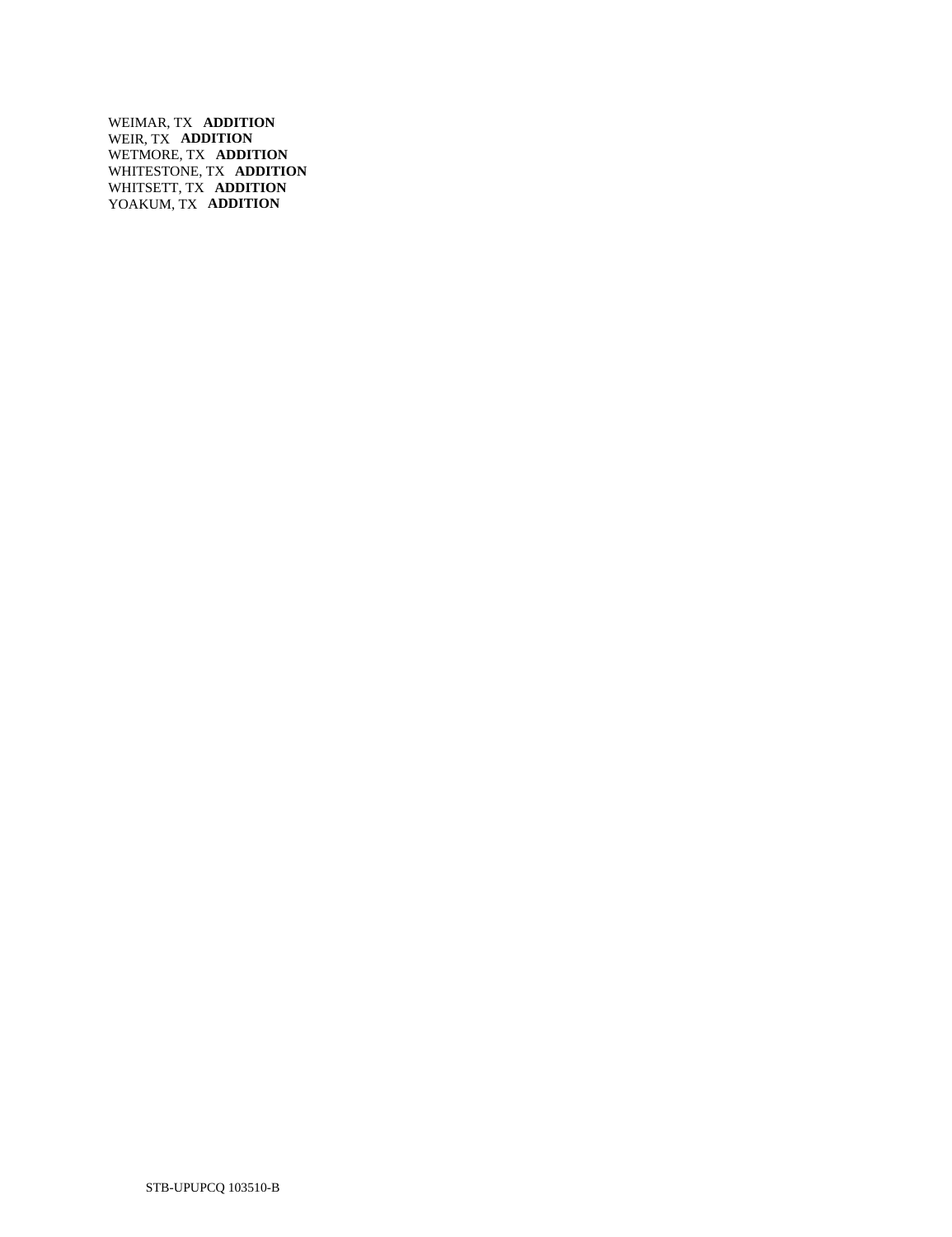

STB-UPUPCQ 103511-B

# **UNION PACIFIC RAILROAD COMPANY**

# **AMENDED CONTRACT SUMMARY**

**Issued:**  May 19, 2022

**Effective:** June 1, 2022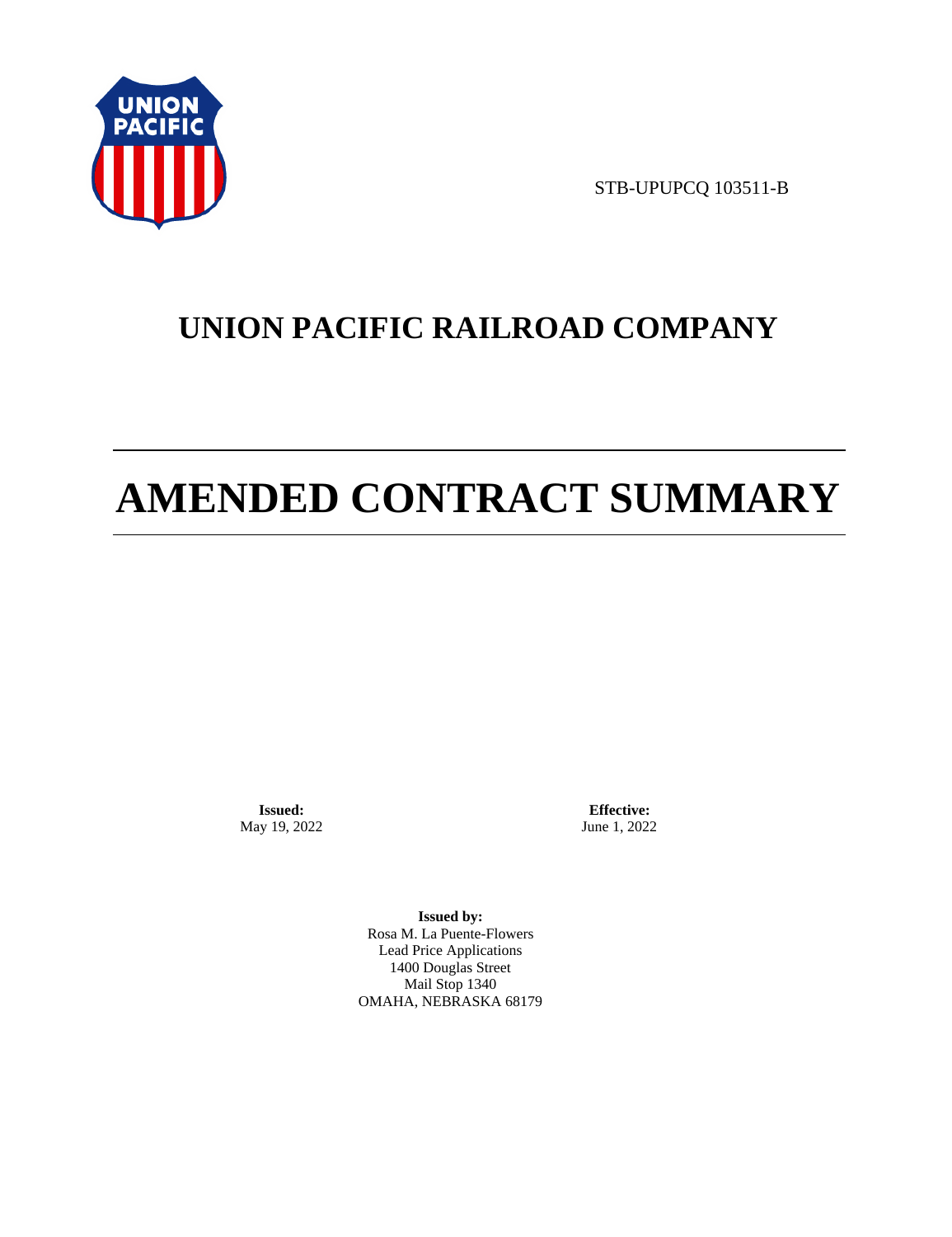UNION PACIFIC RAILROAD COMPANY 1400 Douglas St. Omaha, NE 68179

#### **COMMODITY:**

Wheat Exc.Buckwheat See 01139 **ADDITION** 

#### **SHIPPER:**

 TEMPEL GRAIN ELEVATORS LLP **ADDITION**  SHAY GRAIN CO **ADDITION** 

#### **ORIGIN(S):**

KS - KYLE WEST AGS (See Exhibit Definition)

#### **DESTINATION(S):**

 MT VERNON, IL **ADDITION**  IL - ST LOUIS AGS (See Exhibit Definition) LOS ANGELES, CA **ADDITION**  OAKLAND, CA **ADDITION**  KANSAS CITY, MO **ADDITION**  MEMPHIS, TN **ADDITION**  NEW BRAUNFELS, TX **ADDITION** 

#### **PORT(S):**

Not Applicable

#### **DURATION:**

 Effective Date: June 1, 2022 Amendment Effective Date: June 1, 2022 **ADDITION**  Expiration Date: May 31, 2023 **EXTENSION** 

#### **RAIL CAR DATA:**

No cars dedicated to service under this Contract. Cars are provided on a common carrier basis only.

#### **RATES & CHARGES:**

Subject to increases.

# **VOLUME:**

Single Car Shipments **ADDITION** 

### **SPECIAL FEATURES:**

 Special Switching Provision Not Applicable. This change pertained only to confidential data. (Switching)

#### **SPECIAL NOTICE:**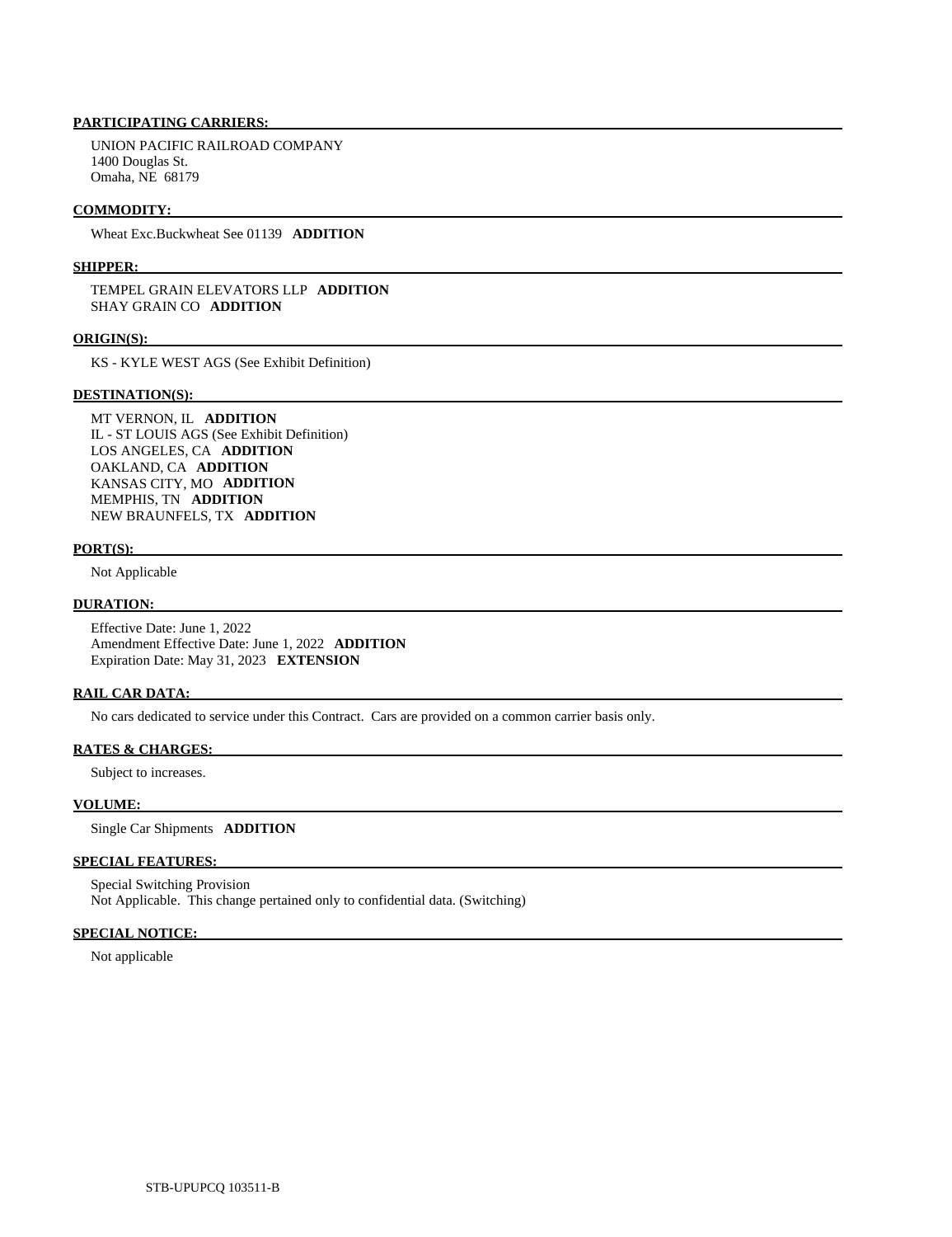#### **EXHIBIT DEFINITIONS:**

 KS - KYLE WEST AGS consist of: ARRIBA, CO **ADDITION**  BETHUNE, CO **ADDITION**  BURLINGTON, CO **ADDITION**  FLAGLER, CO **ADDITION**  GENOA, CO **ADDITION**  LIMON, CO **ADDITION**  PECONIC, CO **ADDITION**  SEIBERT, CO **ADDITION**  STRATTON, CO **ADDITION**  VONA, CO **ADDITION**  BREWSTER, KS **ADDITION**  CARUSO, KS **ADDITION**  EDSON, KS **ADDITION**  GOODLAND, KS **ADDITION**  KANORADO, KS **ADDITION**  LEVANT, KS **ADDITION**  RULETON, KS **ADDITION**  IL - ST LOUIS AGS consist of: ALTON, IL **ADDITION**  BALDWIN, IL **ADDITION**  BEAUCOUP, IL **ADDITION**  BRIDGE JUNCTION, IL **ADDITION**  BRIGHTON, IL **ADDITION**  BROOKLYN, IL **ADDITION**  BURNING STAR 2, IL **ADDITION**  BURNING STAR 3, IL **ADDITION**  CAHOKIA, IL **ADDITION**  CAPTAIN MINE, IL **ADDITION**  CARLINVILLE, IL **ADDITION**  CENTREVILLE, IL **ADDITION**  CHESTER, IL **ADDITION**  COULTERVILLE, IL **ADDITION**  CUTLER, IL **ADDITION**  DUPO, IL **ADDITION**  EAST ALTON, IL **ADDITION**  EAST ALTON, IL **ADDITION**  EAST GREENVILLE, IL **ADDITION**  EAST ST LOUIS, IL **ADDITION**  FEDERAL, IL **ADDITION**  FLINTON, IL **ADDITION**  FORD, IL **ADDITION**  FOUNTAIN, IL **ADDITION**  FULTS, IL **ADDITION**  GATEWAY MINE, IL **ADDITION**  GATEWAY YARD, IL **ADDITION**  GIRARD, IL **ADDITION**  GODFREY, IL **ADDITION**  GRANITE CITY, IL **ADDITION**  HARTFORD, IL **ADDITION**  HILLSBORO, IL **ADDITION**  IRVING, IL **ADDITION**  KELLOGG, IL **ADDITION**  LENOX, IL **ADDITION**  LENZBURG, IL **ADDITION**  LIVINGSTON, IL **ADDITION**  MADISON, IL **ADDITION**  MAPLEWOOD, IL **ADDITION**  MENARD, IL **ADDITION**  MITCHELL, IL **ADDITION**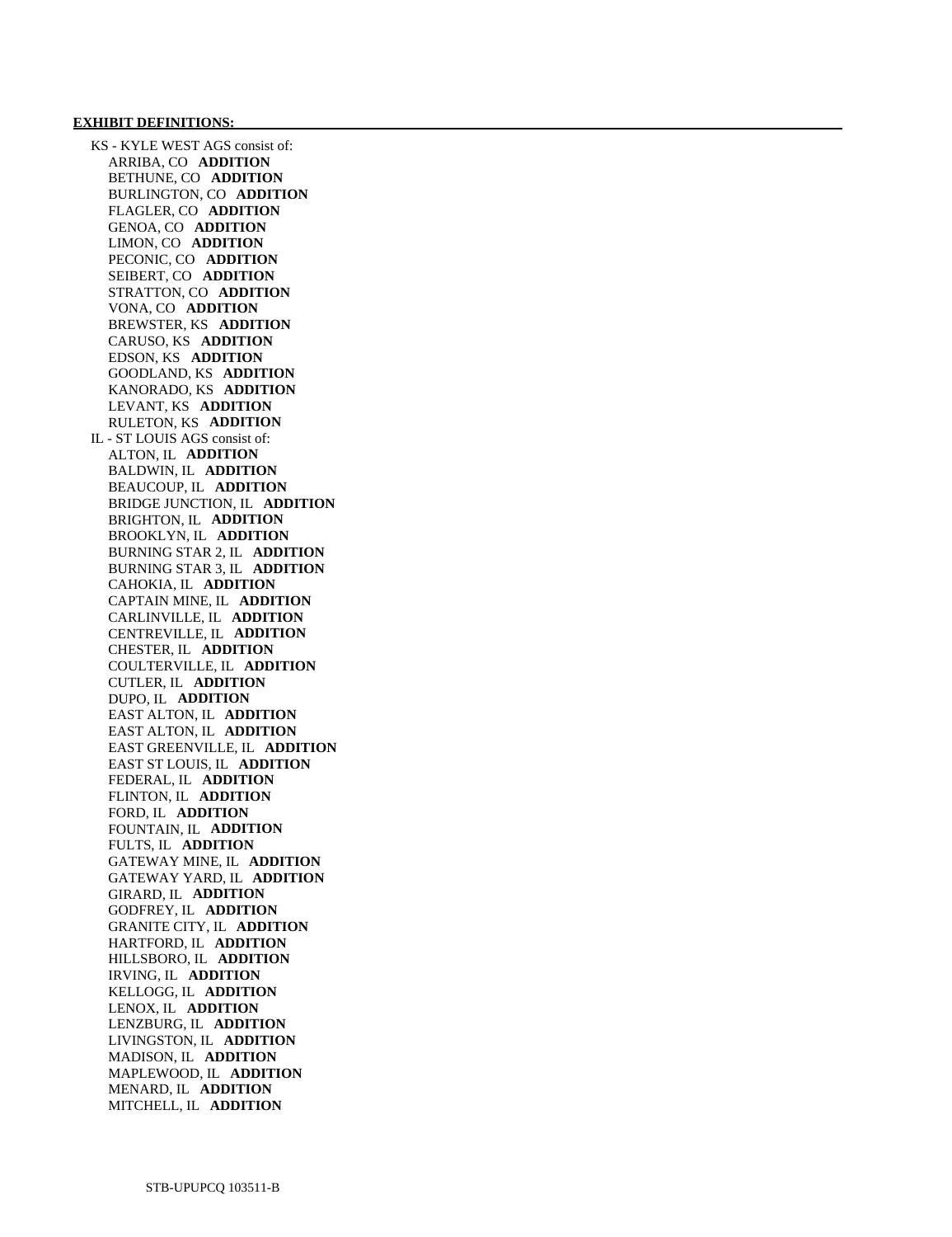MITCHELL YARD, IL **ADDITION**  MONTEREY MINE 1, IL **ADDITION**  NAMEOKI, IL **ADDITION**  NATIONAL STOCK YARD, IL **ADDITION**  NEW WILSON, IL **ADDITION**  NILWOOD, IL **ADDITION**  NOKOMIS, IL **ADDITION**  OHLMAN, IL **ADDITION**  PERCY, IL **ADDITION**  PINCKNEYVILLE, IL **ADDITION**  PLAINVIEW, IL **ADDITION**  PRAIRIE DU ROCHER, IL **ADDITION**  REILY LAKE, IL **ADDITION**  ROSAMOND, IL **ADDITION**  ROXANA, IL **ADDITION**  SAUGET, IL **ADDITION**  SHIPMAN, IL **ADDITION**  SPARTA, IL **ADDITION**  SPARTAN MINE, IL **ADDITION**  STEELEVILLE, IL **ADDITION**  TAMAROA, IL **ADDITION**  TAYLOR SPRINGS, IL **ADDITION**  TOLSON, IL **ADDITION**  VALLEY JCT, IL **ADDITION**  VALMEYER, IL **ADDITION**  VENICE, IL **ADDITION**  VENICE JCT, IL **ADDITION**  VINER, IL **ADDITION**  VIRDEN, IL **ADDITION**  WANN, IL **ADDITION**  WARNOCK, IL **ADDITION**  WASHINGTON PARK, IL **ADDITION**  WELGE, IL **ADDITION**  WEST SMITHBORO, IL **ADDITION**  WITT, IL **ADDITION**  WOMAC, IL **ADDITION**  WOOD RIVER, IL **ADDITION**  AIR PARK, MO **ADDITION**  BADEN, MO **ADDITION**  BARRETTS, MO **ADDITION**  BEAUFORT, MO **ADDITION**  BON HOMME, MO **ADDITION**  BONHOMME, MO **ADDITION**  BRENTWOOD, MO **ADDITION**  BUSSEN SPUR, MO **ADDITION**  CENTAUR, MO **ADDITION**  CHESTERFIELD, MO **ADDITION**  CRYSTAL CITY, MO **ADDITION**  DESOTO, MO **ADDITION**  EUREKA, MO **ADDITION**  FESTUS, MO **ADDITION**  GLENDALE, MO **ADDITION**  GRAY SUMMIT, MO **ADDITION**  HERCULANEUM, MO **ADDITION**  HILL CREST, MO **ADDITION**  HILLSDALE, MO **ADDITION**  HINE, MO **ADDITION**  HORINE, MO **ADDITION**  IVORY, MO **ADDITION**  JEDBURG, MO **ADDITION**  JEFFERSON BARRACKS, MO **ADDITION**  JEFFRIESBURG, MO **ADDITION**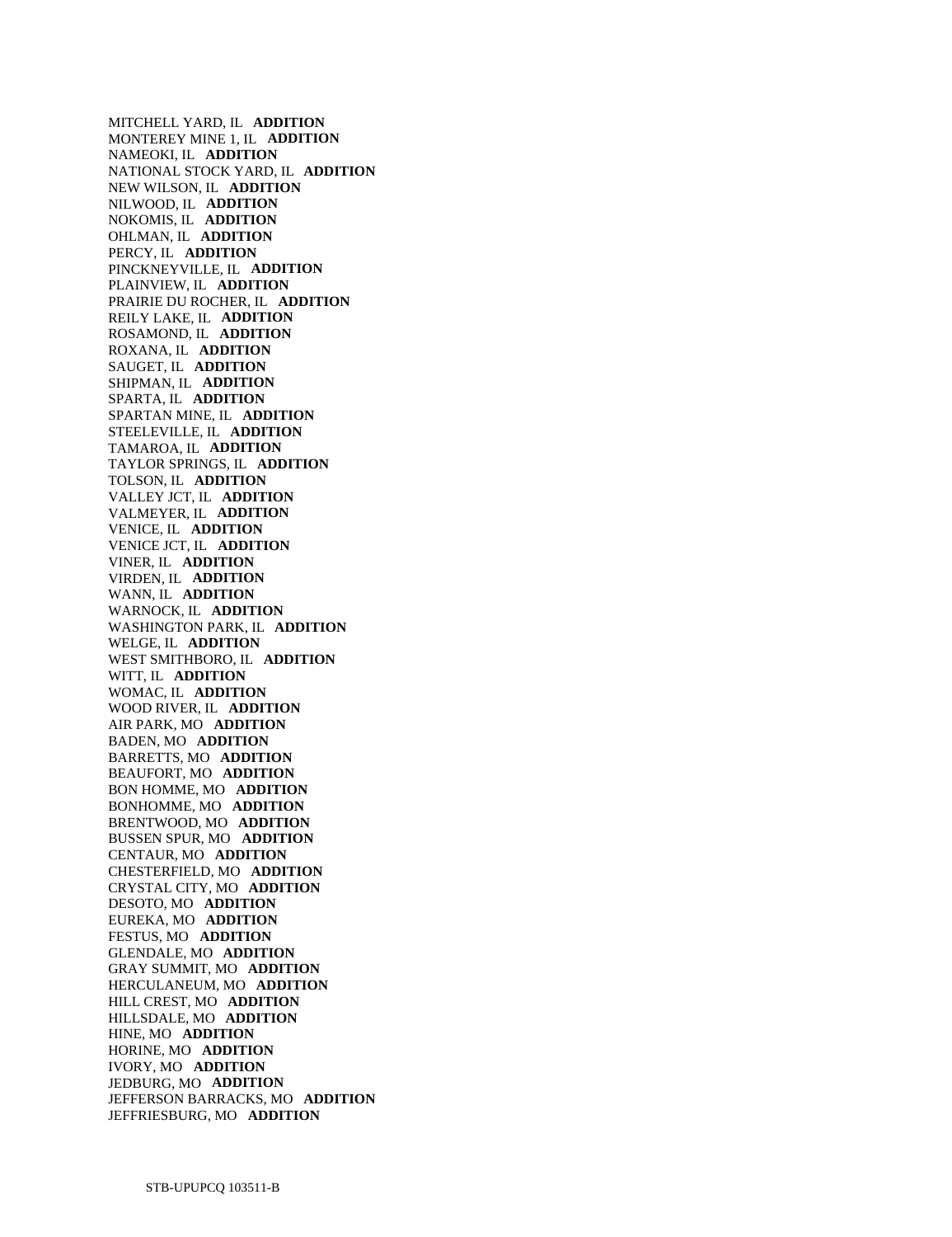KIRKWOOD, MO **ADDITION**  LABADIE, MO **ADDITION**  LACKLAND, MO **ADDITION**  LADUE, MO **ADDITION**  LAKE JCT, MO **ADDITION**  LARKIN, MO **ADDITION**  MAPLEWOOD, MO **ADDITION**  MARYLAND HEIGHTS, MO **ADDITION**  OLIVETTE, MO **ADDITION**  OVERLAND, MO **ADDITION**  PACIFIC, MO **ADDITION**  PAGEDALE, MO **ADDITION**  PAGEDALE, MO **ADDITION**  PEVELY, MO **ADDITION**  SOUTH POINT, MO **ADDITION**  ST ALBANS, MO **ADDITION**  ST LOU MP, MO **ADDITION**  ST LOUIS, MO **ADDITION**  ST LOUIS (MP), MO **ADDITION**  UNION, MO **ADDITION**  UNIVERSITY CITY, MO **ADDITION**  VALLEY PARK, MO **ADDITION**  VIGUS, MO **ADDITION**  VILLA RIDGE, MO **ADDITION**  VILLAGE OF CHARLACK, MO **ADDITION**  VINITA PARK, MO **ADDITION**  WASHINGTON, MO **ADDITION**  WEBSTER GROVES, MO **ADDITION**  WELLSTON, MO **ADDITION**  WEST LABADIE, MO **ADDITION**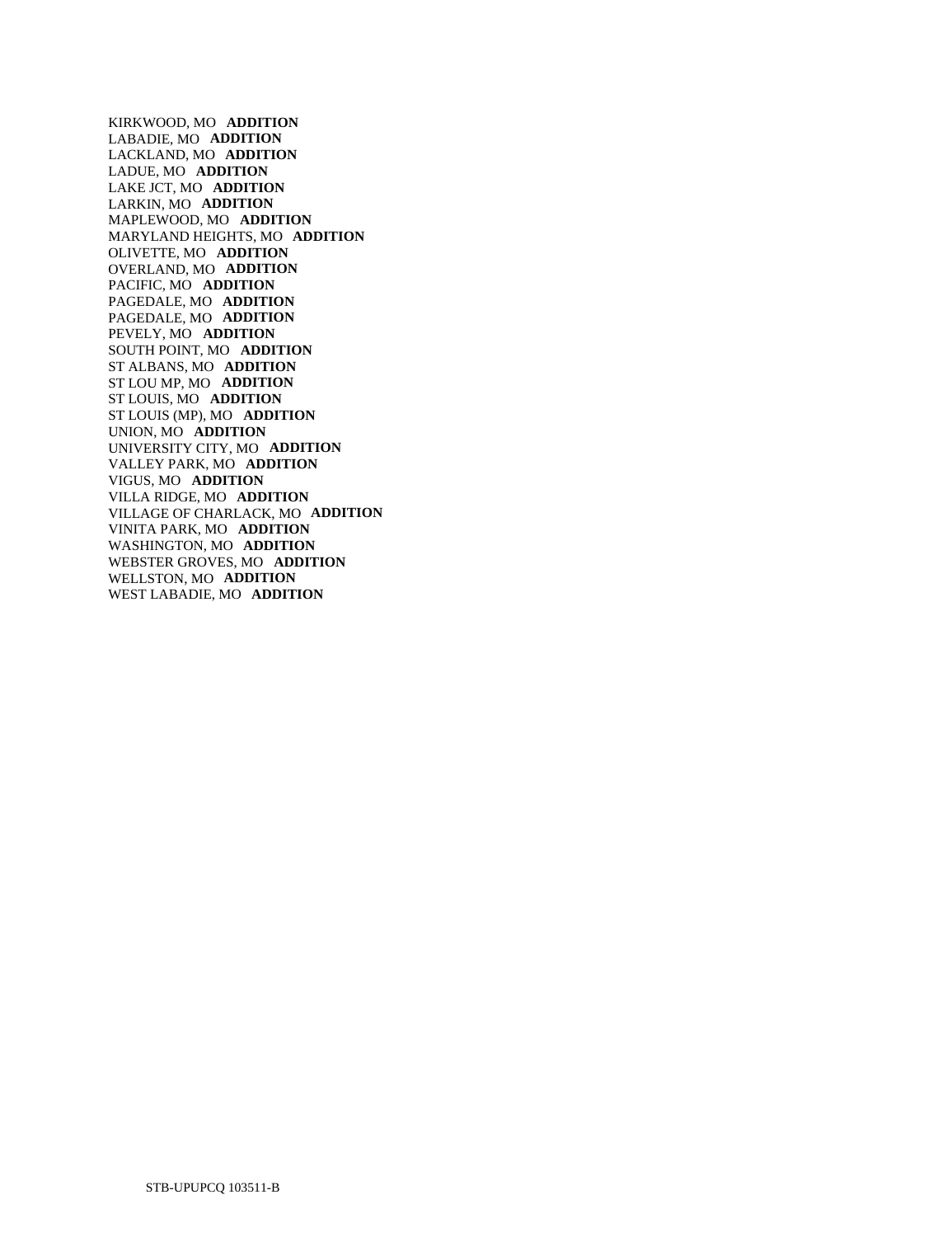

STB-UPUPCQ 103522-B

# **UNION PACIFIC RAILROAD COMPANY**

# **AMENDED CONTRACT SUMMARY**

**Issued:**  May 19, 2022

**Effective:** June 1, 2022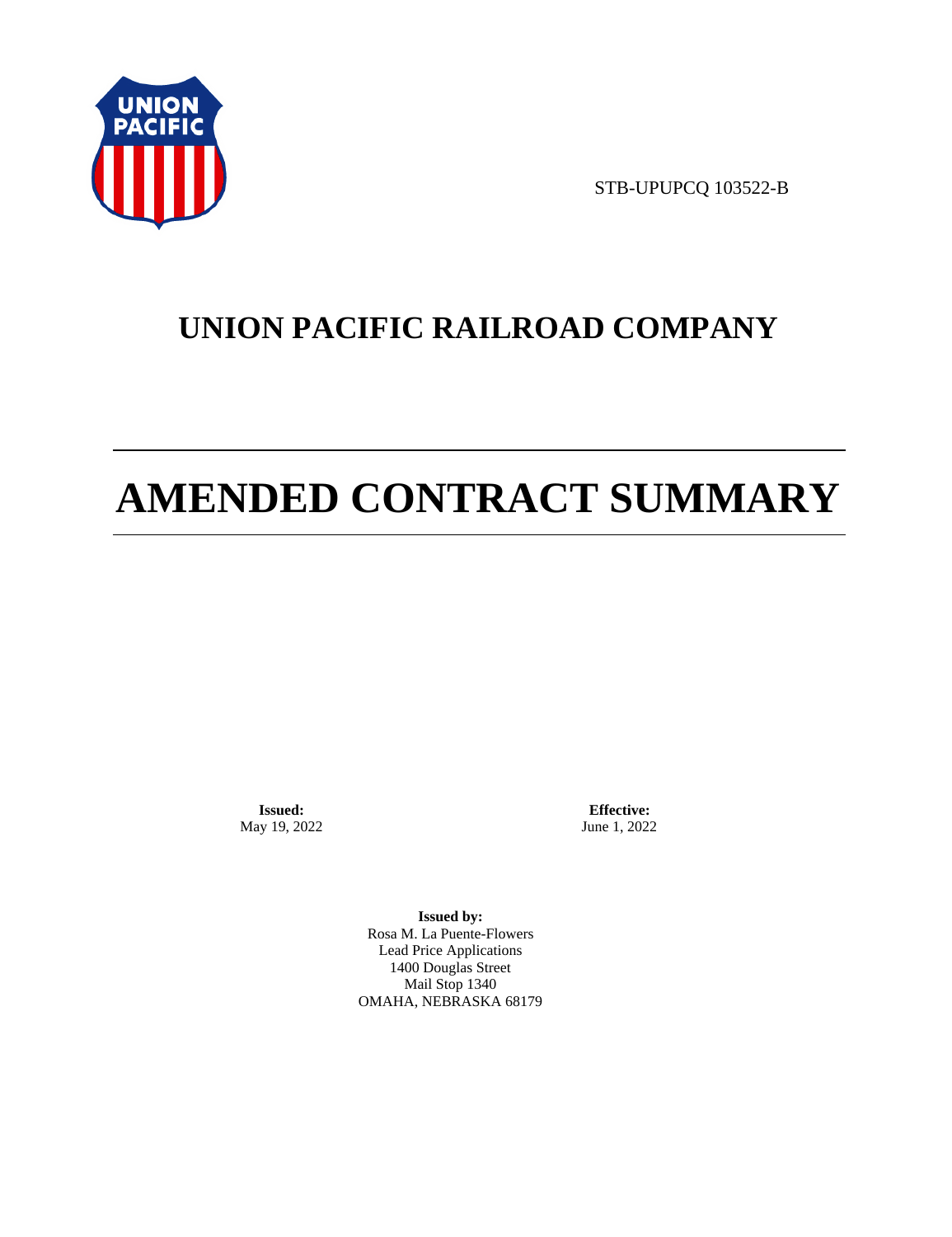UNION PACIFIC RAILROAD COMPANY 1400 Douglas St. Omaha, NE 68179

#### **COMMODITY:**

Wheat Exc.Buckwheat See 01139 **ADDITION** 

#### **SHIPPER:**

 SHAY GRAIN CO **ADDITION**  MIDWAY COOP ASSOCIATION **ADDITION** 

#### **ORIGIN(S):**

 KS - KYLE EAST AGS (See Exhibit Definition) DOWNS, KS **ADDITION**  OSBORNE, KS **ADDITION** 

#### **DESTINATION(S):**

 MT VERNON, IL **ADDITION**  SAN ANTONIO, TX **ADDITION**  NEW BRAUNFELS, TX **ADDITION**  OAKLAND, CA **ADDITION**  IL - ST LOUIS AGS (See Exhibit Definition) KANSAS CITY, MO **ADDITION**  MEMPHIS, TN **ADDITION**  LOS ANGELES, CA **ADDITION**  TX - AUSTIN AGS (See Exhibit Definition)

#### **PORT(S):**

Not Applicable

# **DURATION:**

 Effective Date: June 1, 2022 Amendment Effective Date: June 1, 2022 **ADDITION**  Expiration Date: May 31, 2023 **EXTENSION** 

#### **RAIL CAR DATA:**

No cars dedicated to service under this Contract. Cars are provided on a common carrier basis only.

#### **RATES & CHARGES:**

Subject to increases.

#### **VOLUME:**

Single Car Shipments **ADDITION** 

## **SPECIAL FEATURES:**

 Special Switching Provision Not Applicable. This change pertained only to confidential data. (Switching)

### **SPECIAL NOTICE:**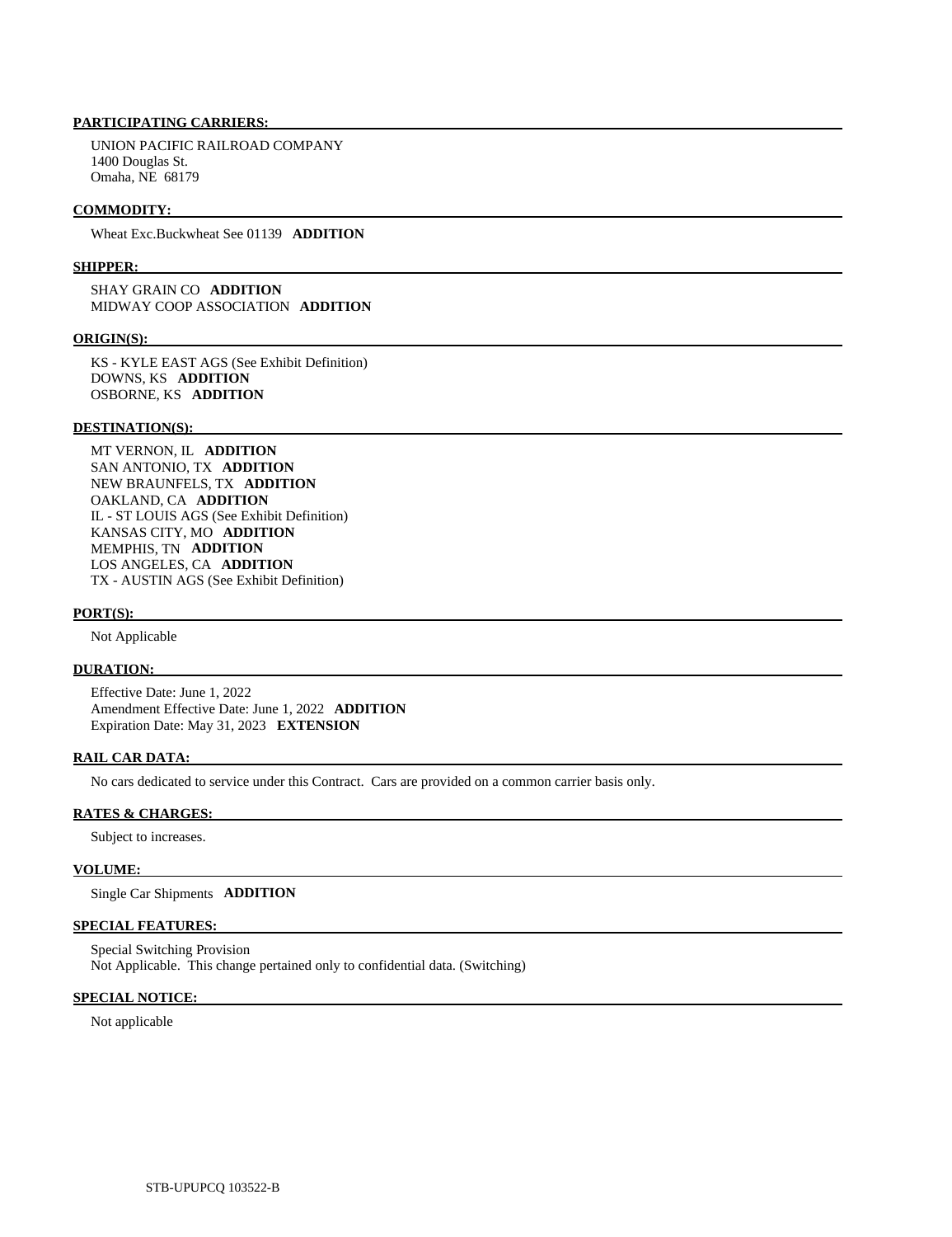KS - KYLE EAST AGS consist of: AGRA, KS **ADDITION**  ALMENA, KS **ADDITION**  ATHOL, KS **ADDITION**  BELLAIRE, KS **ADDITION**  BELLEVILLE, KS **ADDITION**  BRETON, KS **ADDITION**  CLAYTON, KS **ADDITION**  COURTLAND, KS **ADDITION**  DRESDEN, KS **ADDITION**  ESBON, KS **ADDITION**  FORMOSO, KS **ADDITION**  FORMOSO, KS **ADDITION**  GEM, KS **ADDITION**  GRETNA, KS **ADDITION**  JENNINGS, KS **ADDITION**  KACKLEY, KS **ADDITION**  KENSINGTON, KS **ADDITION**  LEBANON, KS **ADDITION**  LOVEWELL, KS **ADDITION**  MAHASKA, KS **ADDITION**  MAHASKA, KS **ADDITION**  MANKATO, KS **ADDITION**  MONTROSE, KS **ADDITION**  MONTROSE, KS **ADDITION**  MUNDEN, KS **ADDITION**  MUNDEN, KS **ADDITION**  NARKA, KS **ADDITION**  NARKA, KS **ADDITION**  NORTON, KS **ADDITION**  NORWAY, KS **ADDITION**  OTEGO, KS **ADDITION**  OTEGO, KS **ADDITION**  PHILLIPSBURG, KS **ADDITION**  PRAIRIE VIEW, KS **ADDITION**  REAGER, KS **ADDITION**  REXFORD, KS **ADDITION**  RYDAL, KS **ADDITION**  RYDAL, KS **ADDITION**  SCANDIA, KS **ADDITION**  SELDEN, KS **ADDITION**  SMITH CENTER, KS **ADDITION**  STUTTGART, KS **ADDITION**  WEBBER, KS **ADDITION**  IL - ST LOUIS AGS consist of: ALTON, IL **ADDITION**  BALDWIN, IL **ADDITION**  BEAUCOUP, IL **ADDITION**  BRIDGE JUNCTION, IL **ADDITION**  BRIGHTON, IL **ADDITION**  BROOKLYN, IL **ADDITION**  BURNING STAR 2, IL **ADDITION**  BURNING STAR 3, IL **ADDITION**  CAHOKIA, IL **ADDITION**  CAPTAIN MINE, IL **ADDITION**  CARLINVILLE, IL **ADDITION**  CENTREVILLE, IL **ADDITION**  CHESTER, IL **ADDITION**  COULTERVILLE, IL **ADDITION**  CUTLER, IL **ADDITION**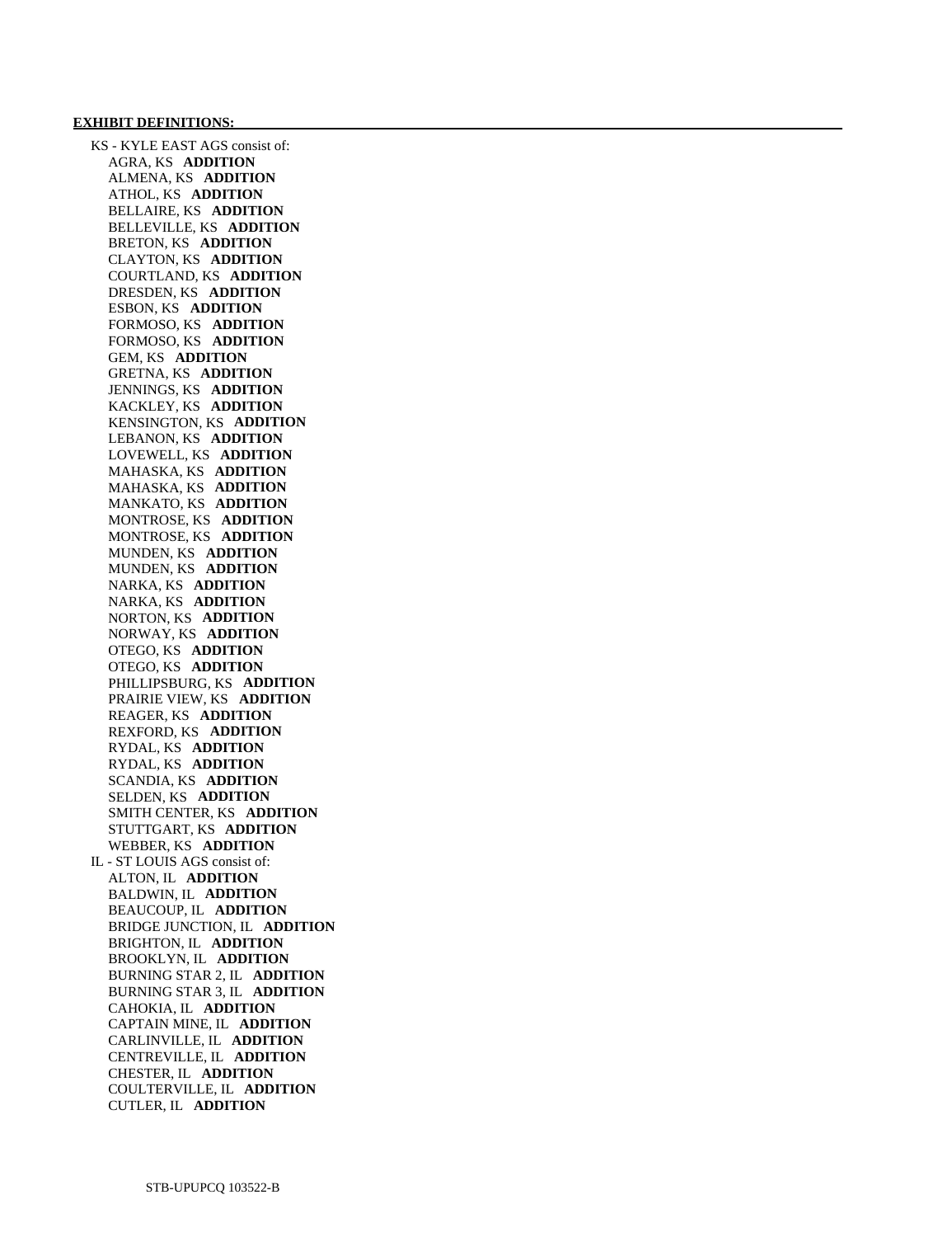DUPO, IL **ADDITION**  EAST ALTON, IL **ADDITION**  EAST ALTON, IL **ADDITION**  EAST GREENVILLE, IL **ADDITION**  EAST ST LOUIS, IL **ADDITION**  FEDERAL, IL **ADDITION**  FLINTON, IL **ADDITION**  FORD, IL **ADDITION**  FOUNTAIN, IL **ADDITION**  FULTS, IL **ADDITION**  GATEWAY MINE, IL **ADDITION**  GATEWAY YARD, IL **ADDITION**  GIRARD, IL **ADDITION**  GODFREY, IL **ADDITION**  GRANITE CITY, IL **ADDITION**  HARTFORD, IL **ADDITION**  HILLSBORO, IL **ADDITION**  IRVING, IL **ADDITION**  KELLOGG, IL **ADDITION**  LENOX, IL **ADDITION**  LENZBURG, IL **ADDITION**  LIVINGSTON, IL **ADDITION**  MADISON, IL **ADDITION**  MAPLEWOOD, IL **ADDITION**  MENARD, IL **ADDITION**  MITCHELL, IL **ADDITION**  MITCHELL YARD, IL **ADDITION**  MONTEREY MINE 1, IL **ADDITION**  NAMEOKI, IL **ADDITION**  NATIONAL STOCK YARD, IL **ADDITION**  NEW WILSON, IL **ADDITION**  NILWOOD, IL **ADDITION**  NOKOMIS, IL **ADDITION**  OHLMAN, IL **ADDITION**  PERCY, IL **ADDITION**  PINCKNEYVILLE, IL **ADDITION**  PLAINVIEW, IL **ADDITION**  PRAIRIE DU ROCHER, IL **ADDITION**  REILY LAKE, IL **ADDITION**  ROSAMOND, IL **ADDITION**  ROXANA, IL **ADDITION**  SAUGET, IL **ADDITION**  SHIPMAN, IL **ADDITION**  SPARTA, IL **ADDITION**  SPARTAN MINE, IL **ADDITION**  STEELEVILLE, IL **ADDITION**  TAMAROA, IL **ADDITION**  TAYLOR SPRINGS, IL **ADDITION**  TOLSON, IL **ADDITION**  VALLEY JCT, IL **ADDITION**  VALMEYER, IL **ADDITION**  VENICE, IL **ADDITION**  VENICE JCT, IL **ADDITION**  VINER, IL **ADDITION**  VIRDEN, IL **ADDITION**  WANN, IL **ADDITION**  WARNOCK, IL **ADDITION**  WASHINGTON PARK, IL **ADDITION**  WELGE, IL **ADDITION**  WEST SMITHBORO, IL **ADDITION**  WITT, IL **ADDITION**  WOMAC, IL **ADDITION**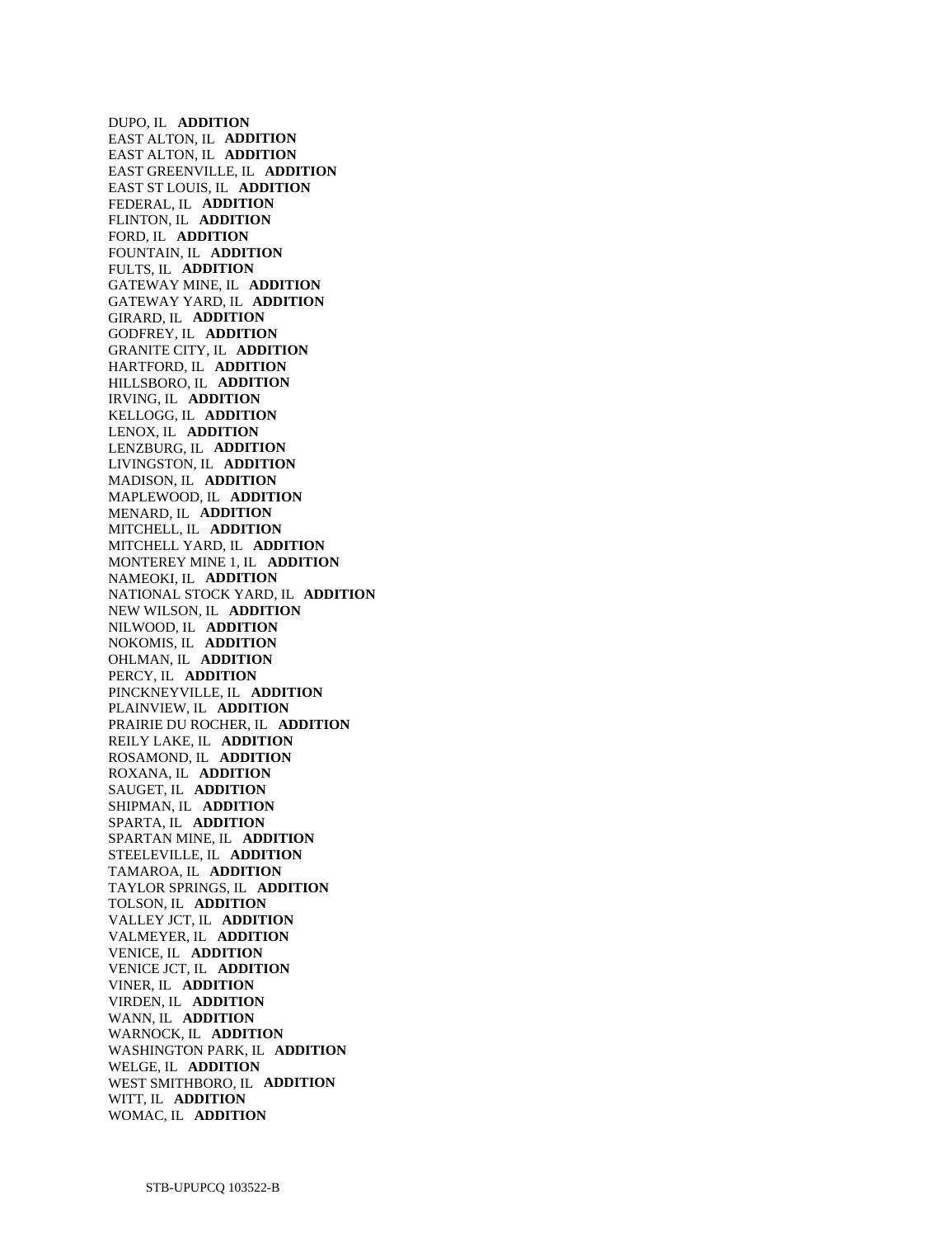WOOD RIVER, IL **ADDITION**  AIR PARK, MO **ADDITION**  BADEN, MO **ADDITION**  BARRETTS, MO **ADDITION**  BEAUFORT, MO **ADDITION**  BON HOMME, MO **ADDITION**  BONHOMME, MO **ADDITION**  BRENTWOOD, MO **ADDITION**  BUSSEN SPUR, MO **ADDITION**  CENTAUR, MO **ADDITION**  CHESTERFIELD, MO **ADDITION**  CRYSTAL CITY, MO **ADDITION**  DESOTO, MO **ADDITION**  EUREKA, MO **ADDITION**  FESTUS, MO **ADDITION**  GLENDALE, MO **ADDITION**  GRAY SUMMIT, MO **ADDITION**  HERCULANEUM, MO **ADDITION**  HILL CREST, MO **ADDITION**  HILLSDALE, MO **ADDITION**  HINE, MO **ADDITION**  HORINE, MO **ADDITION**  IVORY, MO **ADDITION**  JEDBURG, MO **ADDITION**  JEFFERSON BARRACKS, MO **ADDITION**  JEFFRIESBURG, MO **ADDITION**  KIRKWOOD, MO **ADDITION**  LABADIE, MO **ADDITION**  LACKLAND, MO **ADDITION**  LADUE, MO **ADDITION**  LAKE JCT, MO **ADDITION**  LARKIN, MO **ADDITION**  MAPLEWOOD, MO **ADDITION**  MARYLAND HEIGHTS, MO **ADDITION**  OLIVETTE, MO **ADDITION**  OVERLAND, MO **ADDITION**  PACIFIC, MO **ADDITION**  PAGEDALE, MO **ADDITION**  PAGEDALE, MO **ADDITION**  PEVELY, MO **ADDITION**  SOUTH POINT, MO **ADDITION**  ST ALBANS, MO **ADDITION**  ST LOU MP, MO **ADDITION**  ST LOUIS, MO **ADDITION**  ST LOUIS (MP), MO **ADDITION**  UNION, MO **ADDITION**  UNIVERSITY CITY, MO **ADDITION**  VALLEY PARK, MO **ADDITION**  VIGUS, MO **ADDITION**  VILLA RIDGE, MO **ADDITION**  VILLAGE OF CHARLACK, MO **ADDITION**  VINITA PARK, MO **ADDITION**  WASHINGTON, MO **ADDITION**  WEBSTER GROVES, MO **ADDITION**  WELLSTON, MO **ADDITION**  WEST LABADIE, MO **ADDITION**  TX - AUSTIN AGS consist of: ABERCROMBIE, TX **ADDITION**  ADAMS, TX **ADDITION**  ALLEYTON, TX **ADDITION**  ALTAIR, TX **ADDITION**  AUSTIN, TX **ADDITION**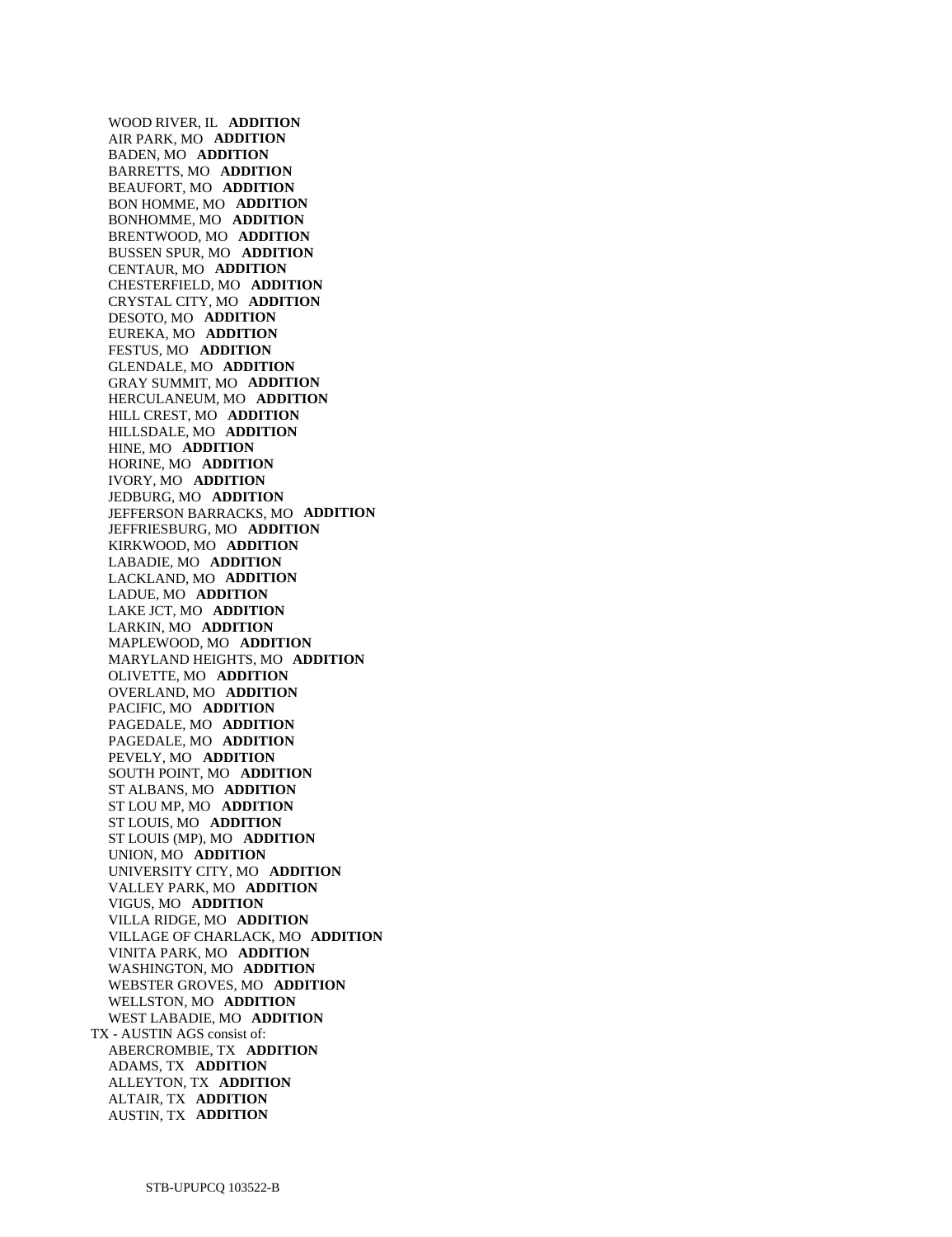BARTLETT, TX **ADDITION**  BASTROP, TX **ADDITION**  BECKMANN, TX **ADDITION**  BERGS, TX **ADDITION**  BERTRAM, TX **ADDITION**  BLEWETT, TX **ADDITION**  BLUMBERG SPUR, TX **ADDITION**  BRACKEN, TX **ADDITION**  BUDA, TX **ADDITION**  BURNET, TX **ADDITION**  BUTLER, TX **ADDITION**  BUTTER KRUST, TX **ADDITION**  CADET, TX **ADDITION**  CALDWELL, TX **ADDITION**  CAMPBELLTON, TX **ADDITION**  CEDAR PARK, TX **ADDITION**  CEMENTVILLE, TX **ADDITION**  CENTEX, TX **ADDITION**  CHARLES, TX **ADDITION**  CIBOLO, TX **ADDITION**  CLINE, TX **ADDITION**  COLUMBUS, TX **ADDITION**  CONVERSE, TX **ADDITION**  CORBYN, TX **ADDITION**  COUGHRAN, TX **ADDITION**  COUPLAND, TX **ADDITION**  CUERO, TX **ADDITION**  D HANIS, TX **ADDITION**  DABNEY, TX **ADDITION**  DECKER, TX **ADDITION**  DEMARCO, TX **ADDITION**  DIME BOX, TX **ADDITION**  DITTLINGER, TX **ADDITION**  DUNLAY, TX **ADDITION**  DUNLAY, TX **ADDITION**  DUNSTAN, TX **ADDITION**  ELGIN, TX **ADDITION**  ELMENDORF, TX **ADDITION**  ESPEY SAND PIT, TX **ADDITION**  FAIRLAND, TX **ADDITION**  FAYETTEVILLE, TX **ADDITION**  FELD, TX **ADDITION**  FLATONIA, TX **ADDITION**  FLORINE, TX **ADDITION**  FRATT, TX **ADDITION**  FROMME, TX **ADDITION**  GANDY, TX **ADDITION**  GARWOOD, TX **ADDITION**  GEORGETOWN, TX **ADDITION**  GIDDINGS, TX **ADDITION**  GLIDDEN, TX **ADDITION**  GONZALES, TX **ADDITION**  GOODWIN, TX **ADDITION**  GRANGER, TX **ADDITION**  GRANITE MOUNTAIN, TX **ADDITION**  GRANITE MTN, TX **ADDITION**  HALSTED, TX **ADDITION**  HARWOOD, TX **ADDITION**  HEAFER, TX **ADDITION**  HEBCO, TX **ADDITION**  HILLS, TX **ADDITION**  HOLLAND, TX **ADDITION**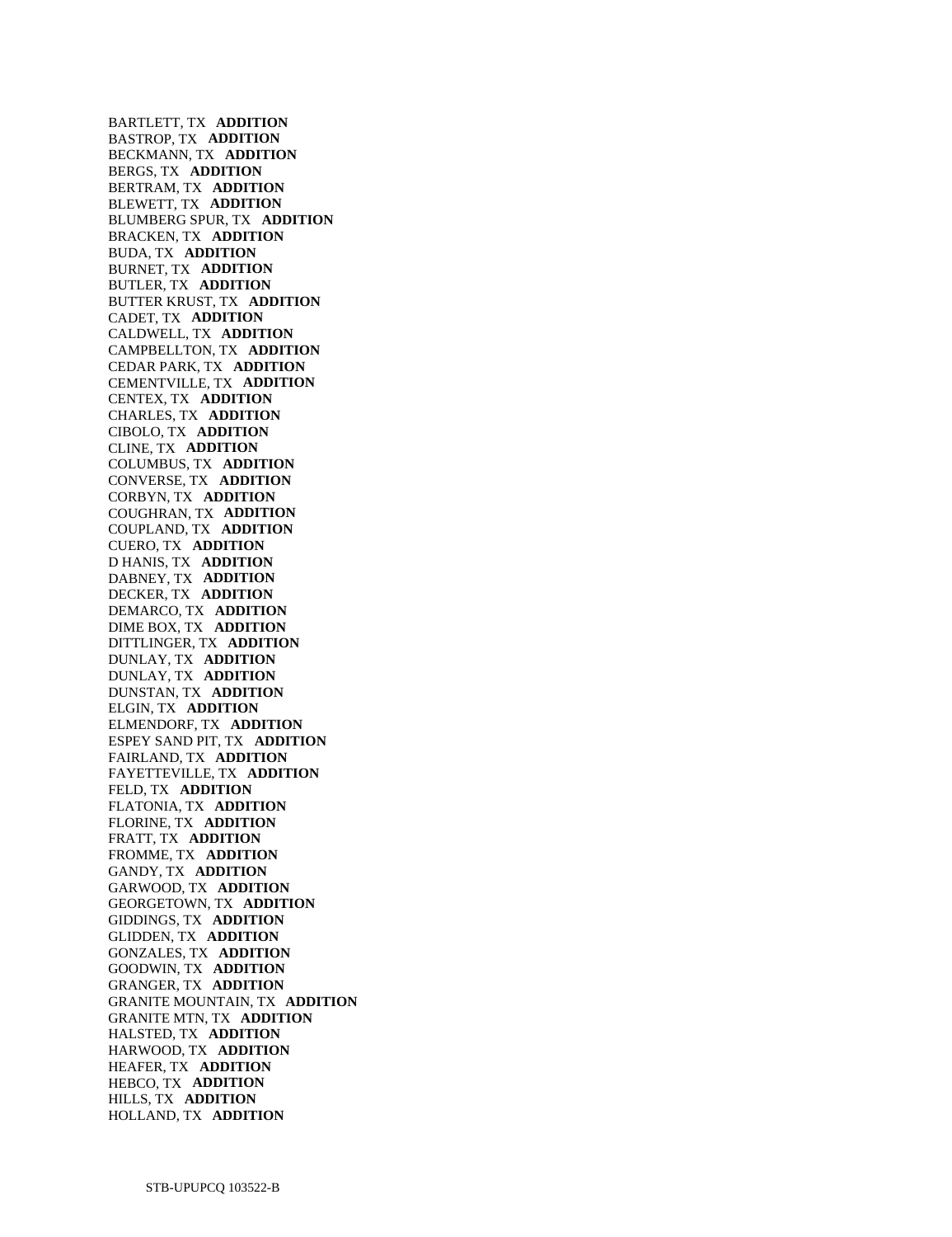HONDO, TX **ADDITION**  HOOPER, TX **ADDITION**  HUNTER, TX **ADDITION**  HUTTO, TX **ADDITION**  KERR, TX **ADDITION**  KINGSLAND, TX **ADDITION**  KIRBY, TX **ADDITION**  KNIPPA, TX **ADDITION**  KYLE, TX **ADDITION**  LA COSTE, TX **ADDITION**  LA GRANGE, TX **ADDITION**  LAKELINE, TX **ADDITION**  LEANDER, TX **ADDITION**  LEHR, TX **ADDITION**  LEMING, TX **ADDITION**  LIBERTY HILL, TX **ADDITION**  LITTIG, TX **ADDITION**  LITTLE RIVER, TX **ADDITION**  LLANO, TX **ADDITION**  LOCKHART, TX **ADDITION**  LONGHORN, TX **ADDITION**  LULING, TX **ADDITION**  LUXELLO, TX **ADDITION**  LYTLE, TX **ADDITION**  MANOR, TX **ADDITION**  MARBLE FALLS, TX **ADDITION**  MARION, TX **ADDITION**  MARJORIE, TX **ADDITION**  MAXWELL, TX **ADDITION**  MCCOY, TX **ADDITION**  MCDADE, TX **ADDITION**  MCNEIL, TX **ADDITION**  MILBY, TX **ADDITION**  MOULTON, TX **ADDITION**  MULDOON, TX **ADDITION**  NEW BRAUNFELS, TX **ADDITION**  NEW ULM, TX **ADDITION**  NOLTE, TX **ADDITION**  NORTH LOOP, TX **ADDITION**  OGDEN, TX **ADDITION**  OLD MANOR, TX **ADDITION**  OLD ROUND ROCK, TX **ADDITION**  PAIGE, TX **ADDITION**  PERSHING, TX **ADDITION**  PHELAN, TX **ADDITION**  PLEASANTON, TX **ADDITION**  PLUM, TX **ADDITION**  PURCELL, TX **ADDITION**  RED ROCK, TX **ADDITION**  REEDVILLE, TX **ADDITION**  REMOUNT, TX **ADDITION**  ROBARDS, TX **ADDITION**  ROCKDALE, TX **ADDITION**  ROUND ROCK, TX **ADDITION**  RUTLEDGE, TX **ADDITION**  SABINAL, TX **ADDITION**  SAIT, TX **ADDITION**  SAN ANTONIO, TX **ADDITION**  SAN ANTONIO EYARD, TX **ADDITION**  SAN JOSE, TX **ADDITION**  SAN MARCOS, TX **ADDITION**  SAN MIGUEL, TX **ADDITION**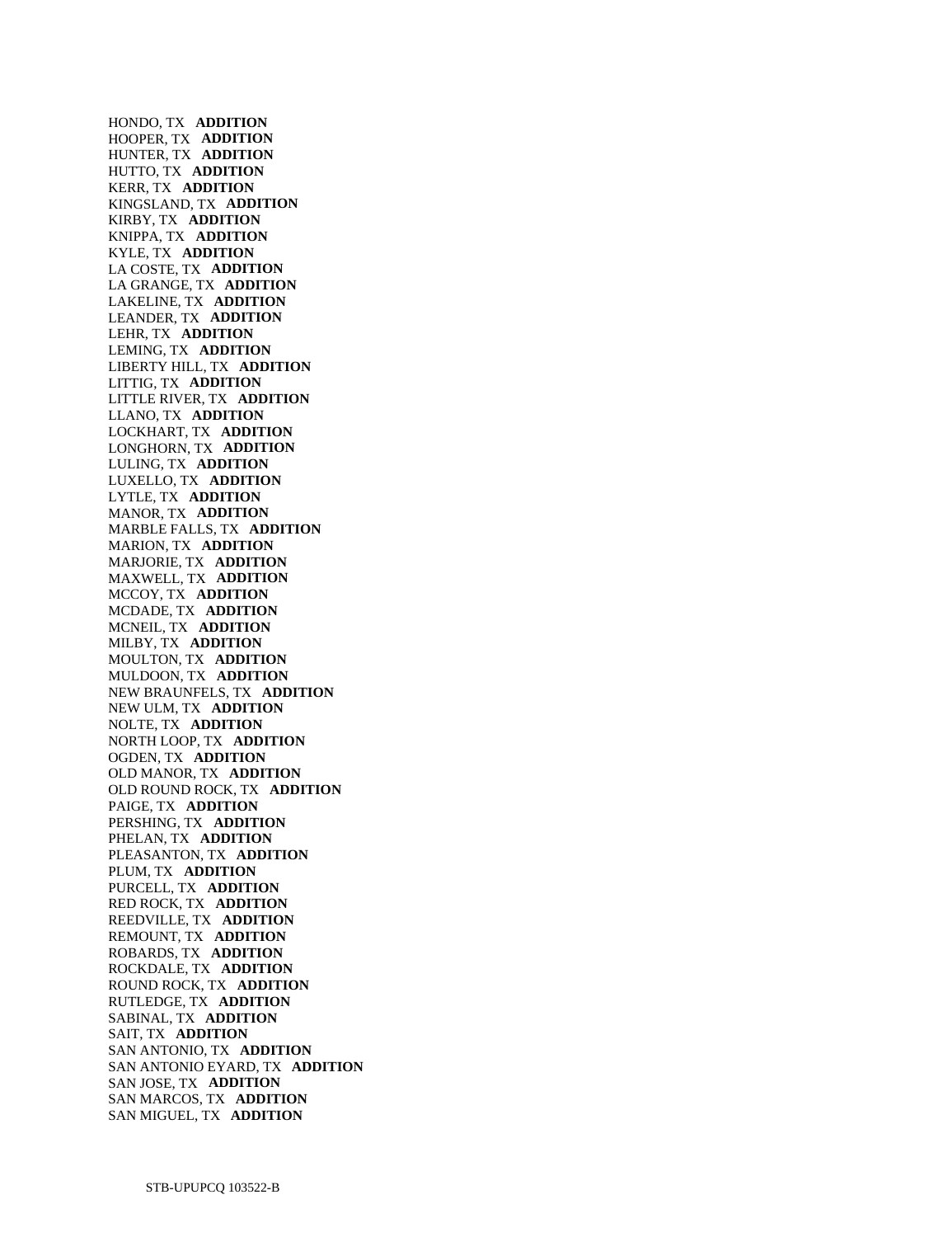SANDOW, TX **ADDITION**  SANSOM, TX **ADDITION**  SCHULENBURG, TX **ADDITION**  SCOBEE, TX **ADDITION**  SEGUIN, TX **ADDITION**  SHINER, TX **ADDITION**  SID, TX **ADDITION**  SMITHVILLE, TX **ADDITION**  SMOOT, TX **ADDITION**  SNEED, TX **ADDITION**  SOUTHTON, TX **ADDITION**  STACKS, TX **ADDITION**  STOLZ, TX **ADDITION**  STONETOWN, TX **ADDITION**  SUDDUTH, TX **ADDITION**  SUMMIT, TX **ADDITION**  TAYLOR, TX **ADDITION**  THORNDALE, TX **ADDITION**  THRALL, TX **ADDITION**  TRAPROCK, TX **ADDITION**  TRAVIS, TX **ADDITION**  UTILITY, TX **ADDITION**  UVALDE, TX **ADDITION**  VARISCO, TX **ADDITION**  VINSON, TX **ADDITION**  WAELDER, TX **ADDITION**  WEIMAR, TX **ADDITION**  WEIR, TX **ADDITION**  WETMORE, TX **ADDITION**  WHITESTONE, TX **ADDITION**  WHITSETT, TX **ADDITION**  YOAKUM, TX **ADDITION**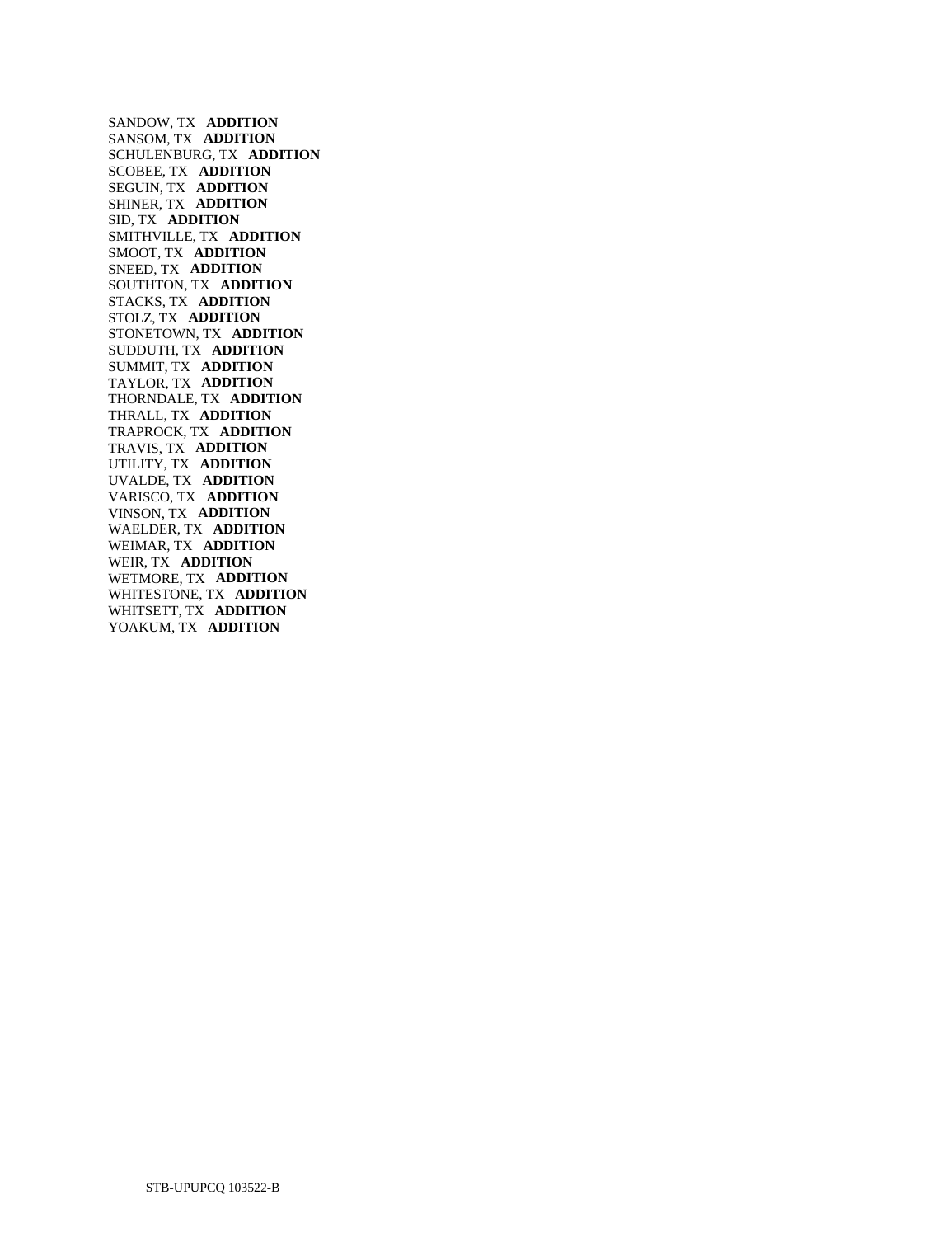

STB-UPUPCQ 103529-A

# **UNION PACIFIC RAILROAD COMPANY**

# **AMENDED CONTRACT SUMMARY**

**Issued:**  May 20, 2022

**Effective:** June 1, 2022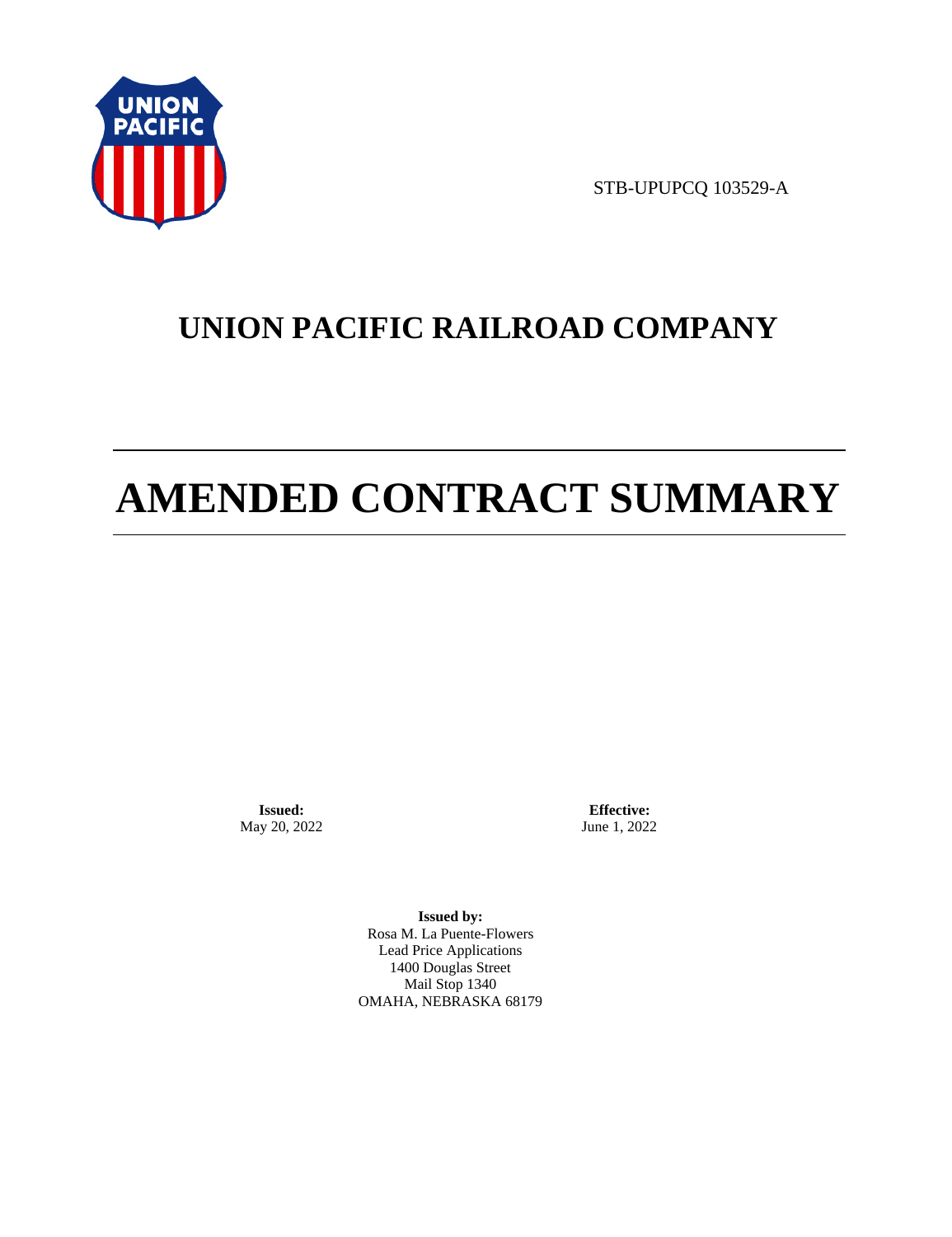UNION PACIFIC RAILROAD COMPANY 1400 Douglas St. Omaha, NE 68179

#### **COMMODITY:**

Wheat Exc.Buckwheat See 01139 **ADDITION** 

#### **SHIPPER:**

 HANSEN MUELLER CO **ADDITION**  SHAY GRAIN CO **ADDITION** 

#### **ORIGIN(S):**

 KANSAS CITY, MO **ADDITION**  KANSAS CITY, KS **ADDITION** 

#### **DESTINATION(S):**

 AVON, IA **ADDITION**  DES MOINES, IA **ADDITION** 

#### **PORT(S):**

Not Applicable

# **DURATION:**

 Effective Date: June 1, 2022 Amendment Effective Date: June 1, 2022 **ADDITION**  Expiration Date: May 31, 2023 **EXTENSION** 

#### **RAIL CAR DATA:**

No cars dedicated to service under this Contract. Cars are provided on a common carrier basis only.

#### **RATES & CHARGES:**

Subject to increases.

# **VOLUME:**

Single Car Shipments **ADDITION** 

# **SPECIAL FEATURES:**

 Special Switching Provision Not Applicable. This change pertained only to confidential data. (Switching)

#### **SPECIAL NOTICE:**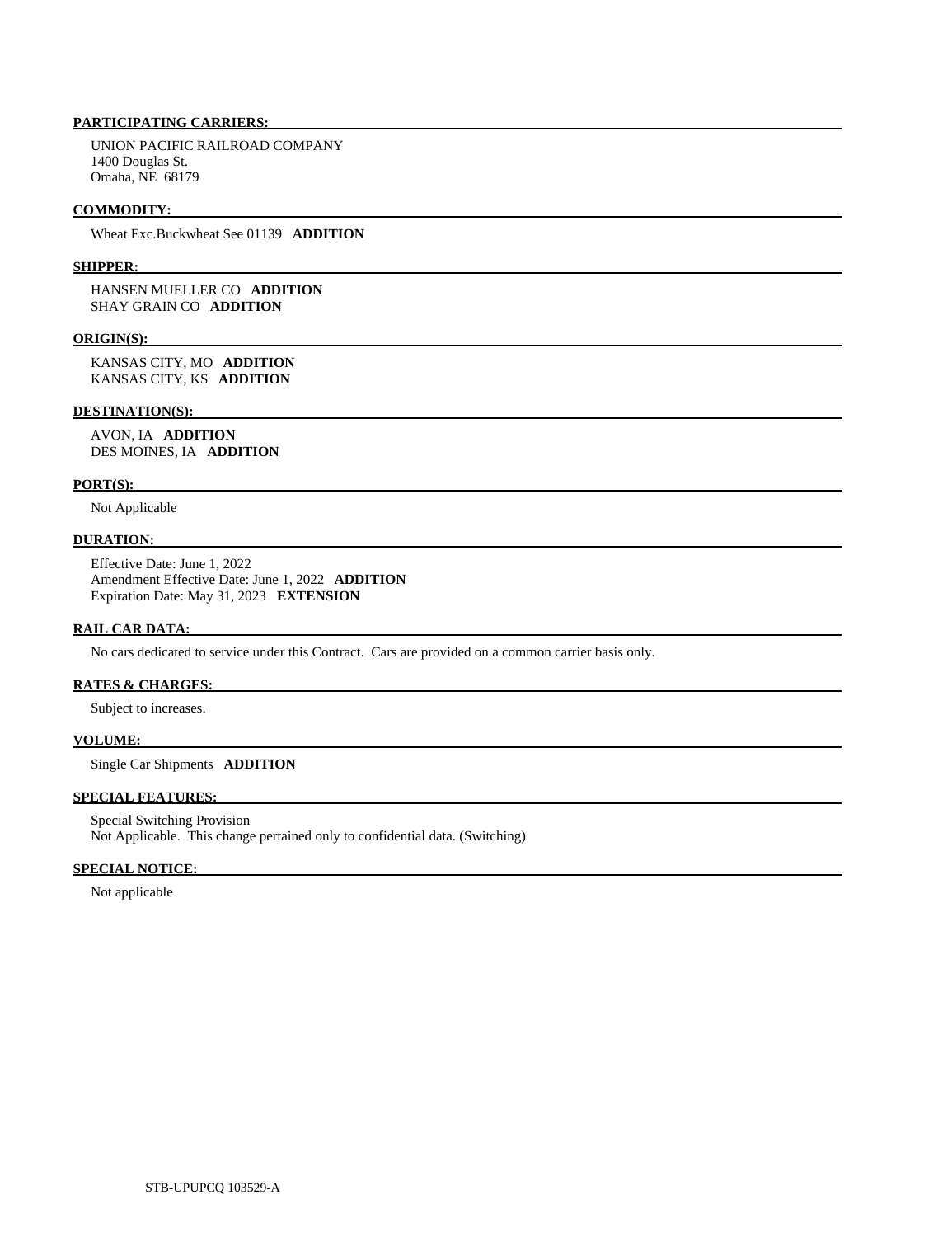

STB-UPUPCQ 103531

# **UNION PACIFIC RAILROAD COMPANY**

# **CONTRACT SUMMARY**

**Issued:**  May 19, 2022

**Effective:** April 15, 2022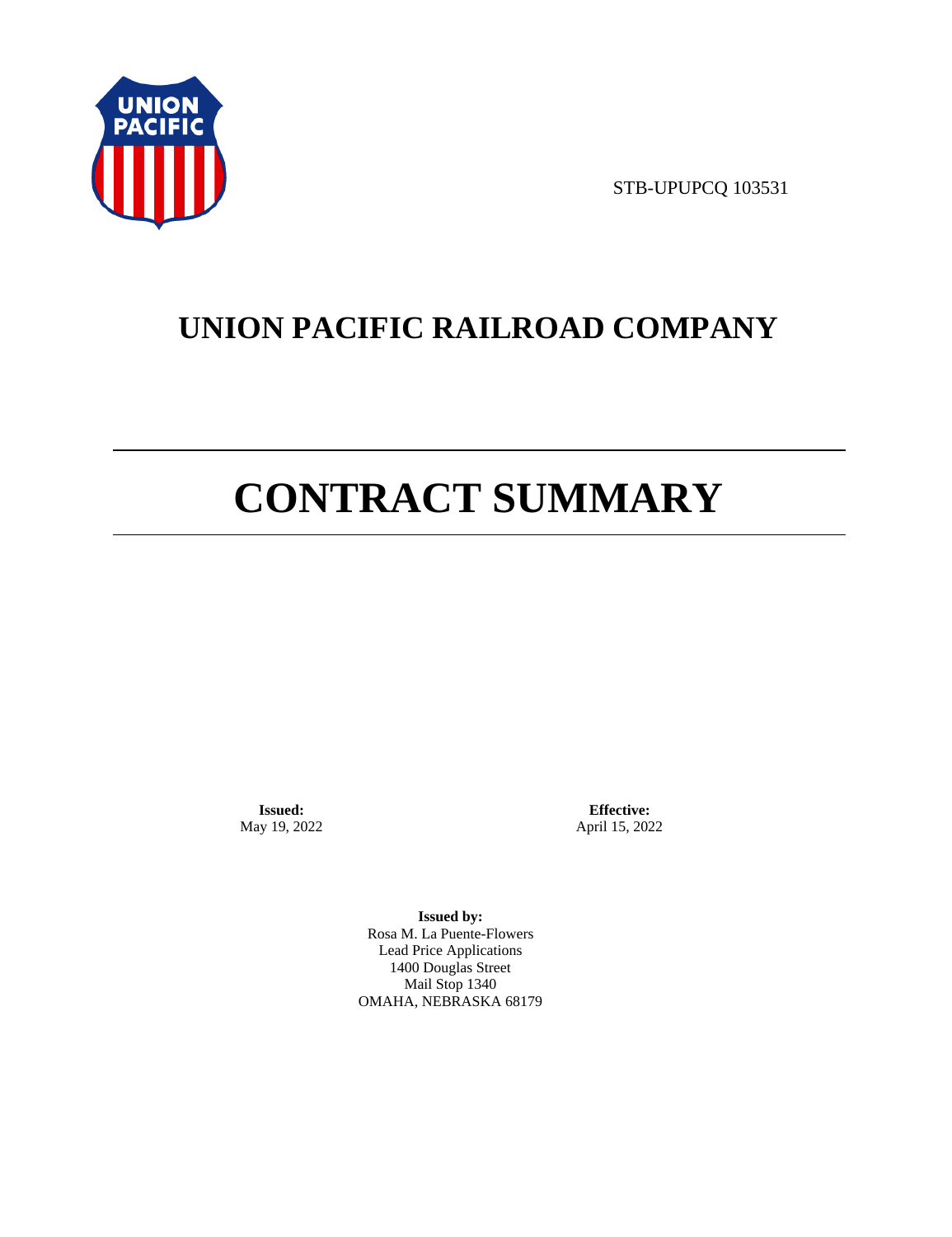UNION PACIFIC RAILROAD COMPANY 1400 Douglas St. Omaha, NE 68179

#### **COMMODITY:**

 Distillers Mash, Spent, F Eed, Protein Content >=40% Spent Grain Mash, Feed Distillers Mash, Spent, Not Wholly From Grain Or Grain Products, Feed

## **SHIPPER:**

 VALERO RENEWABLE FUELS COMPANY LLC VALERO MARKETING & SUPPLY CO

#### **ORIGIN(S):**

ALBERT CITY, IA

# **DESTINATION(S):**

NOGALES, AZ

### **PORT(S):**

Not Applicable

## **DURATION:**

 Effective Date: April 15, 2022 Expiration Date: July 31, 2022

#### **RAIL CAR DATA:**

Carrier Equipment not involved.

# **RATES & CHARGES:**

Subject to increases.

#### **VOLUME:**

Single Car Shipments

# **SPECIAL FEATURES:**

Special Switching Provision

# **SPECIAL NOTICE:**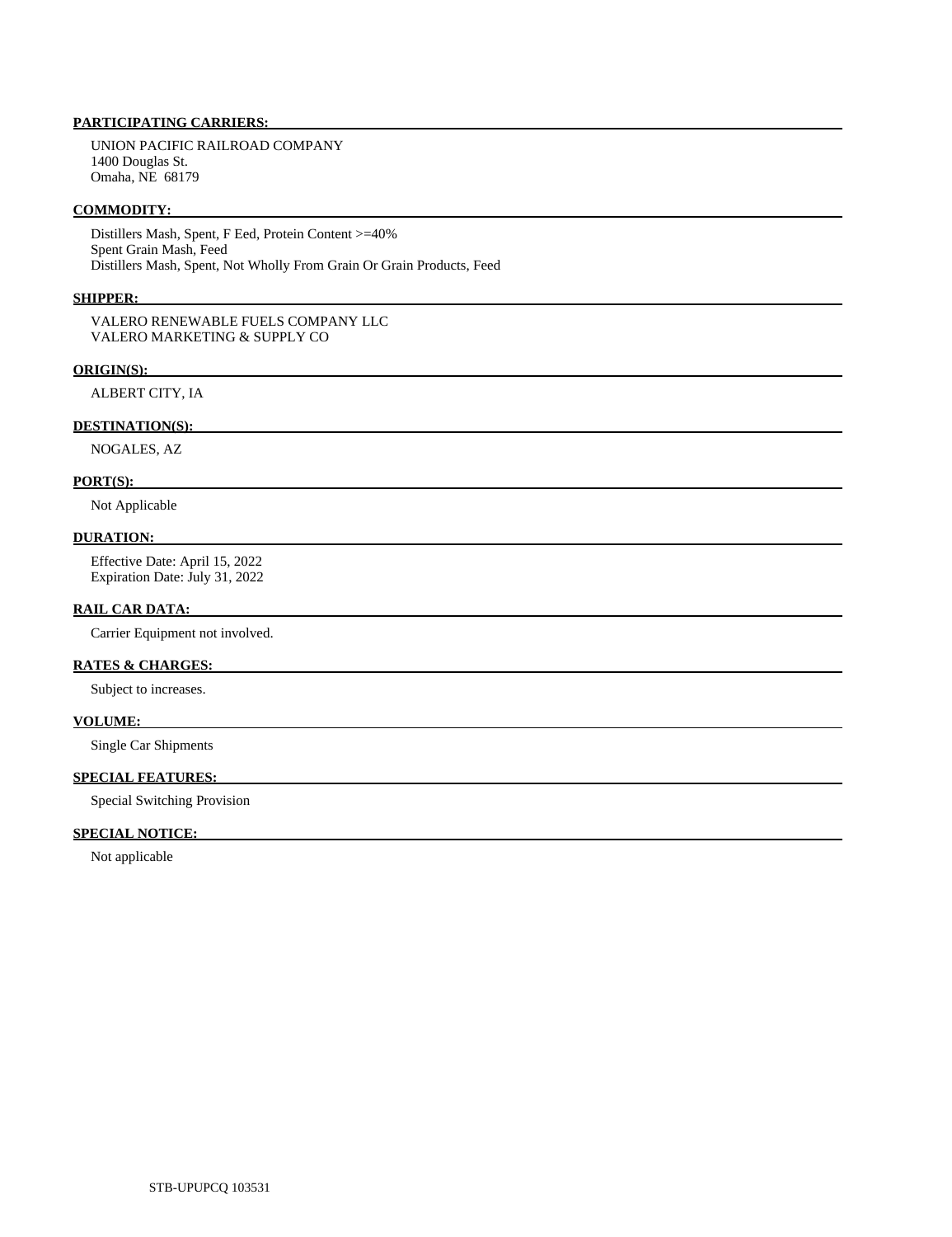

STB-UPUPCQ 103532

# **UNION PACIFIC RAILROAD COMPANY**

# **CONTRACT SUMMARY**

**Issued:**  May 19, 2022

**Effective:** June 1, 2022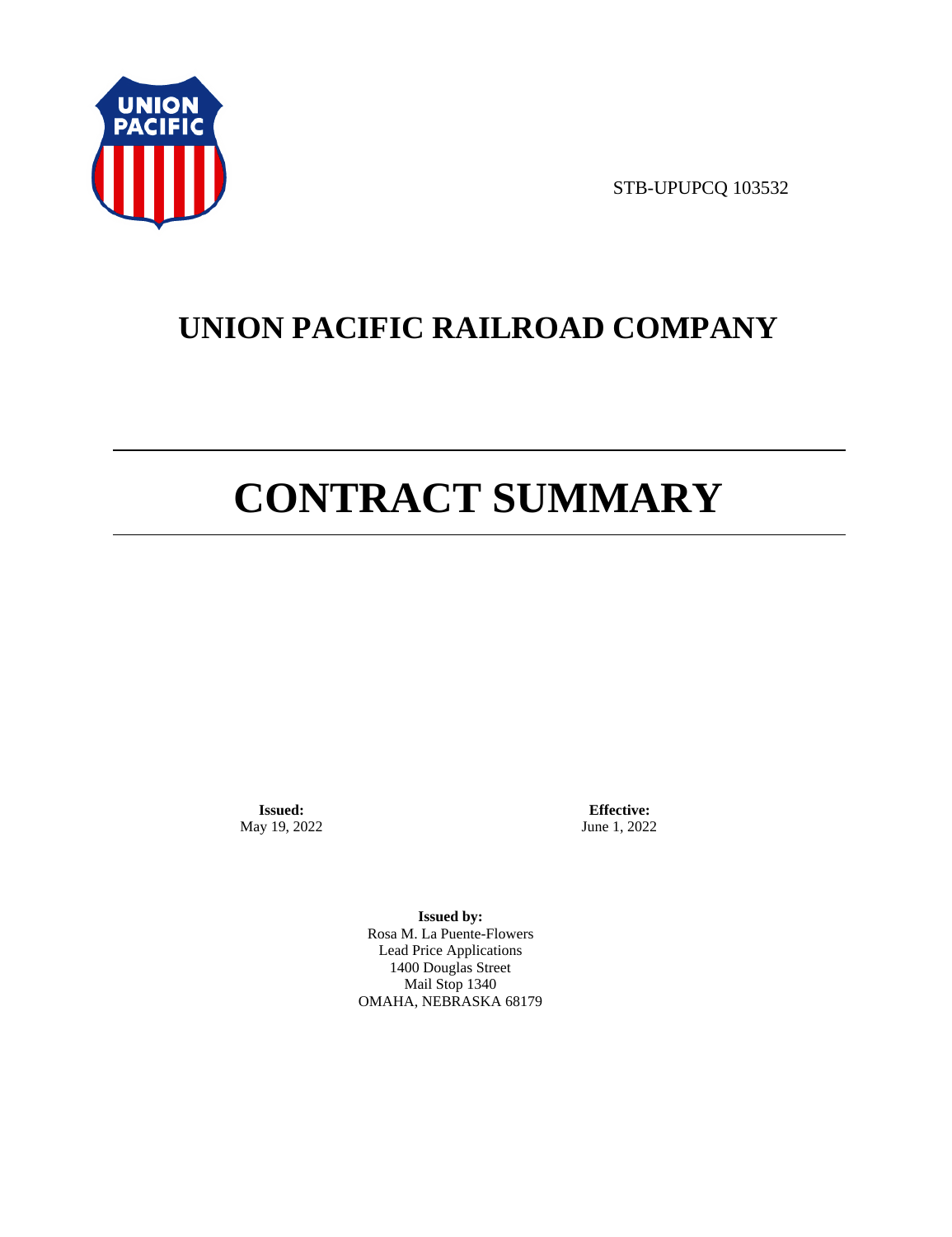UNION PACIFIC RAILROAD COMPANY 1400 Douglas St. Omaha, NE 68179

#### **COMMODITY:**

 Corn Exc.Popcorn See 01152 Oats Wheat Exc.Buckwheat See 01139

#### **SHIPPER:**

CGB ENTERPRISES INC

#### **ORIGIN(S):**

IL LOCATIONS (SOMMER AND ROCHELLE) (See Exhibit Definition)

# **DESTINATION(S):**

 HATCH, CA MADERA, CA PETALUMA, CA PORT STOCKTON, CA MARIENTHAL, KS

#### **PORT(S):**

Not Applicable

## **DURATION:**

 Effective Date: June 1, 2022 Expiration Date: May 31, 2023

# **RAIL CAR DATA:**

No cars dedicated to service under this Contract. Cars are provided on a common carrier basis only.

## **RATES & CHARGES:**

Subject to increases.

#### **VOLUME:**

Single Car Shipments

## **SPECIAL FEATURES:**

Special Switching Provision

# **SPECIAL NOTICE:**